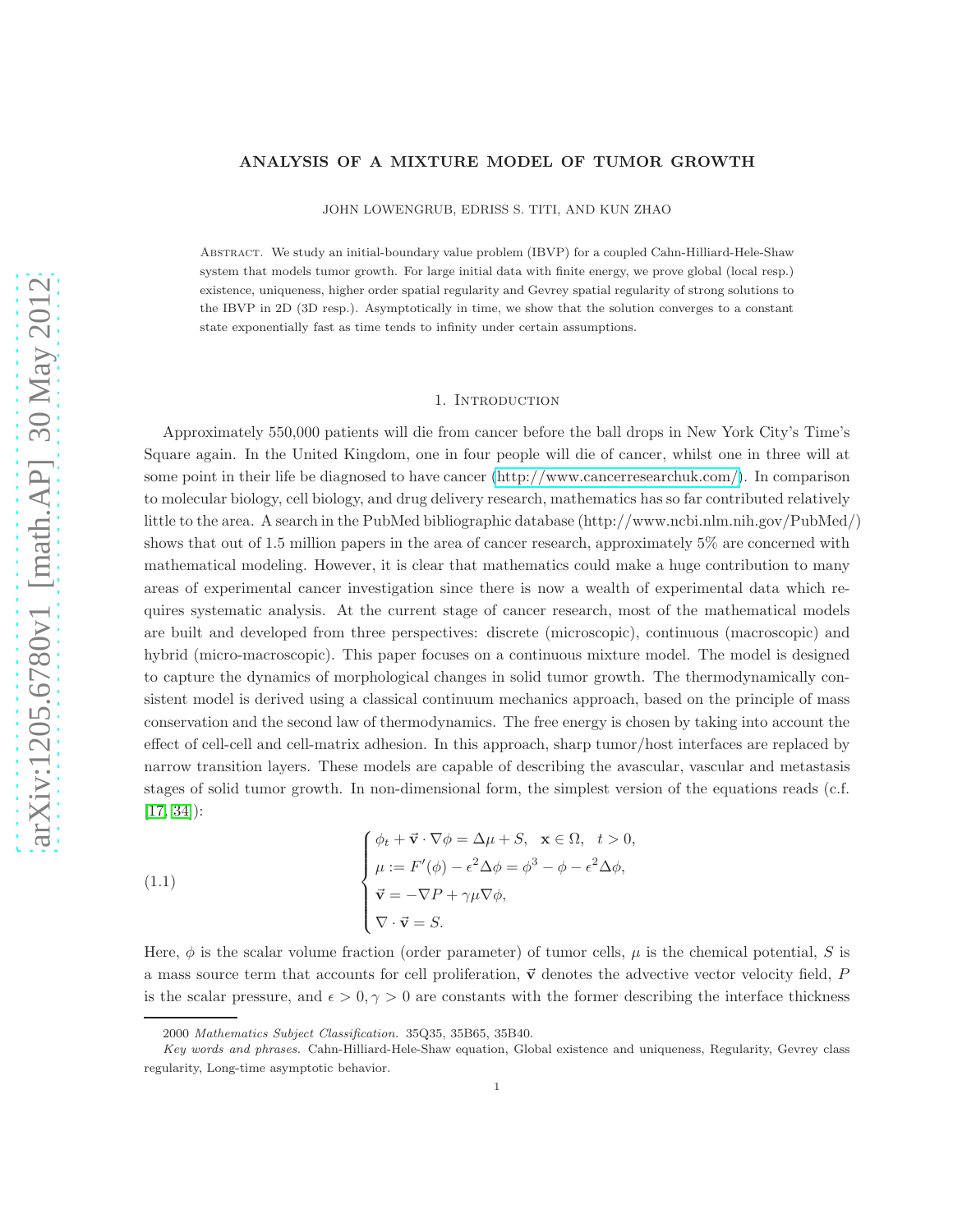and the latter describing cell-cell adhesion. The function  $F(\phi)$ , which appears in the definition of the chemical potential, i.e. in the second equation of [\(1.1\)](#page-0-0) takes the form  $F(\phi) = \frac{1}{4}(\phi^2 - 1)^2$ , which has a physically relevant, double-well structure, each of them representing the two phases of the mixture. We observe that, when  $S = 0$ , system [\(1.1\)](#page-0-0) reduces to a simplified version of an earlier model derived in [\[18,](#page-34-1) [19\]](#page-34-2), that is used to describe gravity-driven, density-mismatched, two-phase flow in a Hele-Shaw cell. A similar set of equations was also used in [\[30\]](#page-35-1) as a model for spinodal decomposition of a binary fluid in a Hele-Shaw cell. In this paper, we are interested in the case in which  $\gamma$  and  $\epsilon$  are strictly positive. Therefore, without loss of generality, we assume that  $\epsilon = \gamma = 1$  throughout the paper.

We consider system [\(1.1\)](#page-0-0) in a bounded domain  $\Omega$  which is a rectangle in  $\mathbb{R}^2$  or a box in  $\mathbb{R}^3$ . The system is supplemented by the following initial-boundary value conditions:

<span id="page-1-0"></span>(1.2) 
$$
\begin{cases} (\phi, \mu)(\mathbf{x}, 0) = (\phi^0, \mu^0)(\mathbf{x}), \quad \mathbf{x} \in \Omega; \\ \vec{\mathbf{v}} \cdot \mathbf{n}|_{\partial \Omega} = 0, \\ \nabla \phi \cdot \mathbf{n}|_{\partial \Omega} = \nabla \mu \cdot \mathbf{n}|_{\partial \Omega} = 0, \ t \ge 0, \end{cases}
$$

where  $\Omega = [0, L] \times [0, l]$  in  $\mathbb{R}^2$  and  $\Omega = [0, L] \times [0, l] \times [0, h]$  in  $\mathbb{R}^3$ , and **n** is the unit outward normal to  $\partial Ω$ . In view of the definition of  $\mu$  and the boundary conditions [\(1.2\)](#page-1-0) we see that, in fact, the boundary condition for  $\mu$  is equivalent to  $\nabla(\Delta \phi) \cdot \mathbf{n}|_{\partial \Omega} = 0$ .

System [\(1.1\)](#page-0-0) is closely related to the Cahn-Hilliard-Navier-Stokes type system of equations studied in [\[2,](#page-34-3) [3,](#page-34-4) [4,](#page-34-5) [5,](#page-34-6) [6,](#page-34-7) [10,](#page-34-8) [13,](#page-34-9) [21,](#page-34-10) [23,](#page-35-2) [24,](#page-35-3) [28,](#page-35-4) [32\]](#page-35-5) and many others. In the absence of the source term, system [\(1.1\)](#page-0-0) serves as a model for cell sorting owing to differential cell-to-cell adhesion [\[34\]](#page-35-0).

The CHHS system [\(1.1\)](#page-0-0), with  $S = 0$ , was studied numerically in [\[33\]](#page-35-6), where a convex-splitting scheme was proposed and was proven to be unconditionally stable and solvable. A practical and efficient multigrid method was used for solving the scheme at each time step. However, to the best of our knowledge, system  $(1.1)$  has not been studied analytically, even when  $S = 0$ . In this paper, we will study qualitative behavior of solutions to  $(1.1)$ – $(1.2)$  with  $S = 0$ , i.e., existence, uniqueness, regularity and long-time behavior of solutions to  $(1.1)$ – $(1.2)$  with  $S = 0$ . Our first goal is to prove well-posedness of strong solutions, see Definition 2.1 below, to the IBVP. We show that for initial data belonging to  $H^2$ , there exists a unique global (local resp.) strong solution to  $(1.1)$ – $(1.2)$  of the 2D (3D resp.) system. The second goal of this paper is to improve the spatial regularity of the strong solution for the same initial data. Following ideas used for parabolic PDEs and in particular for the Navier-Stokes equations (c.f. [\[9,](#page-34-11) [31\]](#page-35-7)), we show that the spatial regularity of the solution increases by degree 2 within the lifespan of the solution. Thirdly, following [\[15,](#page-34-12) [27\]](#page-35-8) (see also [\[16\]](#page-34-13)), we study the Gevrey regularity (spatial analyticity) of the solution in the domain  $\Omega$ . We show that for initial data belonging to  $H^4$ , the solution belongs to the Gevrey space  $G_t^2(\Omega)$ , see definition in Section 8, globally in 2D and locally in 3D. In other words, the solution is globally (locally resp.) spatially analytic in 2D (3D resp.). Since the elements in the Gevrey class have high-mode coefficients that decay exponentially in wave number to zero, as a result of the Gevrey regularity one can show that the standard Galerkin method, based on basis functions in  $(2.1)$ – $(2.3)$ , converges exponentially fast, see e.g. [\[11,](#page-34-14) [12,](#page-34-15) [20,](#page-34-16) [22,](#page-34-17) [27\]](#page-35-8). The last part of this paper is devoted to the study of the long-time dynamics of solutions to  $(1.1)$ – $(1.2)$ . First, we show that φ converges exponentially rapidly to its spatial average  $\bar{\phi}$  over the domain  $\Omega$  in the  $H^1$  norm, as time goes to infinity, provided that  $\bar{\phi}$  lies outside the spinodal region where  $F''(\cdot) = 3\phi^2 - 1 \ge 0$  and the initial perturbation  $\|\phi^0 - \bar{\phi}\|^2_{H^2}$  is sufficiently small. The result holds true in both 2D and 3D. It should be pointed out that the idea for our proof is in the spirit of [\[4\]](#page-34-5), where the author studied the long-time behavior of strong solutions to an initial-boundary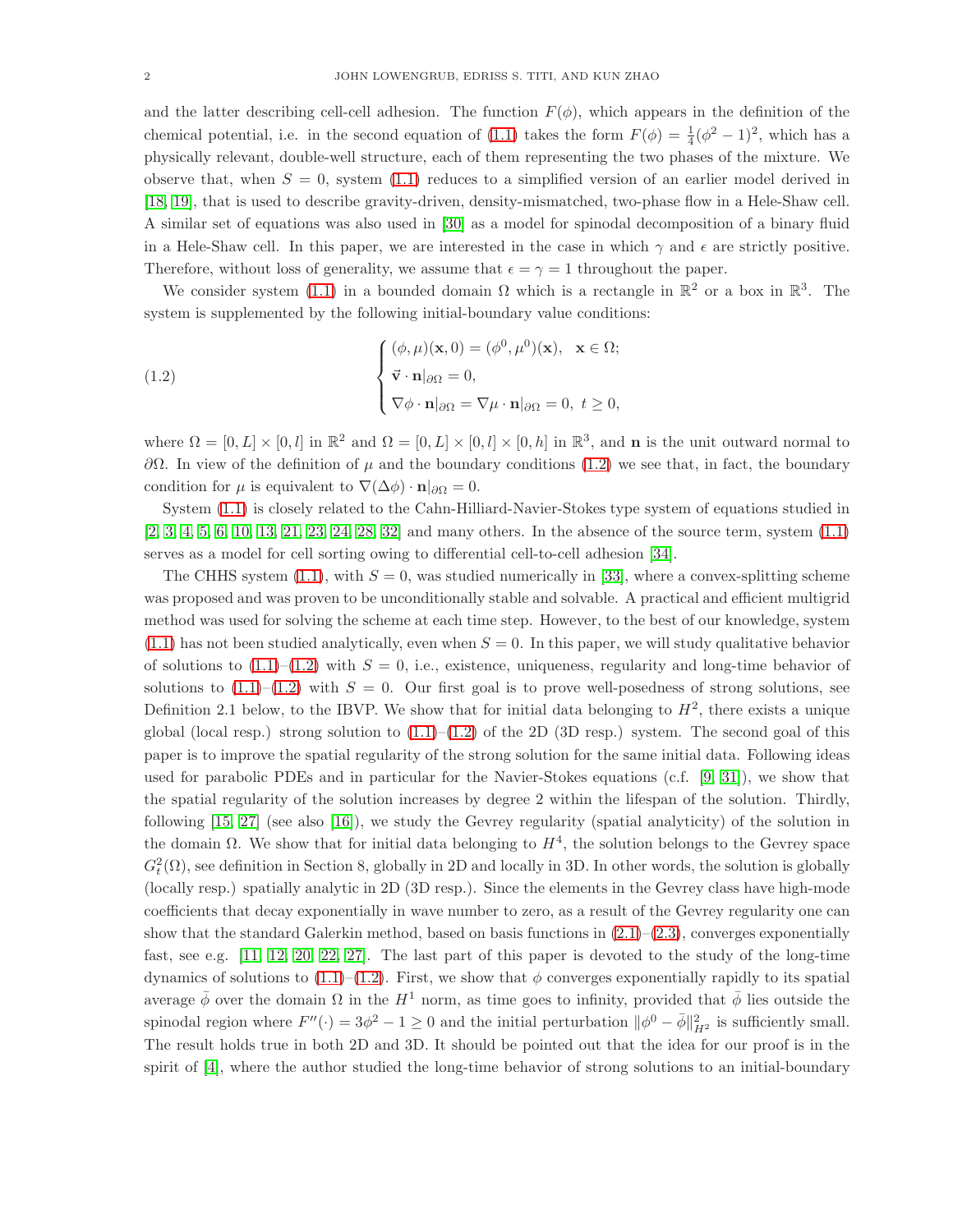value problem for a coupled Cahn-Hilliard-Navier-Stokes system. On the other hand, we show that, in the 2D case, without the smallness assumption on the initial perturbation,  $\phi$  still converges exponentially fast to  $\bar{\phi}$  in the  $H^2$  norm, as time goes to infinity, provided that  $l \leq L < \pi$ . This condition indeed implies that the constant  $C_{\Omega}$  in Poincaré's inequality (i.e.,  $||f - \bar{f}||_{L^2}^2 \leq C_{\Omega} ||\nabla f||_{L^2}^2$ ) on the domain  $\Omega = [0, L] \times [0, l]$  satisfies  $C_{\Omega} < 1$  since, for the domain under consideration, it can be explicitly computed that  $C_{\Omega} = (\lambda_1)^{-1} = L^2/\pi^2$  using the eigenfunctions [\(2.1\)](#page-4-0) given below, where  $\lambda_1$  is the first eigenvalue of the Laplacian operator subject to the Neumann boundary condition. Regarding the condition  $l \leq L < \pi$ (or  $C_{\Omega} < 1$ ), we remark that, since the interface thickness  $\epsilon$  is assumed to be 1 in the beginning, the units are still consistent. Indeed, in terms of  $\epsilon$ , the condition is  $l \leq L < \epsilon \pi$  for the original model [\(1.1\)](#page-0-0).

Here, throughout this paper,  $\|\cdot\|_{L^p}$ ,  $\|\cdot\|_{L^{\infty}}$  and  $\|\cdot\|_{W^{s,p}}$  denote the norm of the usual Lebesgue measurable function spaces  $L^p$   $(1 \leq p < \infty)$ ,  $L^{\infty}$  and the usual Sobolev space  $W^{s,p}$ , respectively. For  $p = 2$ , we denote the norm  $\|\cdot\|_{L^2}$  by  $\|\cdot\|$  and  $\|\cdot\|_{W^{s,2}}$  by  $\|\cdot\|_{H^s}$ , respectively. The function spaces under consideration are

$$
C([0,T];H^r(\Omega))
$$
 and  $L^2([0,T];H^s(\Omega))$ 

equipped with norms

$$
\sup_{0 \le t \le T} \|\Psi(\cdot, t)\|_{H^r} \text{ and } \left(\int_0^T \|\Psi(\cdot, \tau)\|_{H^s}^2 d\tau\right)^{1/2},
$$

where  $r, s$  are positive integers.

Let

 $\mathcal{V} := \{ \theta \in C^{\infty}(\overline{\Omega}) \mid \nabla \theta \cdot \mathbf{n} |_{\partial \Omega} = \nabla(\Delta \theta) \cdot \mathbf{n} |_{\partial \Omega} = 0 \},\$ 

and

 $H := \text{Closure of } \mathcal{V} \text{ in the } L^2 \text{ -- norm,}$  $V := \text{Closure of } V \text{ in the } H^2 \text{ -- norm,}$  $W := \text{Closure of } \mathcal{V} \text{ in the } H^4 \text{ -- norm.}$ 

Throughout the paper, unless specified, C will denote a generic constant which is independent of the unknown functions  $\phi, \mu$  and  $\vec{v}$ , but may depend on  $\Omega$ , initial data and the time T. The value of C may vary line by line according to the context.

Our main results, for [\(1.1\)](#page-0-0) with  $S = 0$ , are stated in the following theorems. First, for the existence of strong solutions, we have

**Theorem 1.1** (2D Global existence). Let  $\Omega = [0, L] \times [0, l]$  and let  $\phi^0 \in V$  be given. Then for every  $T > 0$  there exists a global strong solution  $(\phi, \mu, \vec{v}, P)$ , see Definition 2.1 below, to the initial-boundary value problem  $(1.1)$ - $(1.2)$  such that  $\phi \in C([0,T];V) \cap L^2([0,T];W)$ ,  $\mu \in C([0,T];H) \cap L^2([0,T];V)$ ,  $\vec{v} \in L^2([0,T]; (H^1(\Omega))^2)$  and  $P \in L^2([0,T]; H^2(\Omega)).$ 

**Theorem 1.2** (3D Local existence). Let  $\Omega = [0, L] \times [0, l] \times [0, h]$  and let  $\phi^0 \in V$  be given. Then there exists a local strong solution  $(\phi, \mu, \vec{v}, P)$  to the initial-boundary value problem  $(1.1)$ – $(1.2)$  such that  $\phi \in C([0,T^*];V) \cap L^2([0,T^*];W), \mu \in C([0,T^*];H) \cap L^2([0,T^*];V), \vec{\mathbf{v}} \in L^2([0,T^*];(H^1(\Omega))^3)$  and  $P \in L^2([0,T^*];H^2(\Omega))$  for some finite  $T^* > 0$ , which depends on the initial data and the domain  $\Omega$ .

Concerning the uniqueness and well-posedness of the strong solutions obtained in the above theorems, we have

**Theorem 1.3** (2D & 3D Uniqueness and well-posedness). Let the conditions of Theorem 1.1 and Theorem 1.2 hold. Then the solution obtained in Theorem 1.1 (Theorem 1.2 resp.) is unique and depends continuously on the initial data.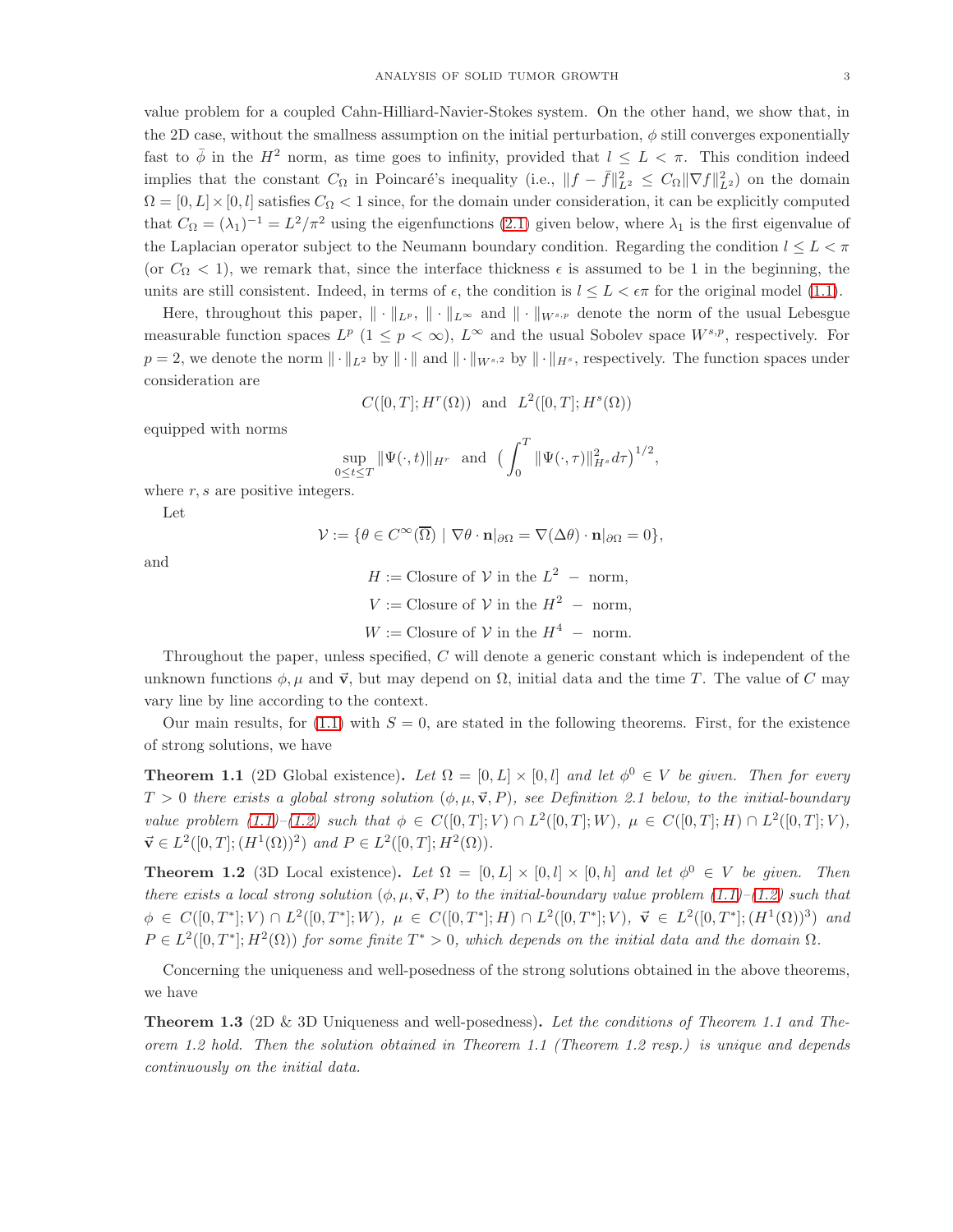For higher order spatial regularity of the solutions obtained in Theorem 1.1 and Theorem 1.2, we have

**Theorem 1.4** (2D & 3D Higher order spatial regularity). Let the conditions of Theorem 1.1 and Theorem 1.2 be satisfied and let  $\phi$  be the strong solution to [\(1.1\)](#page-0-0)–[\(1.2\)](#page-1-0). Then

$$
\begin{aligned} \|\phi(\cdot,t)\|_{H^4}^2 &\leq \frac{C(\mathcal{T})}{t}, \quad \forall \ t \in (0,\mathcal{T}),\\ \int_0^t \tau^{\alpha+1} \|\phi(\cdot,\tau)\|_{H^6}^2 d\tau &\leq C(\mathcal{T})\frac{t^\alpha}{\alpha}, \quad \forall \ t \in (0,\mathcal{T}), \end{aligned}
$$

where  $C(\mathcal{T})$  is an increasing function of  $\mathcal{T}$ ,  $\alpha$  is an arbitrary positive constant, and  $\mathcal{T} > 0$  is the lifespan of the solution, i.e.,  $\mathcal{T} > 0$  is arbitrary for the 2D case and  $\mathcal{T} = T^*$  for the 3D case.

The next theorem gives the Gevrey regularity of the solution to  $(1.1)$ – $(1.2)$ .

**Theorem 1.5** (2D & 3D Gevrey regularity). Let  $\phi^0 \in W$  be given. Then the solution to [\(1.1\)](#page-0-0)–[\(1.2\)](#page-1-0) is regular in the Gevrey sense, see definition in Section 8, globally (locally resp.) in 2D (3D resp.), i.e., the solution is globally (locally resp.) spatially analytic in 2D (3D resp.).

For long time behavior of solutions to  $(1.1)$ – $(1.2)$ , we have the following three theorems.

**Theorem 1.6** (2D Long time behavior for small initial perturbations). Let  $\phi^0 \in V$  be given and assume that  $\bar{\phi} = \frac{1}{10}$ |Ω| Z Ω  $\phi^0(\mathbf{x})d\mathbf{x} > \sqrt{3}/3$ . Then there exists a constant  $\delta > 0$ , sufficiently small, such that if  $\|\phi^0 - \bar{\phi}\|^2_{H^2} < \delta$  then the global solution to  $(1.1)$ – $(1.2)$  satisfies

$$
\|\phi(\cdot, t) - \bar{\phi}\|_{H^1}^2 \le Ce^{-Ct}, \ \ \forall \ t \ge 0,
$$

for some constant  $C > 0$  independent of time.

Theorem 1.7 (3D Long time behavior for small initial perturbations). Let the condition of Theorem 1.6 be satisfied. Then the strong solution to  $(1.1)$ – $(1.2)$  exists globally in time and it satisfies

$$
\|\phi(\cdot,t)-\bar{\phi}\|_{H^1}^2 \le Ce^{-Ct}, \quad \forall \ t \ge 0,
$$

for some constant  $C > 0$  independent of time.

**Theorem 1.8** (2D Long time behavior for large initial perturbations). Let  $\phi^0 \in V$  be given and suppose that  $l \leq L < \pi$ . Then the global solution to  $(1.1)$ – $(1.2)$  satisfies

$$
\|\phi(\cdot,t)-\bar{\phi}\|_{H^2}^2 \le Ce^{-Ct}, \quad \forall \ t \ge 0,
$$

for some constant  $C > 0$  independent of time.

Remark 1.1. Our results show that the diffuse interface model is globally (locally resp.) well-posed in 2D (3D resp.). Moreover, under certain conditions on the initial data, the solution collapses to a constant equilibrium state as time tends to infinity. This suggests that the distinction between the tumor and the surrounding tissue in the microenvironment will blur as time proceeds. Theorems 1.6 and 1.7 indicate that constant solutions are locally asymptotically stable when they are outside the chemical spinodal. While, based on our analysis, it is unknown what happens if they are in the spinodal region where  $F''(\bar{\phi}) < 0$ . This launches a new interesting problem for future pursue. In addition, we expect to extend the results to the case with  $S \neq 0$  by adopting the ideas in this paper.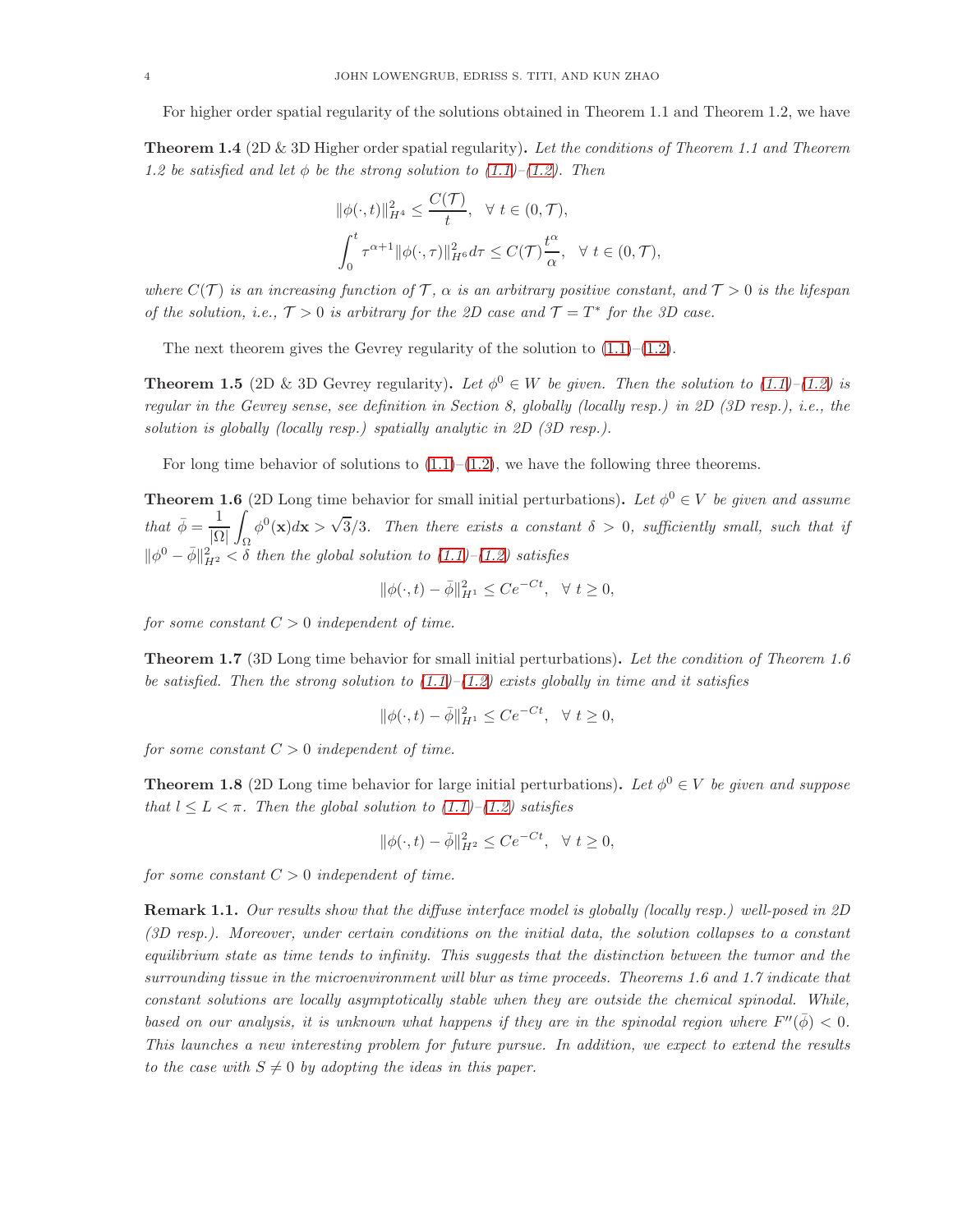We prove the above Theorem 1.1–Theorem 1.5 by combining the standard Galerkin approximation and method of energy estimate. The energy estimate is delicate mainly due to the coupling between the Cahn-Hilliard equation and the Hele-Shaw cell equations by advection and order parameter  $\phi$ . Great efforts have been made to simplify the proofs. The proofs of Theorem 1.1–Theorem 1.5 involve intensive applications of Sobolev and Gagliardo-Nirenberg type inequalities, see Lemma 2.2. The proofs of Theorem 1.6 and Theorem 1.7 are in the spirit of [\[4\]](#page-34-5). Since  $\bar{\phi}$  is assumed to be outside the spinodal region  $(\bar{\phi} > \sqrt{3}/3)$ , we note that  $F''(\phi) = 3\phi^2 - 1 \ge 0$  (c.f.  $(1.1)_2$  $(1.1)_2$  $(1.1)_2$ ) on a small neighborhood  $I_{\bar{\phi}} = [\bar{\phi} - \delta, \bar{\phi} + \delta]$ , where  $\delta > 0$ is sufficiently small. The idea is to solve a modified problem with  $F$  replaced by an auxiliary function  $F_{\phi}$  whose second order derivative is non-negative on R and coincides with  $F''(\cdot)$  on  $I_{\bar{\phi}}$ . Then, under the smallness assumption on the initial perturbations, it can be shown that the solution to the modified problem is indeed the solution to the original problem and converges exponentially to the constant state, as time goes to infinity. The last theorem is proved by careful exploration of the condition  $l \leq L < \pi$  and previously established a priori estimates. The proof involves exhaustive coupling of energy estimates.

The plan of the rest of this paper is as follows. In Section 2, we give some basic facts that will be used in the proofs of Theorems 1.1–1.8. In Section 3, we present some lower order a priori estimates for the approximate solutions constructed through the Galerkin method. Then we prove Theorem 1.1 and Theorem 1.2 in Section 4 and Section 5 respectively. In Section 6, we show the uniqueness of the solution by defining a stored energy. Then we improve the spatial regularity of the solution and give a proof of Theorem 1.4 in Section 6. Section 7 is devoted to the proof of the Gevrey regularity of the solution following ideas from [\[15,](#page-34-12) [27,](#page-35-8) [29\]](#page-35-9). Finally, we show the long time asymptotic behavior of the solution in Section 9.

## 2. Preliminaries and functional setting

In this section, we give some basic functional settings and preliminaries for the problem. First we define the function space in which the approximate Galerkin solutions are established. For more details, we refer the readers to [\[27,](#page-35-8) [29\]](#page-35-9) and references therein. For simplicity, we only give the 3D case, while the 2D case follows similarly. We let

<span id="page-4-0"></span>
$$
H_m = \text{span}\{\phi_{i,j,k}|\lambda_{i,j,k} \le \Lambda_m\},\
$$

where

(2.1) 
$$
\phi_{i,j,k}(\vec{\mathbf{x}}) = \sqrt{\frac{8}{lLh}} \cos\left(\frac{i\pi}{L}x\right) \cos\left(\frac{j\pi}{l}y\right) \cos\left(\frac{k\pi}{h}z\right),
$$

for  $i, j, k = 0, 1, 2, ...$  are the eigenfunctions of the Laplacian operator on the domain  $\Omega = [0, L] \times [0, l] \times$  $[0, h]$ , subject to the boundary condition  $\nabla \phi \cdot \mathbf{n} = 0$  on  $\partial \Omega$  with the corresponding eigenvalues

$$
\lambda_{i,j,k} = \left(\frac{i\pi}{L}\right)^2 + \left(\frac{j\pi}{l}\right)^2 + \left(\frac{k\pi}{h}\right)^2,
$$

and  $0 < \Lambda_1 < \Lambda_2 < \cdots < \Lambda_m < \cdots$  denote the set of distinct eigenvalues  $\lambda_{i,j,k}$ 's ordered by their magnitude.

Next, we define

$$
\widetilde{\mathcal{V}} := \{ \vec{\mathbf{v}} \in (C^{\infty}(\overline{\Omega}))^{3} | \vec{\mathbf{v}} \cdot \vec{\mathbf{n}} |_{\partial \Omega} = 0 \text{ and } \nabla \cdot \vec{\mathbf{v}} = 0 \text{ on } \Omega \},
$$

and let

 $\mathbf{H} := \text{Closure of } \widetilde{\mathcal{V}} \text{ in the } L^2 \text{ -- norm,}$  $V := \text{Closure of } \widetilde{V} \text{ in the } H^1 \text{ -- norm.}$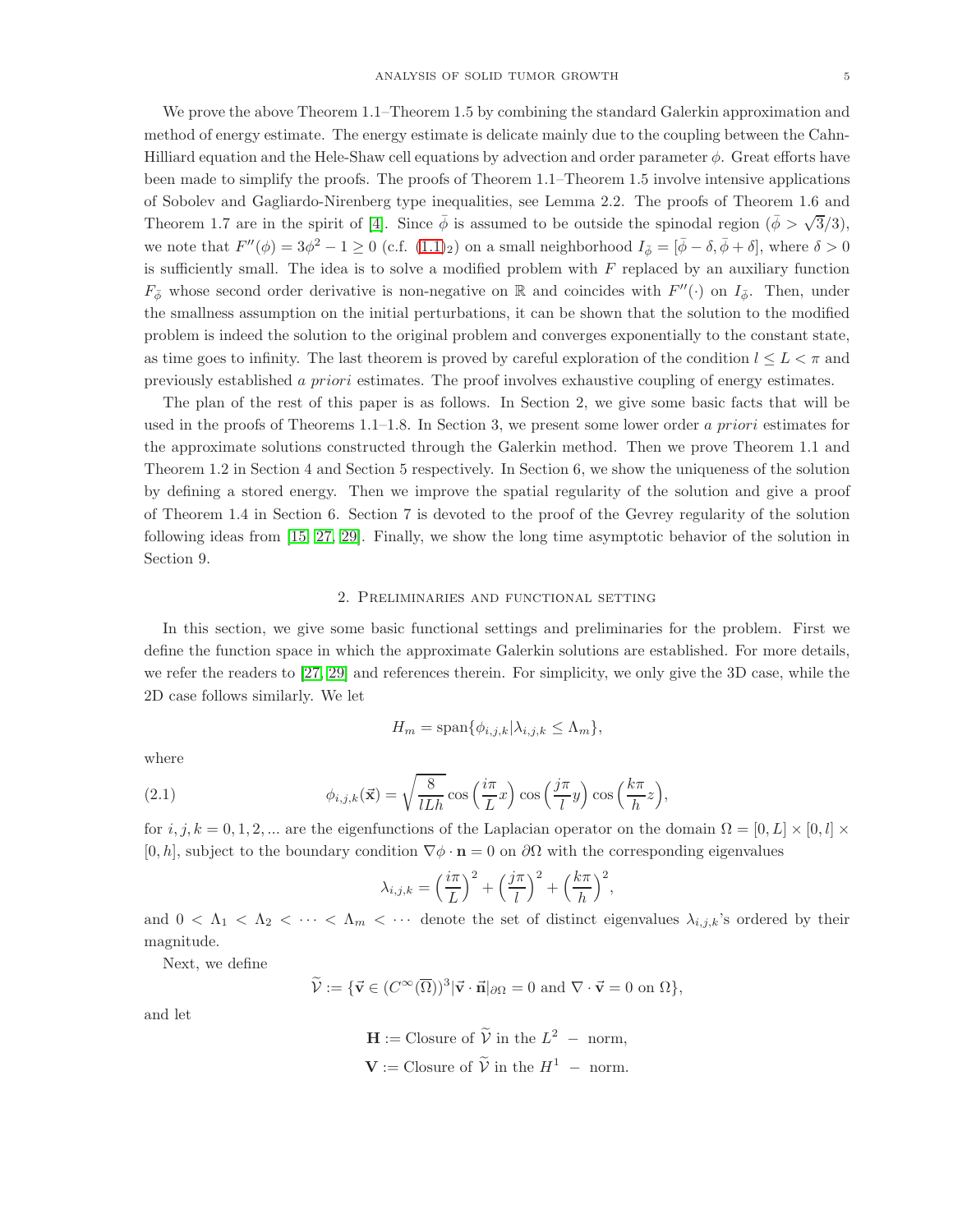In addition, let

(2.2) 
$$
\vec{\mathbf{v}}_{i,j,k} = \begin{bmatrix} \frac{ik}{L}\sin\left(\frac{i\pi}{L}x\right)\cos\left(\frac{j\pi}{l}y\right)\cos\left(\frac{k\pi}{h}z\right) \\ \frac{jk}{l}\cos\left(\frac{i\pi}{L}x\right)\sin\left(\frac{j\pi}{l}y\right)\cos\left(\frac{k\pi}{h}z\right) \\ -\left(\frac{i^2}{L^2} + \frac{j^2}{l^2}\right)\cos\left(\frac{i\pi}{L}x\right)\cos\left(\frac{j\pi}{l}y\right)\sin\left(\frac{k\pi}{h}z\right) \end{bmatrix},
$$

for  $i, j = 0, 1, 2, \dots; k = 1, 2, \dots$  and

<span id="page-5-0"></span>(2.3) 
$$
\vec{\mathbf{w}}_{i,j,k} = \begin{bmatrix} \frac{j}{l} \sin\left(\frac{i\pi}{L}x\right) \cos\left(\frac{j\pi}{l}y\right) \cos\left(\frac{k\pi}{h}z\right) \\ \frac{-i}{L} \cos\left(\frac{i\pi}{L}x\right) \sin\left(\frac{j\pi}{l}y\right) \cos\left(\frac{k\pi}{h}z\right) \\ 0 \end{bmatrix},
$$

for  $i, j, k = 0, 1, 2, \dots$  Then  ${\vec{v}_{i,j,k}}$ 's, ${\vec{w}_{i,j,k}}$ 's} form an orthogonal basis for **H**. Moreover, the finitedimensional subspace  $\mathbf{H}_m$  is defined in the similar fashion as  $H_m$ , using the orthogonal basis  $\{\vec{v}_{i,j,k}$ 's, $\vec{w}_{i,j,k}$ 's}  $(c.f. [14, 27, 29]).$  $(c.f. [14, 27, 29]).$  $(c.f. [14, 27, 29]).$  $(c.f. [14, 27, 29]).$  $(c.f. [14, 27, 29]).$ 

Next, we let  $P_{\sigma} : (L^2(\Omega))^3 \to H$  be the Helmholtz-Leray orthogonal projection. By applying  $P_{\sigma}$  to  $(1.1)_{3}$  $(1.1)_{3}$  we have

(2.4) 
$$
\vec{\mathbf{v}} - \mathbf{P}_{\sigma}(\mu \nabla \phi) = 0.
$$

The following lemma is given in [\[27\]](#page-35-8) and references therein.

**Lemma 2.1.** For given functions  $\mu$  and  $\phi$ , there exists a unique solution to the problem  $(1.1)_3$  $(1.1)_3$  $(1.1)_3$ ,  $(1.1)_4$  $(1.1)_4$ subject to the boundary condition  $\vec{v} \cdot \mathbf{n}|_{\partial\Omega} = 0$ . Moreover, there exists a constant  $C > 0$  such that

<span id="page-5-1"></span>
$$
\|\vec{\mathbf{v}}\|_{W^{s,q}}^2 \le C \|\mu \nabla \phi\|_{W^{s,q}}, \ \ s = 0, 1, \ \ \forall \ 1 \le q < \infty.
$$

We also need the following Sobolev, Gagliardo-Nirenberg, Agmon and Poincaré type inequalities and interpolation inequalities which are standard and classic, c.f. [\[1,](#page-34-19) [9,](#page-34-11) [25,](#page-35-10) [31\]](#page-35-7).

**Lemma 2.2.** Let  $\bar{f} = \int_{\Omega} f \, d\mathbf{x}$ . Then in the 3D case, there exists a constant  $C > 0$  such that

$$
(I) \|f\|_{L^p}^2 \le C \|f\|_{H^1}^2, \quad \forall \ p \in [1, 6],
$$
  
\n
$$
(II) \|f\|_{L^4}^2 \le C (\|f\|^{1/2} \|\nabla f\|^{3/2} + \|f\|^2)
$$
  
\n
$$
(III) \|f\|_{L^\infty}^2 \le C \|f\|_{H^2}^2,
$$
  
\n
$$
(IV) \|f\|_{L^\infty}^2 \le C \|f\|_{H^1} \|f\|_{H^2},
$$
  
\n
$$
(V) \|f\|_{L^2}^2 \le C \|\nabla f\|_{L^2}^2, \quad \text{if } \ \bar{f} = 0.
$$

,

In the 2D case, there exists a constant  $C > 0$  such that

(VI) 
$$
||f||_{L^4}^2 \leq C(||f||_{L^2}||\nabla f||_{L^2} + ||f||_{L^2}^2),
$$
  
\n(VII)  $||f||_{L^4}^2 \leq C||f||_{L^2}||\nabla f||_{L^2},$  if  $\bar{f} = 0,$   
\n(VIII)  $||f||_{L^{\infty}}^2 \leq C||f||_{L^2}||f||_{H^2}.$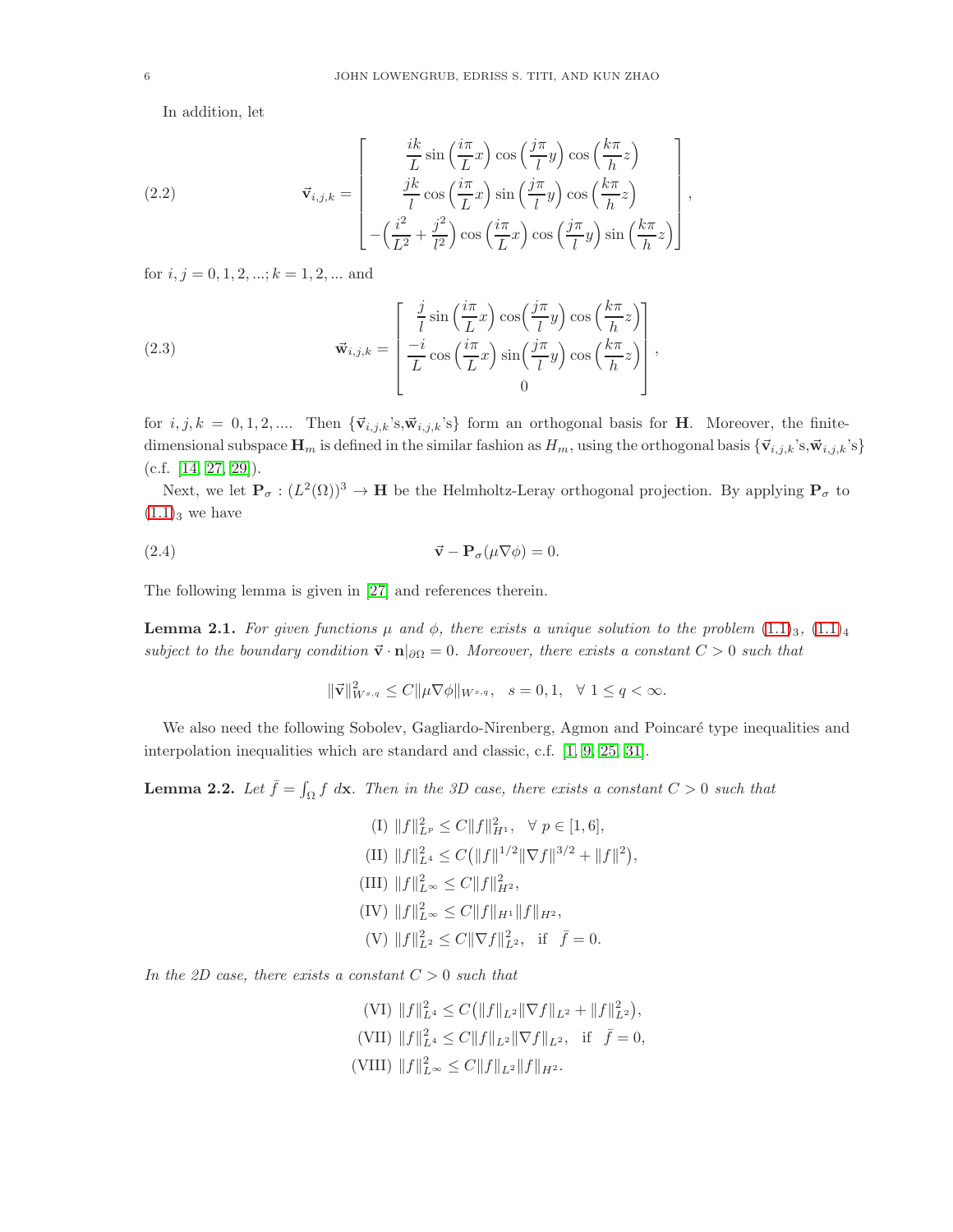In the 3D case, there exists a constant  $C > 0$  such that

 $(IX) \|f\|_{L^3}^2 \leq C (||f||_{L^2} \|\nabla f\|_{L^2} + \|f\|_{L^2}^2),$ (X)  $||f||_{L^3}^2 \leq C||f||_{L^2}||\nabla f||_{L^2}$ , if  $\bar{f} = 0$ ,  $(XI) \|f\|_{L^{\infty}}^2 \leq C \|f\|_{L^2} \|f\|_{H^3},$ (XII)  $\|\nabla f\|_{L^2}^2 \leq C \|\Delta f\|_{L^2}^2$ , if  $\nabla f \cdot \mathbf{n}|_{\partial\Omega} = 0$ , (XIII)  $||f||_{H^2}^2 \leq C||\Delta f||_{L^2}^2$ , if  $\bar{f} = 0$  and  $\nabla f \cdot \mathbf{n}|_{\partial\Omega} = 0$ .

Now we give the definition of strong solutions to the problem  $(1.1)$ – $(1.2)$ .

**Definition 2.1.** Let  $\phi^0 \in V$  be given, and let  $T > 0$ . A strong solution of  $(1.1)$ – $(1.2)$  in the interval  $[0, T]$ is a pair of functions  $(\phi, \mu)$  such that  $\phi \in C([0,T]; V) \cap L^2([0,T]; W), \mu \in C([0,T]; H) \cap L^2([0,T]; V),$  $\frac{d\phi}{dt} \in L^2([0,T];H)$ , and

$$
\frac{\partial \phi}{\partial t} + \vec{v} \cdot \nabla \phi = \Delta \mu, \text{ in } H,
$$

for almost every  $t \in [0, T]$ , with  $\mu$  given by  $(1.1)_2$  $(1.1)_2$  and  $\vec{v}$  given by  $(2.4)$ . That is, for every  $\omega \in H$  the above equation holds in the following sense

(2.5) 
$$
(\phi(t_2), \omega) - (\phi(t_1), \omega) + \int_{t_1}^{t_2} (\vec{v} \cdot \nabla \phi(\tau), \omega) d\tau = \int_{t_1}^{t_2} (\Delta \mu(\tau), \omega) d\tau,
$$

for every  $t_1, t_2 \in [0, T]$ , where  $\mu$  is given by  $(1.1)_2$  $(1.1)_2$  and  $\vec{v}$  is given by  $(2.4)$ .

# <span id="page-6-4"></span><span id="page-6-2"></span><span id="page-6-0"></span>3. Lower order estimates in 2D and 3D

In this section, we will give some general energy estimates which are valid in both 2D and 3D. The energy estimates are performed for the approximate solutions to the original problem, which are constructed through the standard Galerkin procedure (c.f. [\[27,](#page-35-8) [29\]](#page-35-9)).

We consider the Galerkin approximation system:

(3.1) 
$$
\frac{d\phi_m}{dt} + P_m(\vec{v}_m \cdot \nabla \phi_m) = \Delta \mu_m,
$$

(3.2) 
$$
\mu_m = P_m(\phi_m^3) - \phi_m - \Delta \phi_m,
$$

(3.3) 
$$
\vec{\mathbf{v}}_m = \mathbf{P}_m \mathbf{P}_\sigma(\mu_m \nabla \phi_m),
$$

with initial data

<span id="page-6-3"></span>(3.4) 
$$
\phi_m(\vec{x}, 0) = \phi_m^0(\vec{x}) = P_m \phi^0(\vec{x}),
$$

where  $\vec{v}_m \in H_m$ ,  $\phi_m$ ,  $\mu_m \in H_m$ , and  $\mathbf{P}_m$  and  $P_m$  denote the orthogonal projections from H and H onto  $\mathbf{H}_m$  and  $H_m$ , respectively. The finite-dimensional ODE system has a short time unique solution due to its locally Lipschitz nonlinearity.

We now prove some lower order energy estimates which are valid in 2D and 3D.

<span id="page-6-1"></span>**Step 1.** Taking the  $L^2$  inner product of [\(3.1\)](#page-6-0) with  $\mu_m$  we have

(3.5) 
$$
\frac{d}{dt}\bigg(\int_{\Omega}\Big(\frac{1}{4}\phi_m^4 - \frac{1}{2}\phi_m^2\Big)dx + \frac{1}{2}\|\nabla\phi_m\|^2\bigg) + \|\nabla\mu_m\|^2 = -\big(P_m(\vec{v}_m\cdot\nabla\phi_m),\mu_m\big).
$$

By definition, it is straightforward to show that

(3.6) 
$$
- (P_m(\vec{v}_m \cdot \nabla \phi_m), \mu_m) = -(\vec{v}_m \cdot \nabla \phi_m, \mu_m),
$$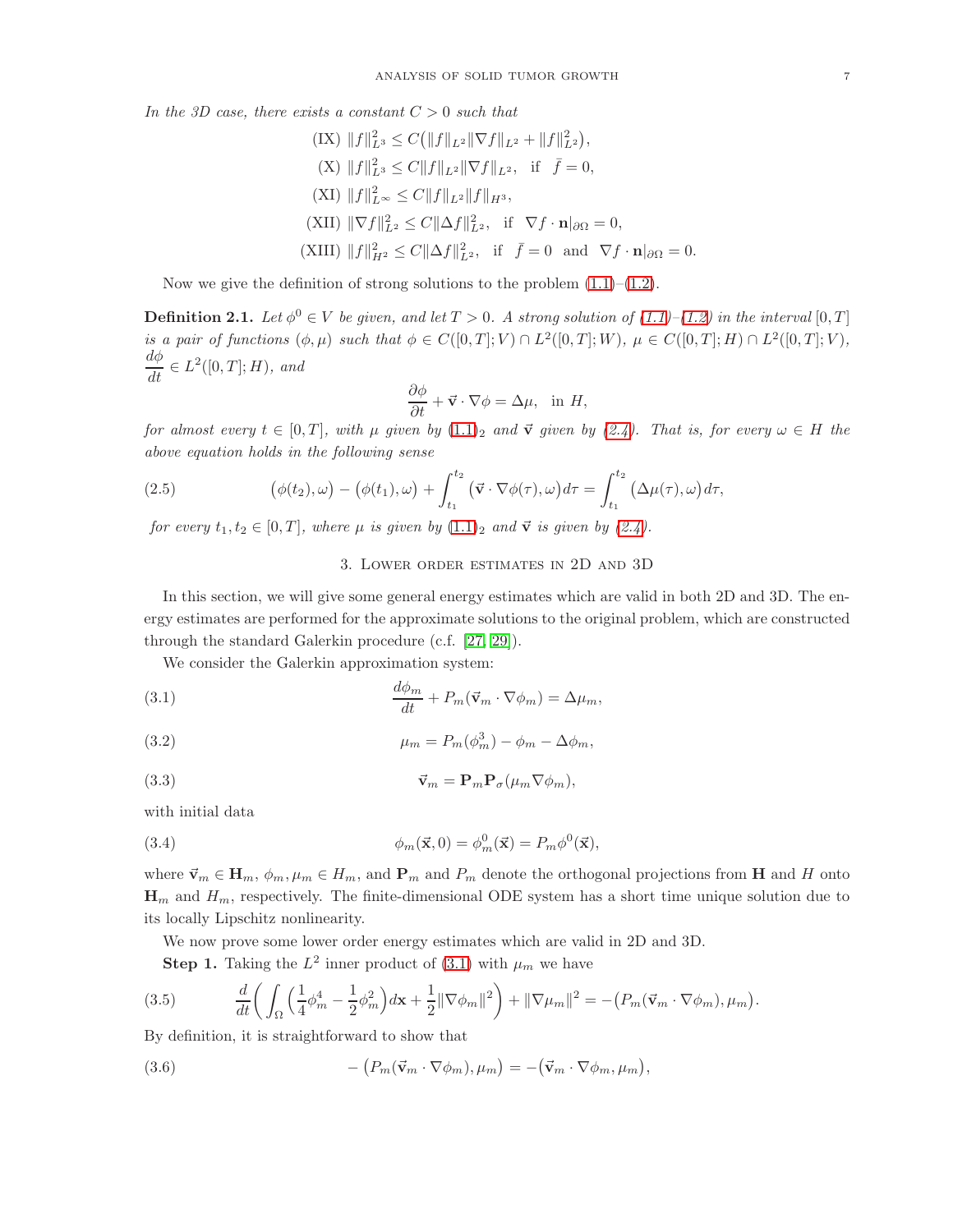which, together with [\(3.5\)](#page-6-1), implies that

(3.7) 
$$
\frac{d}{dt}\bigg(\int_{\Omega}\Big(\frac{1}{4}\phi_m^4-\frac{1}{2}\phi_m^2\Big)dx+\frac{1}{2}\|\nabla\phi_m\|^2\bigg)+\|\nabla\mu_m\|^2=-\big(\vec{\mathbf{v}}_m\cdot\nabla\phi_m,\mu_m\big).
$$

<span id="page-7-0"></span>Next, taking the  $L^2$  inner product of [\(3.3\)](#page-6-2) with  $\vec{v}_m$  we have

(3.8) 
$$
\|\vec{\mathbf{v}}_m\|^2 = (\mathbf{P}_m \mathbf{P}_\sigma(\mu_m \nabla \phi_m), \vec{\mathbf{v}}_m).
$$

Again, by definition we have

(3.9) 
$$
\left(\mathbf{P}_{m}\mathbf{P}_{\sigma}(\mu_{m}\nabla\phi_{m}),\vec{\mathbf{v}}_{m}\right)=\left(\mu_{m}\nabla\phi_{m},\vec{\mathbf{v}}_{m}\right)=\left(\vec{\mathbf{v}}_{m}\cdot\nabla\phi_{m},\mu_{m}\right),
$$

which yields

(3.10) 
$$
\|\vec{\mathbf{v}}_m\|^2 = (\vec{\mathbf{v}}_m \cdot \nabla \phi_m, \mu_m).
$$

<span id="page-7-6"></span><span id="page-7-1"></span>Therefore, by adding  $(3.7)$  and  $(3.10)$  we have

(3.11) 
$$
\frac{d}{dt}\left(\int_{\Omega}\left(\frac{1}{4}\phi_m^4-\frac{1}{2}\phi_m^2\right)dx+\frac{1}{2}\|\nabla\phi_m\|^2\right)+\|\nabla\mu_m\|^2+\|\vec{v}_m\|^2=0,
$$

which is equivalent to

(3.12) 
$$
\frac{d}{dt} \left( \frac{1}{4} ||\phi_m^2 - 1||^2 + \frac{1}{2} ||\nabla \phi_m||^2 \right) + ||\nabla \mu_m||^2 + ||\vec{\mathbf{v}}_m||^2 = 0,
$$

and this in turns implies, by integrating w.r.t. time, that

<span id="page-7-2"></span>(3.13) 
$$
\begin{aligned}\n\left(\frac{1}{4} ||\phi_m^2 - 1||^2 + \frac{1}{2} ||\nabla \phi_m||^2\right)(t) + \int_0^t \left( ||\nabla \mu_m||^2 + ||\vec{\mathbf{v}}_m||^2\right) ds \\
&= \left(\frac{1}{4} ||\phi_m^2(0) - 1||^2 + \frac{1}{2} ||\nabla \phi_m(0)||^2\right) \leq C(\Omega, ||\phi^0||_{H^1}),\n\end{aligned}
$$

where  $C(\Omega, \|\phi^0\|_{H^1})$  denotes a constant which depends on  $\Omega$  and  $\|\phi^0\|_{H^1}$ . In the last step we used the fact that  $\|\phi_m(0)\|_{L^4} \leq C \|\phi_m(0)\|_{H^1} \leq C \|\phi^0\|_{H^1}$  (see Lemma 2.2). As a result of [\(3.13\)](#page-7-2), it follows that [\(3.1\)](#page-6-0)–[\(3.4\)](#page-6-3) exists globally in time, for positive time, because the nonlinearity is locally Lipschitz and the solution is bounded.

Step 2. In this step, we derive some by-products of [\(3.13\)](#page-7-2). Integrating equation [\(3.1\)](#page-6-0) over  $\Omega \times [0, t]$ we have

<span id="page-7-3"></span>(3.14) 
$$
\int_{\Omega} \phi_m(\mathbf{x}, t) d\mathbf{x} = \int_{\Omega} \phi_m^0(\mathbf{x}) d\mathbf{x} = \int_{\Omega} \phi^0(\mathbf{x}) d\mathbf{x}.
$$

Define

(3.15) 
$$
\bar{\phi}_m = \bar{\phi} \equiv \frac{1}{|\Omega|} \int_{\Omega} \phi^0(\mathbf{x}) d\mathbf{x}.
$$

From [\(3.13\)](#page-7-2) we easily see that

<span id="page-7-5"></span> $(3.16)$   $\|\phi_m\|_{H^1}^2 = \|\phi_m\|^2 + \|\nabla\phi_m\|^2 \leq |\Omega|^{1/2} \|\phi_m\|_{L^4}^2 + \|\nabla\phi_m\|^2 \leq C \|\phi_m^2 - 1\|^2 + \|\nabla\phi_m\|^2 \leq C(\Omega, \|\phi^0\|_{H^1}),$ which implies that

(3.17) 
$$
\|\phi_m\|_{H^1}^3 \leq C(\Omega, \|\phi^0\|_{H^1}).
$$

Then we have, by virtue of Lemma 2.2 (I)

<span id="page-7-4"></span> $\mathcal{L}$ 

$$
(3.18) \qquad \left| \int_{\Omega} \phi_m^3(\mathbf{x}, t) d\mathbf{x} \right| \leq |\Omega|^{1/2} ||\phi_m||_{L^6}^3 \leq C ||\phi_m||_{H^1}^3 \leq C(\Omega, ||\phi^0||_{H^1}) \leq C.
$$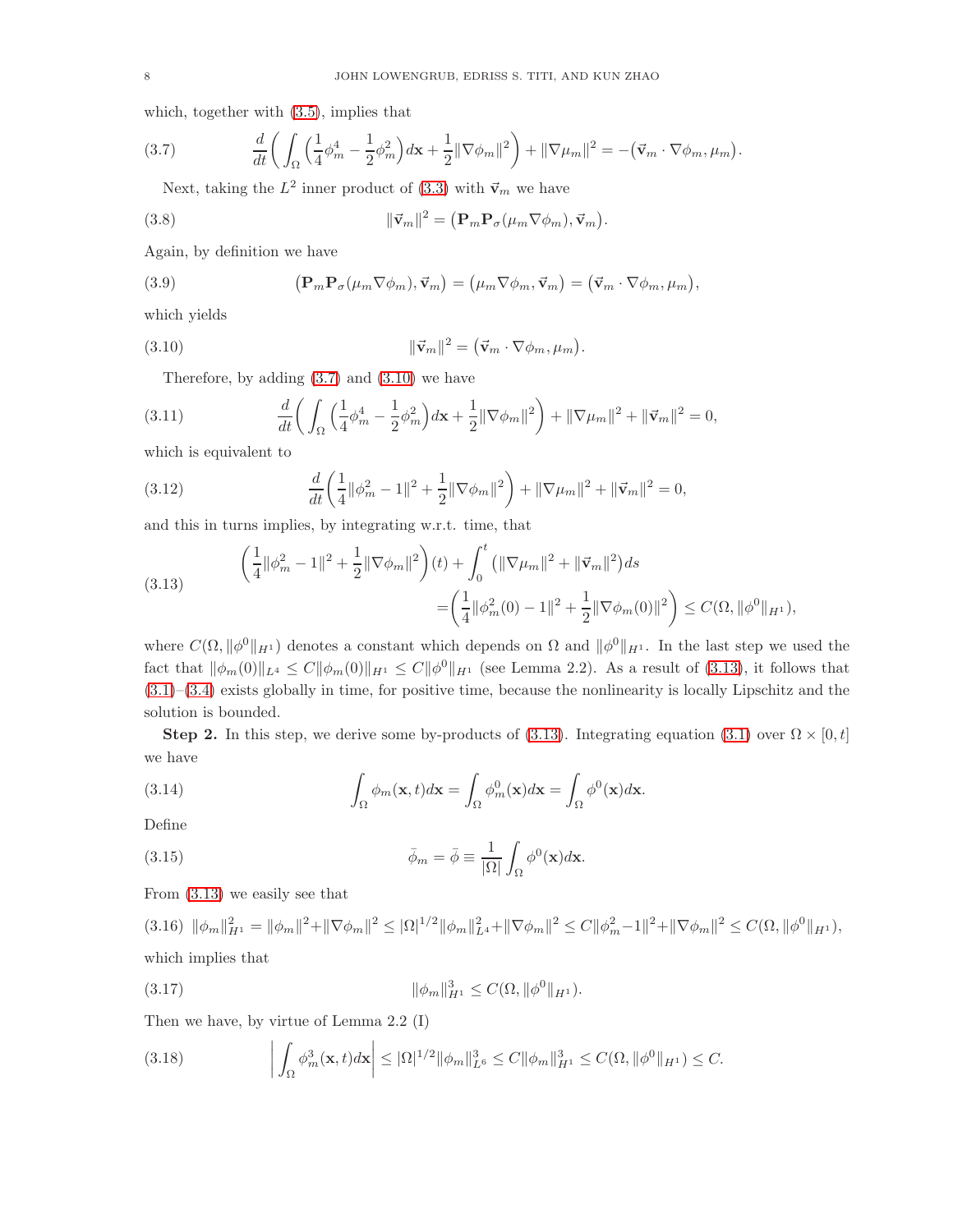<span id="page-8-0"></span>Thanks to the boundary condition  $\nabla \phi_m \cdot \mathbf{n}|_{\partial\Omega} = 0$  and [\(3.14\)](#page-7-3)

(3.19) 
$$
\bar{\mu}_m \equiv \frac{1}{|\Omega|} \int_{\Omega} \mu_m(\mathbf{x}, t) d\mathbf{x} = \frac{1}{|\Omega|} \int_{\Omega} (\phi_m^3(\mathbf{x}, t) - \phi_m - \Delta \phi_m) d\mathbf{x} = \frac{1}{|\Omega|} \int_{\Omega} \phi_m^3(\mathbf{x}, t) d\mathbf{x} - \bar{\phi}.
$$

Then, from [\(3.18\)](#page-7-4) we know that for any  $t \geq 0$  and  $m \geq 1$ , it holds that

$$
(3.20) \t\t |\bar{\mu}_m| \le C.
$$

Due to the boundary conditions and the trigonometric basis  $(2.1)$ – $(2.3)$ , by using Poincaré's inequality one can easily show that

<span id="page-8-3"></span>
$$
(3.21) \t\t ||\phi_m - \bar{\phi}_m||_{H^{2s}} \le C ||(-\Delta)^s \phi_m||, \t ||\phi_m - \bar{\phi}_m||_{H^{2s+1}} \le C ||\nabla(-\Delta)^s \phi_m||, \t s \ge 1,
$$

and

$$
(3.22) \t\t ||\mu_m - \bar{\mu}_m||_{H^{2s}} \leq C||(-\Delta)^s \mu_m||, \t ||\mu_m - \bar{\mu}_m||_{H^{2s+1}} \leq C||\nabla(-\Delta)^s \mu_m||, \t s \geq 1.
$$

<span id="page-8-7"></span><span id="page-8-1"></span>Furthermore, if we write  $\hat{\phi}_m = \phi_m - \bar{\phi}$  and  $\hat{\mu}_m = \mu_m - \bar{\mu}_m$ , then  $(3.1)$ – $(3.3)$  is equivalent to

(3.23)  

$$
\begin{cases}\n\frac{d\hat{\phi}_m}{dt} + P_m(\vec{\mathbf{v}}_m \cdot \nabla \hat{\phi}_m) = \Delta \hat{\mu}_m, \\
\hat{\mu}_m = P_m((\hat{\phi}_m + \bar{\phi})^3) - \hat{\phi}_m - \bar{\phi} - \Delta \hat{\phi}_m - \bar{\mu}_m \\
= P_m[(\hat{\phi}_m + \bar{\phi})^3 - (\hat{\phi}_m + \bar{\phi})^3] - \hat{\phi}_m - \Delta \hat{\phi}_m, \\
\vec{\mathbf{v}}_m = \mathbf{P}_m \mathbf{P}_\sigma(\hat{\mu}_m \nabla \hat{\phi}_m).\n\end{cases}
$$

Notice that in order to obtain the last equation we used the fact that  $\bar{\mu}_m$  is x-independent and that  $\mathbf{P}_{\sigma}(\nabla \phi_m) = 0$ . From now on we will call  $\hat{\phi}_m$  and  $\hat{\mu}_m$  by  $\phi_m$  and  $\mu_m$ , respectively, and use the above system for the next estimates, taking into considerations that  $\phi_m = 0$ ,  $\overline{\phi_m} = 0$ , and using the already established estimates [\(3.16\)](#page-7-5) and [\(3.20\)](#page-8-0).

<span id="page-8-2"></span>**Step 3.** Taking the  $L^2$  inner product of  $(3.23)_1$  $(3.23)_1$  $(3.23)_1$  with  $\phi_m$  and using  $(3.13)$  we have

(3.24) 
$$
\frac{1}{2}\frac{d}{dt}\|\phi_m\|^2 + 3\|(\phi_m + \bar{\phi})\nabla\phi_m\|^2 + \|\Delta\phi_m\|^2 = \|\nabla\phi_m\|^2 \leq C(\Omega, \phi^0),
$$

where  $C(\Omega, \phi^0)$  denotes a constant depending only on  $\Omega$  and initial data  $\phi^0$ , and we have used the fact that  $(P_m(\vec{v}_m \cdot \nabla \phi_m), \phi_m) = 0$ . Integrating [\(3.24\)](#page-8-2) in time we have

<span id="page-8-4"></span>
$$
(3.25) \qquad \frac{1}{2} \sup_{\tau \in [0,t]} \|\phi_m(\tau)\|^2 + \int_0^t \left(3\|(\phi_m + \bar{\phi})\nabla\phi_m\|^2 + \|\Delta\phi_m\|^2\right) ds \le C(\Omega, \phi^0)t + \frac{1}{2}\|\phi_m(0)\|^2 \le C(\Omega, \phi^0)(t+1).
$$

Especially, by  $(3.21)$  and  $(3.25)$  we have

(3.26) 
$$
\int_0^t \|\phi_m\|_{H^2}^2 ds \leq C.
$$

<span id="page-8-6"></span><span id="page-8-5"></span>**Step 4.** As consequences of  $(3.13)$  and  $(3.26)$  we have the following. First, by  $(3.23)_2$  $(3.23)_2$  $(3.23)_2$  we have

$$
\|\nabla \Delta \phi_m\|^2 = \|\nabla P_m((\phi_m + \bar{\phi})^3) - \nabla \phi_m - \nabla \mu_m\|^2
$$
  
\n
$$
\leq C \big( \|\nabla ((\phi_m + \bar{\phi})^3)\|^2 + \|\nabla \phi_m\|^2 + \|\nabla \mu_m\|^2 \big)
$$
  
\n
$$
\leq C \big( \|(\phi_m + \bar{\phi})^2 \nabla \phi_m\|^2 + \|\nabla \phi_m\|^2 + \|\nabla \mu_m\|^2 \big)
$$
  
\n
$$
\leq C \big( \|\phi_m^2 \nabla \phi_m\|^2 + \|\nabla \phi_m\|^2 + \|\nabla \mu_m\|^2 \big).
$$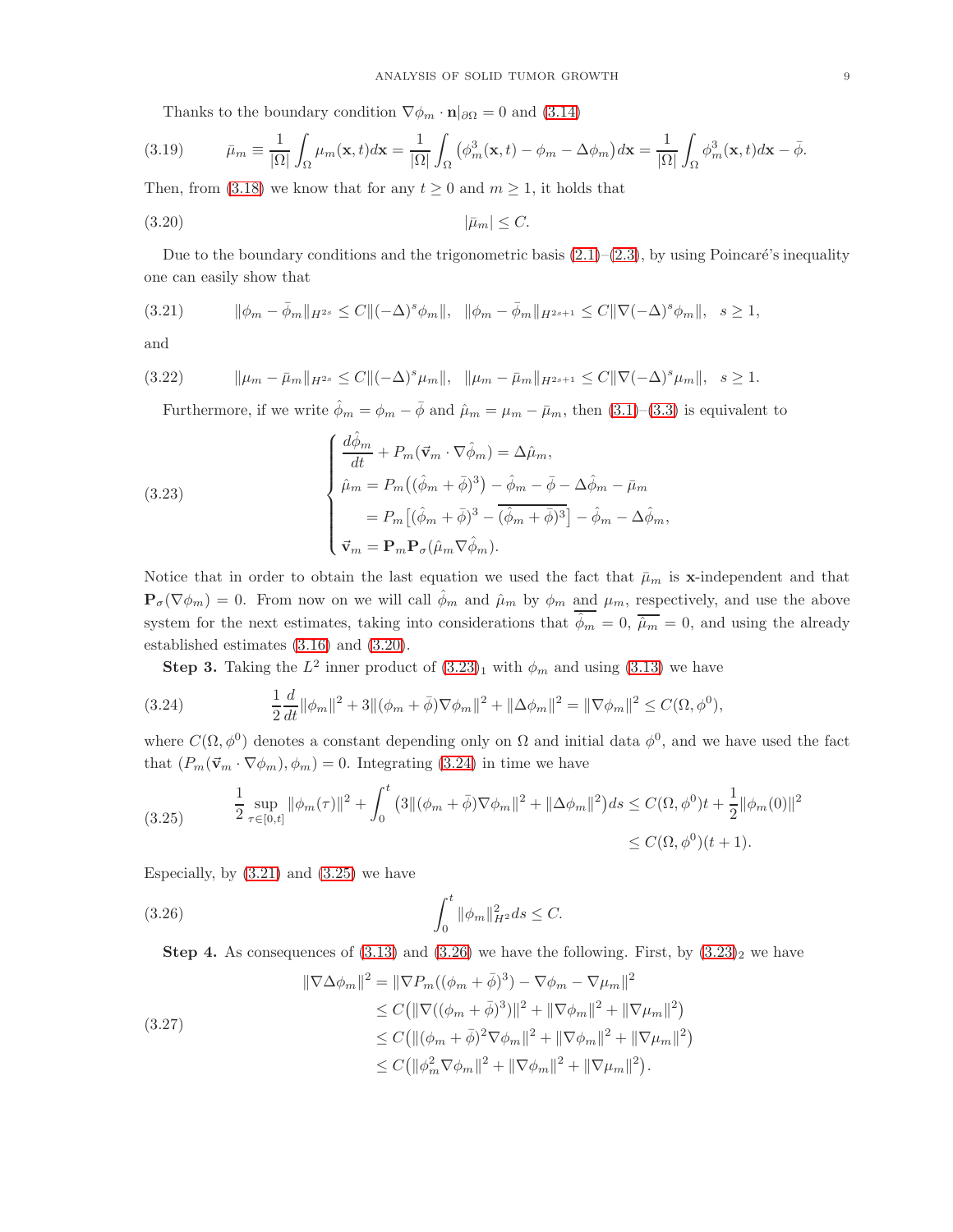By Hölder's inequality, Lemma 2.2  $(I)$  and  $(3.21)$  we then have

<span id="page-9-0"></span>8.4.1.1.1.2. If the following matrices is given by:

\n
$$
R.H.S. \text{ of } (3.27) \leq C \left( \|\phi_m\|_{L^\infty}^4 \|\nabla \phi_m\|^2 + \|\nabla \phi_m\|^2 + \|\nabla \mu_m\|^2 \right)
$$
\n
$$
\leq C \left( \|\nabla \phi_m\|^2 \|\Delta \phi_m\|^2 \|\nabla \phi_m\|^2 + \|\nabla \phi_m\|^2 + \|\nabla \mu_m\|^2 \right)
$$
\n
$$
\leq C \left( \|\nabla \phi_m\|^4 \|\Delta \phi_m\|^2 + \|\nabla \phi_m\|^2 + \|\nabla \mu_m\|^2 \right)
$$
\n
$$
\leq C \left( \|\Delta \phi_m\|^2 + \|\nabla \mu_m\|^2 \right),
$$

where we used Lemma 2.2 (IV) and also applied [\(3.13\)](#page-7-2) for the estimate of  $\|\nabla \phi_m\|^4$ . By plugging [\(3.28\)](#page-9-0) into [\(3.27\)](#page-8-6) we have

<span id="page-9-1"></span>(3.29) 
$$
\|\nabla \Delta \phi_m\|^2 \leq C \left(\|\Delta \phi_m\|^2 + \|\nabla \mu_m\|^2\right),
$$

which, together with [\(3.13\)](#page-7-2) and [\(3.26\)](#page-8-5), yields

(3.30) 
$$
\int_0^t \|\phi_m\|_{H^3}^2 ds \leq C.
$$

We note that the constant  $C$  on the RHS of  $(3.29)$  is independent of time.

<span id="page-9-5"></span><span id="page-9-3"></span>Second, similar to  $(3.27)$ – $(3.28)$  we have

$$
\|\mu_m\|^2 \le C \left( \|(\phi_m + \bar{\phi})^3 - \overline{(\phi_m + \bar{\phi})^3} \|^2 + \|\phi_m\|^2 + \|\Delta\phi_m\|^2 \right) \n\le C \left( \|\nabla(\phi_m + \bar{\phi})^3\|^2 + \|\nabla\phi_m\|^2 + \|\Delta\phi_m\|^2 \right) \n\le C \left( \|(\phi_m + \bar{\phi})^2 \nabla\phi_m\|^2 + \|\Delta\phi_m\|^2 \right) \n\le C \|\Delta\phi_m\|^2,
$$

where we used Lemma 2.2 (XII). It also holds that

<span id="page-9-4"></span>(3.32) 
$$
\|\nabla \mu_m\|^2 \le C \left( \|(\phi_m + \bar{\phi})^2 \nabla \phi_m\|^2 + \|\nabla \phi_m\|^2 + \|\nabla \Delta \phi_m\|^2 \right) \n\le C \left( \|\Delta \phi_m\|^2 + \|\nabla \Delta \phi_m\|^2 \right) \n\le C \|\nabla \Delta \phi_m\|^2.
$$

We remark that, according to the definition of strong solutions, with the estimates obtained above, it is still not enough to take limit, in  $m$ , and conclude the existence of solutions to the original problem due to the nonlinearity in the equations. Therefore, we have to seek higher order estimate of the approximate solutions.

**Step 5.** Taking the  $L^2$  inner product of  $(3.23)_1$  $(3.23)_1$  $(3.23)_1$  with  $\Delta^2 \phi_m$  and applying the Cauchy-Schwarz and Young inequalities we have

<span id="page-9-6"></span>
$$
\frac{1}{2}\frac{d}{dt}\|\Delta\phi_m\|^2 + \|\Delta^2\phi_m\|^2
$$
\n
$$
(3.33) \qquad \qquad = -\int_{\Omega} (\vec{v}_m \cdot \nabla\phi_m)(\Delta^2\phi_m) d\mathbf{x} + \int_{\Omega} \Delta((\phi_m + \bar{\phi})^3)(\Delta^2\phi_m) d\mathbf{x} - \int_{\Omega} \Delta\phi_m(\Delta^2\phi_m) d\mathbf{x}
$$
\n
$$
\leq \frac{1}{2} \|\Delta^2\phi_m\|^2 + \frac{3}{2} \|(\vec{v}_m \cdot \nabla\phi_m)\|^2 + \frac{3}{2} \|\Delta((\phi_m + \bar{\phi}^3))\|^2 + \frac{3}{2} \|\Delta\phi_m\|^2.
$$

After rearranging terms we update above estimate as

<span id="page-9-2"></span>
$$
(3.34) \qquad \frac{d}{dt} \|\Delta \phi_m\|^2 + \|\Delta^2 \phi_m\|^2 \le 3 \|\left(\vec{\mathbf{v}}_m \cdot \nabla \phi_m\right)\|^2 + 3 \|\Delta((\phi_m + \bar{\phi})^3)\|^2 + 3 \|\Delta \phi_m\|^2.
$$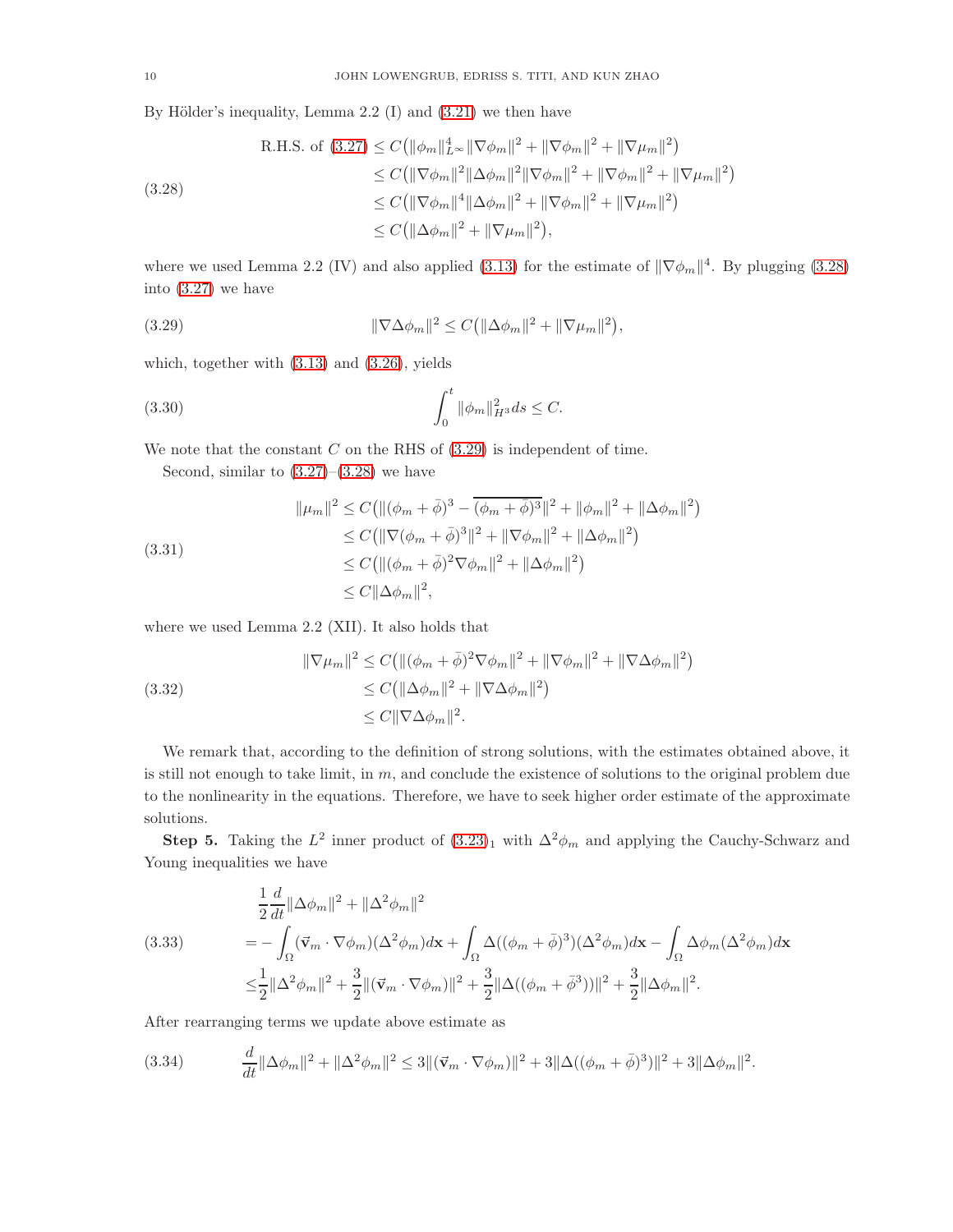<span id="page-10-0"></span>For the second term on the RHS of [\(3.34\)](#page-9-2), by a direct calculation we have

$$
\|\Delta((\phi_m + \bar{\phi})^3)\|^2
$$
  
(3.35)  

$$
\leq C \left( \|(\phi_m + \bar{\phi})\|_{L^\infty}^4 \|\Delta \phi_m\|^2 + \|(\phi_m + \bar{\phi})\|_{L^\infty}^2 \|\nabla \phi_m\|_{L^4}^4 \right)
$$
  

$$
\leq C \left( \|\phi_m\|_{L^\infty}^4 + 1\right) \|\Delta \phi_m\|^2 + C \left( \|\phi_m\|_{L^\infty}^2 + 1\right) \|\nabla \phi_m\|_{L^4}^4.
$$

Using Lemma 2.2 (IV),  $(3.13)$  and  $(3.21)$  we estimate the first term on the RHS of  $(3.35)$  as

<span id="page-10-1"></span>
$$
C(\|\phi_m\|_{L^{\infty}}^4 + 1) \|\Delta\phi_m\|^2
$$
  
\n
$$
\leq C(\|\phi_m\|_{H^1}^2 \|\phi_m\|_{H^2}^2 + 1) \|\Delta\phi_m\|^2
$$
  
\n
$$
\leq C(\|\Delta\phi_m\|^2 + 1) \|\Delta\phi_m\|^2
$$
  
\n
$$
\leq C(\|\Delta\phi_m\|^2 + \|\Delta\phi_m\|^2).
$$

Similarly, by using Lemma 2.2 (II) we have

<span id="page-10-2"></span>
$$
C(\|\phi_m\|_{L^{\infty}}^2 + 1) \|\nabla \phi_m\|_{L^4}^4
$$
  
\n
$$
\leq C(\|\phi_m\|_{H^1} \|\phi_m\|_{H^2} + 1) (\|\nabla \phi_m\| \|\Delta \phi_m\|^3 + \|\nabla \phi_m\|^4)
$$
  
\n
$$
\leq C(\|\Delta \phi_m\| + 1) (\|\Delta \phi_m\|^3 + \|\nabla \phi_m\|^3)
$$
  
\n
$$
\leq C(\|\Delta \phi_m\| + 1) \|\Delta \phi_m\|^3
$$
  
\n
$$
\leq C(\|\Delta \phi_m\|^4 + \|\Delta \phi_m\|^2).
$$

Plugging  $(3.36)$  and  $(3.37)$  into  $(3.35)$  we have

<span id="page-10-7"></span>(3.38) 
$$
\|\Delta((\phi_m+\bar{\phi})^3)\|^2 \le C(\|\Delta\phi_m\|^4 + \|\Delta\phi_m\|^2).
$$

So we update [\(3.34\)](#page-9-2) as

<span id="page-10-3"></span>(3.39) 
$$
\frac{d}{dt} \|\Delta \phi_m\|^2 + \|\Delta^2 \phi_m\|^2 \le 3 \|(\vec{v}_m \cdot \nabla \phi_m)\|^2 + C \left(\|\Delta \phi_m\|^4 + \|\Delta \phi_m\|^2\right).
$$

We remark that so far we have been focusing on the 3D case with all the estimates. Next, we shall deal with the first term on the RHS of [\(3.39\)](#page-10-3). Due to differences between Sobolev embeddings in 2D and 3D, we have to separate the arguments into the two and three space dimensions, which will be given in the next two sections.

#### <span id="page-10-4"></span>4. Global existence in 2D

In this section we prove Theorem 1.1, i.e., global existence of strong solutions to  $(1.1)$ – $(1.2)$  in 2D, utilizing of the a priori energy estimates established in previous section.

First, by  $(3.13)$  and  $(3.21)$  we have

(4.1) 
$$
\|(\vec{v}_m \cdot \nabla \phi_m)\|^2 \leq \|\vec{v}_m\|^2 \|\nabla \phi_m\|_{L^\infty}^2 \leq C \|\mu_m \nabla \phi_m\|^2 \|\nabla \phi_m\| \|\nabla \phi_m\|_{H^2} \leq C \|\mu_m\|_{L^4}^2 \|\nabla \phi_m\|_{L^4}^2 \|\nabla \Delta \phi_m\|.
$$

We estimate the RHS of [\(4.1\)](#page-10-4) as follows. For the first term, using Lemma 2.2 (VII) and [\(3.31\)](#page-9-3)–[\(3.32\)](#page-9-4) we have

<span id="page-10-5"></span>(4.2) 
$$
\|\mu_m\|_{L^4}^2 \leq C \|\mu_m\| \|\nabla \mu_m\| \leq C \|\Delta \phi_m\| \|\nabla \Delta \phi_m\|.
$$

Since  $\nabla \phi_m \cdot \mathbf{n} |_{\partial \Omega} = 0$ , the second term is estimated, using Lemma 2.2 (VI) and (XII) and [\(3.13\)](#page-7-2), as

<span id="page-10-6"></span>(4.3) 
$$
\|\nabla \phi_m\|_{L^4}^2 \leq C\|\nabla \phi_m\| \|\Delta \phi_m\| \leq C\|\Delta \phi_m\|.
$$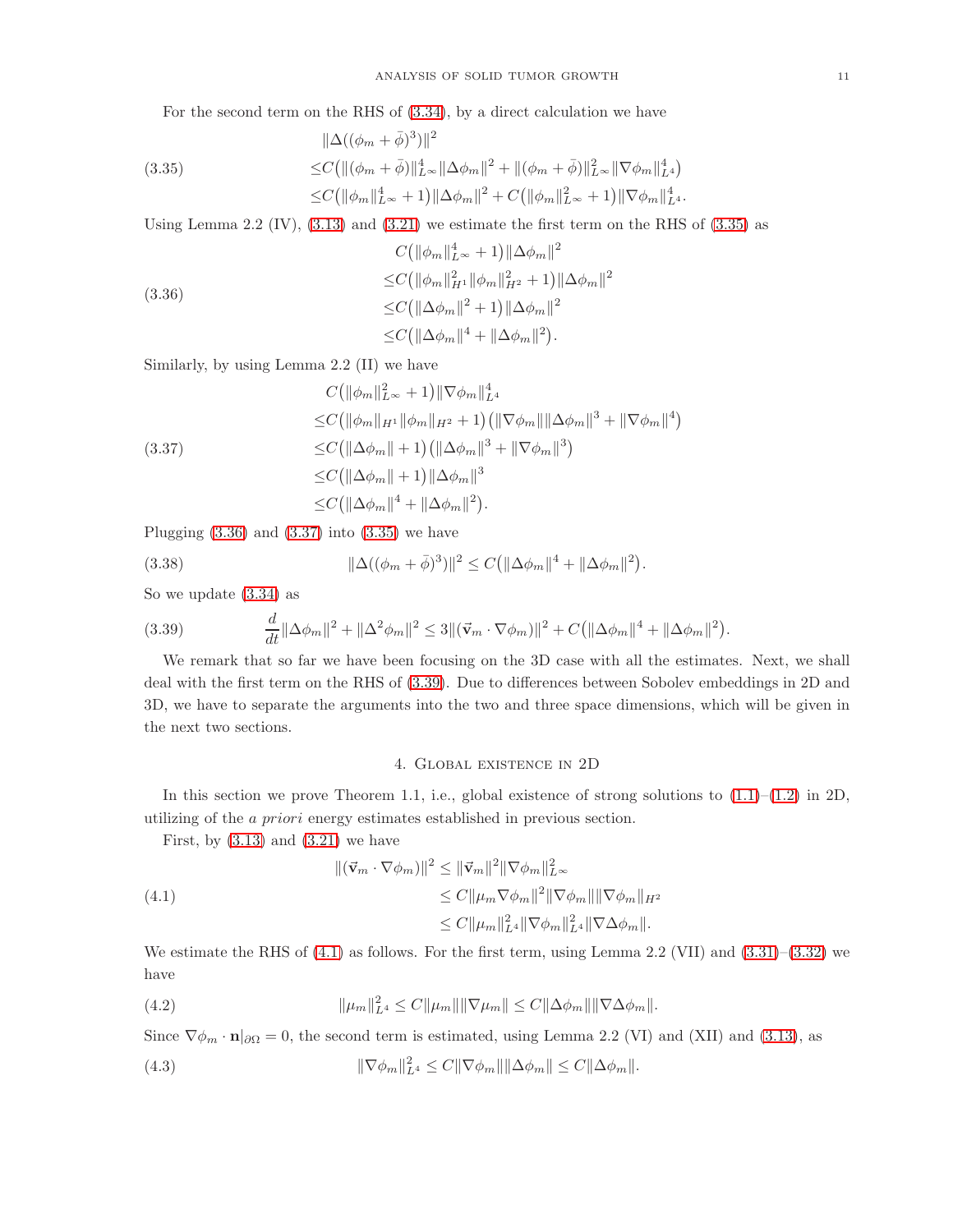<span id="page-11-0"></span>Combining  $(4.1)$ ,  $(4.2)$  and  $(4.3)$  we have

(4.4) 
$$
\|(\vec{\mathbf{v}}_m \cdot \nabla \phi_m)\|^2 \leq C \|\Delta \phi_m\|^2 \|\nabla \Delta \phi_m\|^2.
$$

<span id="page-11-1"></span>Plugging [\(4.4\)](#page-11-0) into [\(3.39\)](#page-10-3) and applying Lemma 2.2 (V) to  $\Delta\phi_m$  we have

(4.5) 
$$
\frac{1}{2}\frac{d}{dt}\|\Delta\phi_m\|^2 + \frac{1}{2}\|\Delta^2\phi_m\|^2 \leq C\|\nabla\Delta\phi_m\|^2\|\Delta\phi_m\|^2 + C(\|\Delta\phi_m\|^4 + \|\Delta\phi_m\|^2) \leq C\|\nabla\Delta\phi_m\|^2\|\Delta\phi_m\|^2 + C\|\nabla\Delta\phi_m\|^2.
$$

Applying Gronwall's inequality to [\(4.5\)](#page-11-1) and using [\(3.30\)](#page-9-5) we have

(4.6) 
$$
\sup_{\tau \in [0,t]} \|\phi_m(\tau)\|_{H^2}^2 + \int_0^t \|\phi_m\|_{H^4}^2 ds \leq C.
$$

<span id="page-11-6"></span><span id="page-11-2"></span>As consequences of [\(4.6\)](#page-11-2) we have

$$
\|\mu_m\|_{H^2}^2 \le C \|\Delta\mu_m\|^2
$$
  
\n
$$
\le C \|\Delta(\phi_m + \bar{\phi})^3\|^2 + \|\Delta\phi_m\|^2 + \|\Delta^2\phi_m\|^2)
$$
  
\n
$$
\le C \|\Delta\phi_m\|^4 + \|\Delta\phi_m\|^2 + \|\Delta^2\phi_m\|^2, \text{ by (3.38)},
$$
  
\n
$$
\le C \|\Delta\phi_m\|^4 + \|\Delta^2\phi_m\|^2, \text{ by (3.38)},
$$

which implies, by [\(4.6\)](#page-11-2) that

(4.8) 
$$
\int_0^t \|\mu_m\|_{H^2}^2 ds \leq C.
$$

<span id="page-11-4"></span><span id="page-11-3"></span>From  $(4.4)$  and  $(4.6)$  we see that

$$
(4.9) \qquad \int_0^t \|(\vec{\mathbf{v}}_m \cdot \nabla \phi_m)\|^2 ds \le C \int_0^t \|\Delta \phi_m\|^2 \|\nabla \Delta \phi_m\|^2 ds \le C \int_0^t \|\nabla \Delta \phi_m\|^2 ds \le C.
$$

Combining  $(4.8)$ – $(4.9)$  and  $(3.23)$  $(3.23)$ <sub>1</sub> we have

(4.10) 
$$
\int_0^t \left\| \frac{d\phi_m}{dt} \right\|^2 ds \leq C.
$$

Moreover, we have

$$
\int_{0}^{t} \|\vec{v}_{m}\|_{H^{1}}^{2} ds \leq \int_{0}^{t} (\|\mu_{m}\nabla\phi_{m}\|^{2} + \|\nabla\mu_{m}\nabla\phi_{m}\|^{2} + \|\mu_{m}\nabla^{2}\phi_{m}\|^{2}) ds
$$
  
\n
$$
\leq \int_{0}^{t} (\|\mu_{m}\|_{L^{\infty}}^{2} \|\nabla\phi_{m}\|^{2} + \|\nabla\mu_{m}\|_{L^{4}}^{2} \|\nabla\phi_{m}\|_{L^{4}}^{2} + \|\mu_{m}\|_{L^{\infty}}^{2} \|\Delta\phi_{m}\|^{2}) ds
$$
  
\n
$$
\leq C \int_{0}^{t} \|\mu_{m}\|_{H^{2}}^{2} \|\Delta\phi_{m}\|^{2} ds
$$
  
\n
$$
\leq C \int_{0}^{t} \|\mu_{m}\|_{H^{2}}^{2} ds \leq C.
$$

<span id="page-11-5"></span>Collecting above estimates we have

$$
(4.12) \ \ \sup_{\tau \in [0,t]} \left( \|\phi_m(\tau)\|_{H^2}^2 + \|\mu_m(\tau)\|^2 \right) + \int_0^t \left( \|\vec{\mathbf{v}}_m\|_{H^1}^2 + \|\phi_m\|_{H^4}^2 + \|\mu_m\|_{H^2}^2 + \left\|\frac{d\phi_m}{dt}\right\|^2 \right) ds \le C(t), \ \ \forall \ t \ge 0.
$$

Now, we are ready to use these estimates and apply standard compactness theorems to pass to the limit, in m, in order to show the global existence result in the 2D case. Fix  $T > 0$ . In what follows, all arguments will be carried out within the interval  $[0, T]$  unless specified otherwise. First, we note that, by [\(4.12\)](#page-11-5), the sequence  $\{\phi_m\}$  is bounded in  $L^{\infty}([0,T]; H^2)$  and  $L^2([0,T]; H^4)$  respectively, then by the weak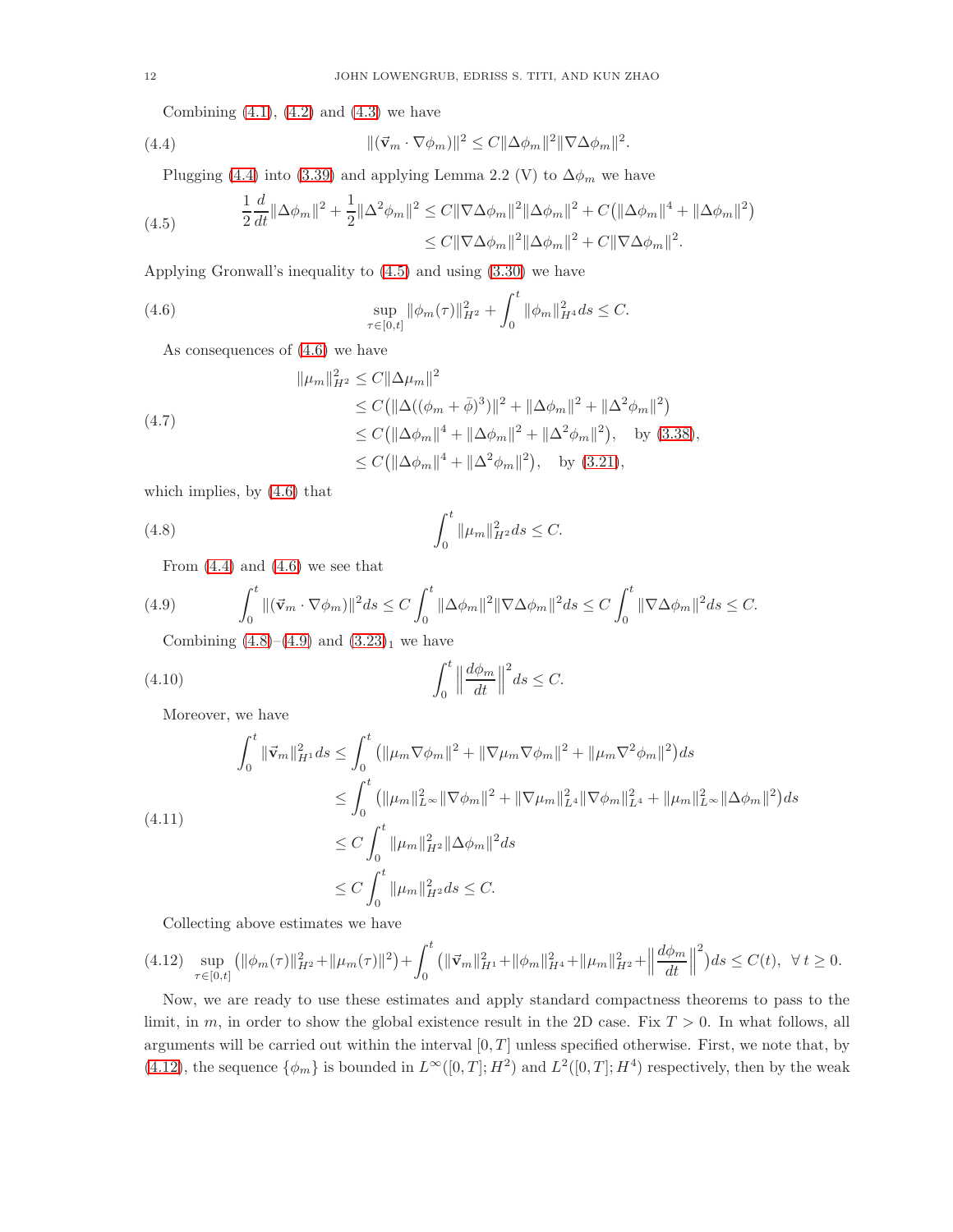compactness theorem, there exists a  $\phi \in L^{\infty}([0,T];H^2) \cap L^2([0,T];H^4)$  and a subsequence  $\{\phi_{m'}\}$  of  $\{\phi_m\}$ such that  $\{\phi_{m'}\}$  converges to  $\phi$  in the weak\* and weak topology of  $L^{\infty}([0,T]; H^2)$  and  $L^2([0,T]; H^4)$ , respectively. Then we have from [\(4.12\)](#page-11-5) that

(4.13) 
$$
\|\phi(s)\|_{H^2} \le \liminf_{m \to \infty} \|\phi_m(s)\|_{H^2} \le C, \text{ for a.e. } s \in [0, t],
$$

and

(4.14) 
$$
\int_0^t \|\phi(s)\|_{H^4}^2 ds \le \liminf_{m \to \infty} \int_0^t \|\phi_m(s)\|_{H^4}^2 ds \le C.
$$

In addition, since  $H^4$  is compactly embedded in  $H^3$ , and since the sequence  $\{\frac{d\phi_m}{dt}\}$  is bounded in  $L^2([0,T]; L^2)$ , by Aubin's Compactness Theorem we know that  $\{\phi_{m'}\}$  converges strongly to  $\phi$  in  $L^2([0,T]; H^3)$ . From now on, we denote all the subsequences of  $\{\phi_m\}$  by itself by extracting and relabeling. Thus,  $\{\phi_m\}$ also converges strongly to  $\phi$  in  $H^3$  almost everywhere in [0, T]. In particular,

<span id="page-12-4"></span>(4.15) 
$$
\|\phi_m(t)\|_{H^3} \longrightarrow \|\phi(t)\|_{H^3} \text{ pointwise everywhere on } E \subseteq [0, T];
$$

$$
\big|[0, T] \setminus E\big| = 0.
$$

By virtue of the estimate [\(4.12\)](#page-11-5) we know that there exists a function  $\vec{v} \in L^2([0,T]; V)$  such that  $\{\vec{v}_m\}$ converges weakly to  $\vec{v}$  in  $L^2([0,T]; V)$ . Therefore, we have

(4.16) 
$$
\int_0^T \|\vec{v}(s)\|_{\mathbf{V}}^2 ds \le \liminf_{m \to \infty} \int_0^T \|\vec{v}_m(s)\|_{\mathbf{V}}^2 ds \le C.
$$

In summary, we have

<span id="page-12-0"></span>(4.17)  
\n
$$
\phi_m \longrightarrow \phi \text{ weakly in } L^2([0, T]; H^4),
$$
\n
$$
\phi_m \longrightarrow \phi \text{ strongly in } L^2([0, T]; H^3),
$$
\n
$$
\phi_m \longrightarrow \phi \text{ weak* in } L^{\infty}([0, T]; H^2),
$$
\n
$$
\frac{d\phi_m}{dt} \longrightarrow \frac{d\phi}{dt} \text{ weakly in } L^2([0, T]; L^2),
$$
\n
$$
\vec{v}_m \longrightarrow \vec{v} \text{ weakly in } L^2([0, T]; V),
$$

respectively.

Since the sequence  $\{\phi_m\}$  is bounded in  $L^{\infty}([0,T]; H^2)$  and  $\{\frac{d\phi_m}{dt}\}\$ is bounded in  $L^2([0,T]; L^2)$ , we know from the Arzela-Ascoli Theorem that  $\{\phi_m\}$  converges to  $\phi$  in  $C([0,T]; L^2)$ , and hence in  $C_W([0,T]; L^2)$ ,  $C_W([0,T]; H<sup>1</sup>)$  and  $C_W([0,T]; H<sup>2</sup>)$ . In particular, we have

<span id="page-12-3"></span>(4.18) 
$$
(\phi_m(t_2), \omega) - (\phi_m(t_1), \omega) \longrightarrow (\phi(t_2), \omega) - (\phi(t_1), \omega),
$$

for every  $t_1, t_2 \in [0, T]$  and every  $\omega \in H$ . Moreover, from the first weak convergence in [\(4.17\)](#page-12-0) we know that for every  $t_1, t_2 \in [0, T]$  and every  $\omega \in H$ ,

(4.19) 
$$
\int_{t_1}^{t_2} (-\Delta^2 \phi_m - \Delta \phi_m, \omega) ds \longrightarrow \int_{t_1}^{t_2} (-\Delta^2 \phi - \Delta \phi, \omega) ds.
$$

<span id="page-12-2"></span><span id="page-12-1"></span>Next, we will show that

(4.20) 
$$
\int_{t_1}^{t_2} (\Delta P_m(\phi_m^3), \omega) ds - \int_{t_1}^{t_2} (\Delta(\phi^3), \omega) ds \longrightarrow 0,
$$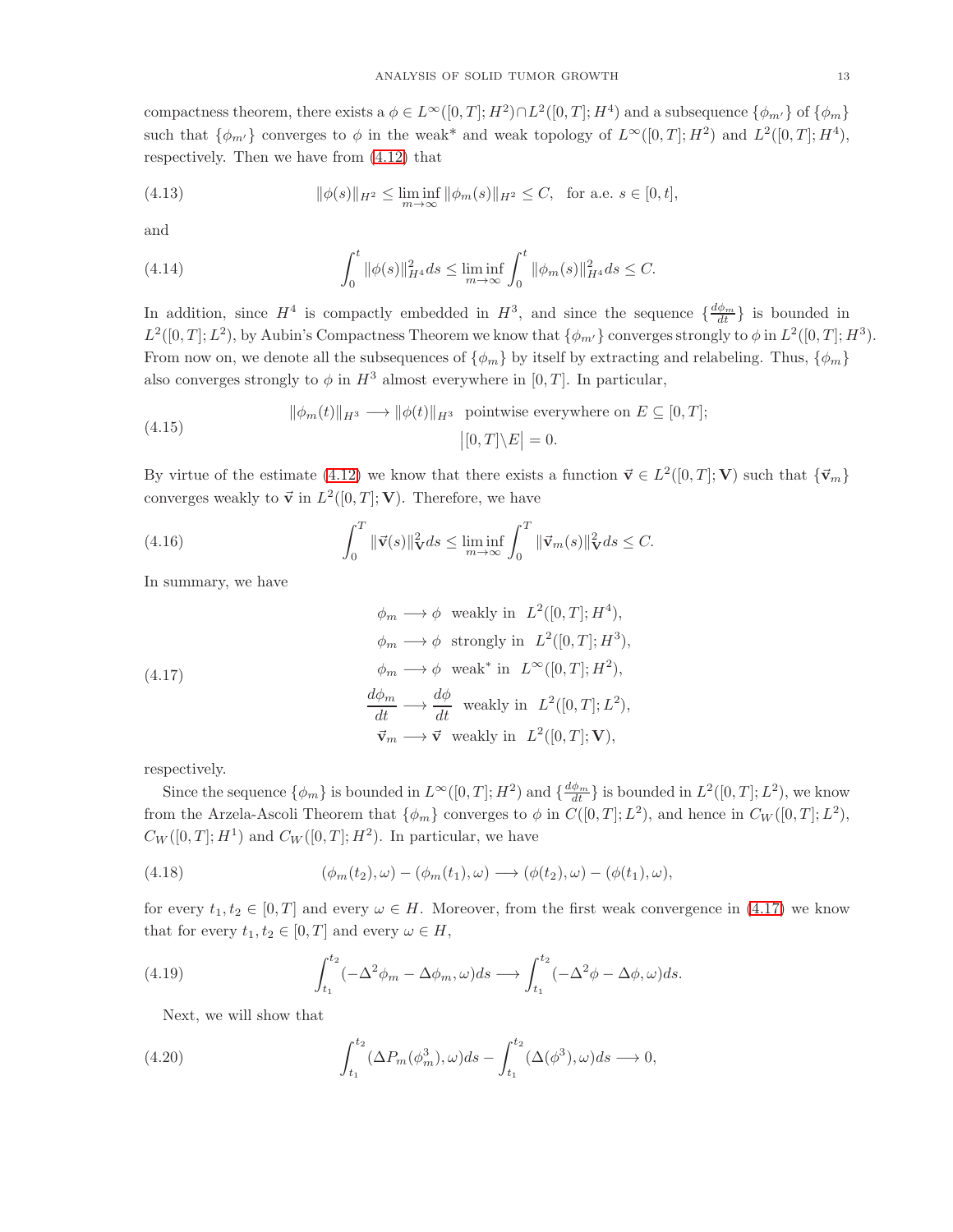as  $m \to \infty$  for every  $t_1, t_2 \in [0, T]$  and every  $\omega \in H$ . First, we notice that, by Lemma 2.2 (III) and (4.[17\)](#page-12-0)<sub>3</sub>

<span id="page-13-0"></span>
$$
\|\phi_m^3 - \phi^3\| = \|(\phi_m - \phi)(\phi_m^2 + \phi_m\phi + \phi^2)\|,
$$
  
\n
$$
\leq 2(\|\phi_m\|_{L^\infty}^2 + \|\phi\|_{L^\infty}^2)\|\phi_m - \phi\|
$$
  
\n
$$
\leq 2(\|\phi_m\|_{H^2}^2 + \|\phi\|_{H^2}^2)\|\phi_m - \phi\|
$$
  
\n
$$
\leq C\|\phi_m - \phi\|.
$$

Second, by a simple calculation and [\(4.12\)](#page-11-5) one can show that

<span id="page-13-1"></span>
$$
\|\Delta^{2}(\phi_{m}^{3})\| \leq C(\|\phi_{m}\|_{L^{\infty}}^{2}\|\Delta^{2}\phi_{m}\| + \|\phi_{m}\|_{L^{\infty}}\|\nabla\phi_{m}\|_{L^{4}}\|\nabla\Delta\phi_{m}\|_{L^{4}} \n+ \|\nabla\phi_{m}\|_{L^{6}}^{2}\|\Delta\phi_{m}\|_{L^{6}} + \|\phi_{m}\|_{L^{\infty}}\|\Delta\phi_{m}\|_{L^{\infty}}\|\Delta\phi_{m}\|)
$$
\n(4.22)\n
$$
\leq C(\|\phi_{m}\|_{H^{2}}^{2}\|\Delta^{2}\phi_{m}\| + \|\phi_{m}\|_{H^{2}}\|\nabla\phi_{m}\|_{H^{1}}\|\nabla\Delta\phi_{m}\|_{H^{1}} \n+ \|\nabla\phi_{m}\|_{H^{1}}^{2}\|\Delta\phi_{m}\|_{H^{1}} + \|\phi_{m}\|_{H^{2}}\|\Delta\phi_{m}\|_{H^{2}}\|\Delta\phi_{m}\|)
$$
\n
$$
\leq C\|\Delta^{2}\phi_{m}\|.
$$

And the same is true for  $\phi$ , i.e.,  $\|\Delta^2(\phi^3)\| \leq C\|\Delta^2\phi\|$ . Then we have

<span id="page-13-2"></span>
$$
\|\Delta P_m(\phi_m^3) - \Delta(\phi^3)\|^2 = \left(P_m(\phi_m^3) - \phi^3, \Delta^2 \left(P_m(\phi_m^3) - \phi^3\right)\right)
$$
  

$$
\leq \|P_m(\phi_m^3) - \phi^3\|_{L^2} \|\Delta^2 \left(P_m(\phi_m^3) - \phi^3\right)\|_{L^2}
$$
  

$$
\leq C \left(\|\phi_m - \phi\|_{L^2} + \|(P_m - I)\phi^3\|_{L^2}\right) \left(\|\Delta^2 \phi_m\|_{L^2} + \|\Delta^2 \phi\|_{L^2}\right),
$$

where we have used  $(4.21)$  and  $(4.22)$ . Integrating  $(4.23)$  w.r.t. time we have

$$
\int_{t_1}^{t_2} \|\Delta P_m(\phi_m^3) - \Delta(\phi^3)\|^2 ds \le C \left( \|\phi_m - \phi\|_{L^2} + \|(P_m - I)\phi^3\|_{L^2} \right) \int_{t_1}^{t_2} \left( \|\Delta^2 \phi_m\|_{L^2} + \|\Delta^2 \phi\|_{L^2} \right) ds
$$
  

$$
\le C \left( \|\phi_m - \phi\|_{L^2} + \|(P_m - I)\phi^3\|_{L^2} \right),
$$

which, together with the strong convergence of  $\phi_m$  in  $C([0,T];L^2)$  and the convergence  $||(P_m-I)\phi^3||_{L^2} \to$ 0, implies that

<span id="page-13-3"></span>(4.24) 
$$
\lim_{m \to \infty} \int_{t_1}^{t_2} \|\Delta P_m(\phi_m^3) - \Delta(\phi^3)\|^2 ds \to 0, \quad \forall \ t_1, t_2 \in [0, T].
$$

By Hölder's inequality we have

$$
(4.25) \qquad \left| \int_{t_1}^{t_2} (\Delta P_m(\phi_m^3), \omega) ds - \int_{t_1}^{t_2} (\Delta(\phi^3), \omega) ds \right| \le \left( \int_{t_1}^{t_2} ||\Delta P_m(\phi_m^3) - \Delta(\phi^3)||^2 ds \right)^{\frac{1}{2}} \|\omega\| T^{\frac{1}{2}}.
$$
\nThese, by passing to the limit, in  $m$  and using (4.24) we have

Hence, by passing to the limit in  $m$  and using  $(4.24)$  we have

(4.26) 
$$
\lim_{m \to \infty} \left| \int_{t_1}^{t_2} (\Delta P_m(\phi_m^3), \omega) ds - \int_{t_1}^{t_2} (\Delta(\phi^3), \omega) ds \right| \to 0, \quad \forall \ t_1, t_2 \in [0, T].
$$

This gives  $(4.20)$ . As a consequence of  $(4.19)$  and  $(4.20)$  we then have

<span id="page-13-4"></span>(4.27) 
$$
\int_{t_1}^{t_2} (\Delta \mu_m, \omega) ds - \int_{t_1}^{t_2} (\Delta \mu, \omega) ds \longrightarrow 0,
$$

as  $m \to \infty$ , where  $\mu := \phi^3 - \phi - \Delta \phi$ .

Upon taking the  $L^2$  inner product of  $(3.23)_1$  $(3.23)_1$  $(3.23)_1$  with  $\omega \in H$  and integrating over the interval  $[t_1, t_2] \subset [0, T]$ we obtain

<span id="page-13-5"></span>(4.28) 
$$
(\phi_m(t_2), \omega) - (\phi_m(t_1), \omega) + \int_{t_2}^{t_1} (P_m(\vec{v}_m \cdot \nabla \phi_m), \omega) ds = \int_{t_2}^{t_1} (\Delta \mu_m, \omega) ds.
$$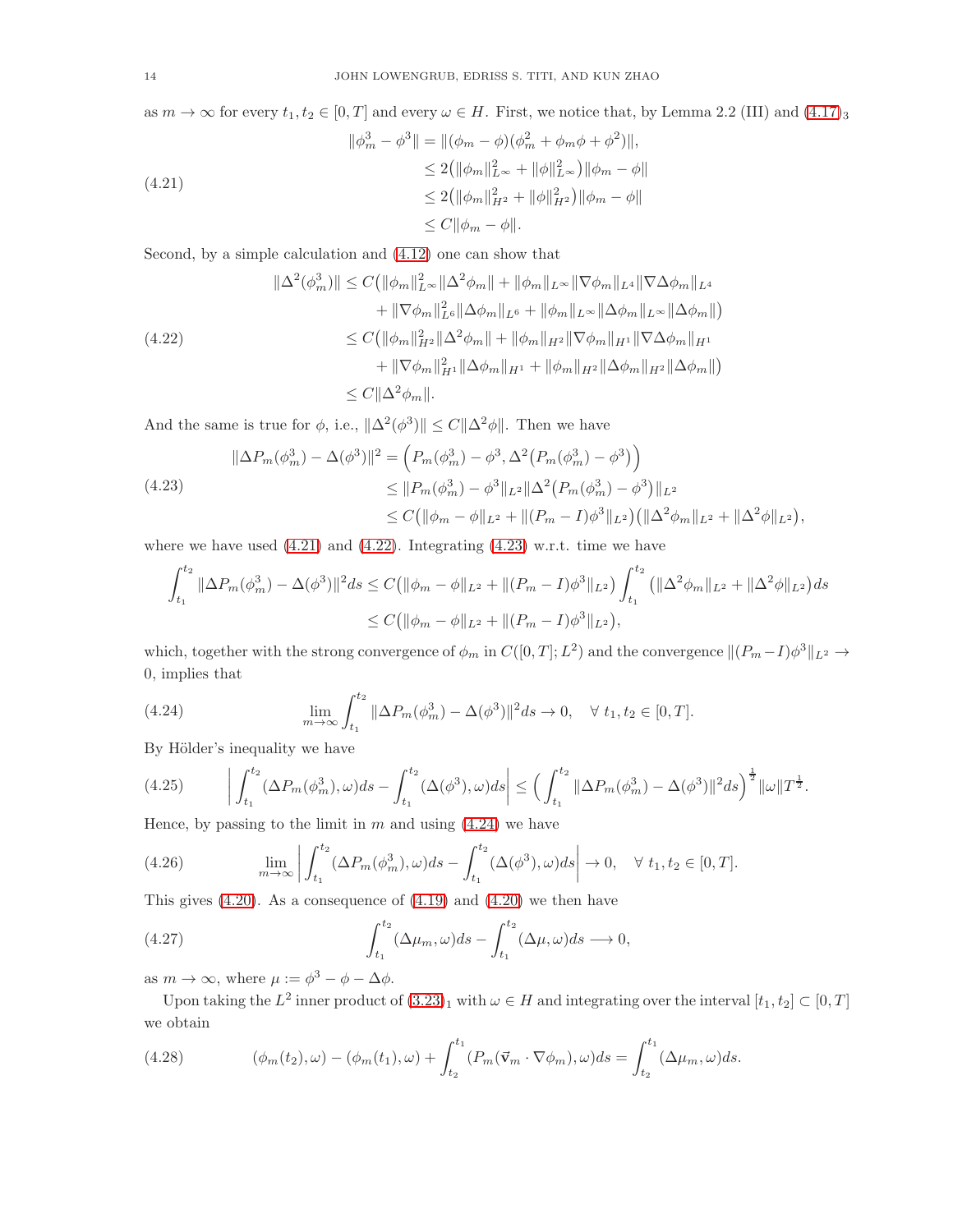<span id="page-14-1"></span>In view of  $(4.18)$  and  $(4.27)$  we see that it remains to show

(4.29) 
$$
\int_{t_1}^{t_2} (P_m(\vec{\mathbf{v}}_m \cdot \nabla \phi_m), \omega) ds - \int_{t_1}^{t_2} ((\vec{\mathbf{v}} \cdot \nabla \phi), \omega) ds \longrightarrow 0,
$$

as  $m \to \infty$  for every  $t_1, t_2 \in [0, T]$  and every  $\omega \in H$ , in order to prove [\(2.1\)](#page-6-4). First, we notice that for every  $\omega \in H$ ,

(4.30)  

$$
\int_0^T ||(\nabla \phi)\omega||^2 ds \le \int_0^T ||\nabla \phi||_{L^\infty}^2 ||\omega||^2 ds
$$

$$
\le C ||\omega||^2 \int_0^T ||\phi||_{H^3}^2 ds \le C.
$$

This implies that  $(\nabla \phi) \omega \in L^2([0, T]; (L^2(\Omega))^2)$ . Moreover, by Hölder's inequality we have

<span id="page-14-0"></span>
$$
\begin{split}\n&\left|\int_{t_1}^{t_2} (P_m(\vec{v}_m \cdot \nabla \phi_m), \omega) ds - \int_{t_1}^{t_2} ((\vec{v} \cdot \nabla \phi), \omega) ds \right| \\
&= \left|\int_{t_1}^{t_2} (P_m(\vec{v}_m \cdot \nabla \phi_m) - P_m(\vec{v}_m \cdot \nabla \phi), \omega) ds + \int_{t_1}^{t_2} (P_m(\vec{v}_m \cdot \nabla \phi) - P_m(\vec{v} \cdot \nabla \phi), \omega) ds \right| \\
&+ \int_{t_1}^{t_2} (P_m(\vec{v} \cdot \nabla \phi) - (\vec{v} \cdot \nabla \phi), \omega) ds \right| \\
&\leq & \int_{t_1}^{t_2} ||\vec{v}_m \cdot \nabla (\phi_m - \phi)|| ||\omega|| ds + \int_{t_1}^{t_2} ||(\vec{v}_m - \vec{v}) \cdot \nabla \phi|| ||\omega|| ds \\
&+ \int_{t_1}^{t_2} ||P_m(\vec{v} \cdot \nabla \phi) - (\vec{v} \cdot \nabla \phi)|| ||\omega|| ds \\
&\leq & \|\omega\| \int_{t_1}^{t_2} ||\vec{v}_m||_{H^1} ||\nabla (\phi_m - \phi)||_{H^1} ds + ||\omega|| \int_{t_1}^{t_2} ||\vec{v}_m - \vec{v}|| ||\nabla \phi||_{L^{\infty}} ds \\
&+ ||\omega|| \int_{t_1}^{t_2} ||P_m(\vec{v} \cdot \nabla \phi) - (\vec{v} \cdot \nabla \phi)|| ds \\
&\leq & \|\omega\| \left(\int_{t_1}^{t_2} ||\vec{v}_m||_{H^1}^2 ds \right)^{\frac{1}{2}} \left(\int_{t_1}^{t_2} ||\phi_m - \phi||_{H^2}^2 ds \right)^{\frac{1}{2}} \\
&+ ||\omega|| \left(\int_{t_1}^{t_2} ||\vec{v}_m - \vec{v}||^2 ds \right)^{\frac{1}{2}} \left(\int_{t_1}^{t_2} ||\phi||_{H^3}^2 ds \right)^{\frac{1}{2}} \\
&+ ||\omega|| \left(\int_{t_1}^{t_2} ||P_m(\vec{v} \cdot \nabla \phi) - (\vec{v} \cdot \nabla \
$$

Since  $\vec{\mathbf{v}}_m$  is bounded in  $L^2([0,T]; \mathbf{V})$  and the sequence  $\{\phi_m\}$  converges strongly to  $\phi$  in  $L^2([0,T]; H^3)$ , we know that the first term on the right hand side of [\(4.31\)](#page-14-0) vanishes as  $m \to \infty$ . For the second term, since  $\vec{\mathbf{v}}_m$  converges strongly to  $\vec{\mathbf{v}}$  in  $L^2([0,T];\mathbf{H}) \subset L^2([0,T];(L^2(\Omega))^2)$ , we know that it also goes to zero as  $m \to \infty$ . Furthermore, the last term tends to zero as  $m \to \infty$  by virtue of the pointwise convergence of the projection operator. This proves [\(4.29\)](#page-14-1). Thus by letting  $m \to \infty$  in [\(4.28\)](#page-13-5) and using [\(4.18\)](#page-12-3), [\(4.27\)](#page-13-4) and [\(4.29\)](#page-14-1) we get

(4.32) 
$$
(\phi(t_2), \omega) - (\phi(t_1), \omega) + \int_{t_2}^{t_1} ((\vec{\mathbf{v}} \cdot \nabla \phi), \omega) ds = \int_{t_2}^{t_1} (\Delta \mu, \omega) ds.
$$

Moreover, by using the strong convergence of  $\{\phi_m\}$  in  $L^2([0,T];H^3)$  and the estimate [\(4.12\)](#page-11-5) one can show that  $\vec{\mathbf{v}}_m = \mathbf{P}_m \mathbf{P}_{\sigma}(\mu_m \nabla \phi_m)$  also converges weakly to  $\mathbf{P}_{\sigma}(\mu \nabla \phi)$  in  $L^2([0,T];\mathbf{H})$ . This gives that  $\vec{\mathbf{v}} = \mathbf{P}_{\sigma}(\mu \nabla \phi).$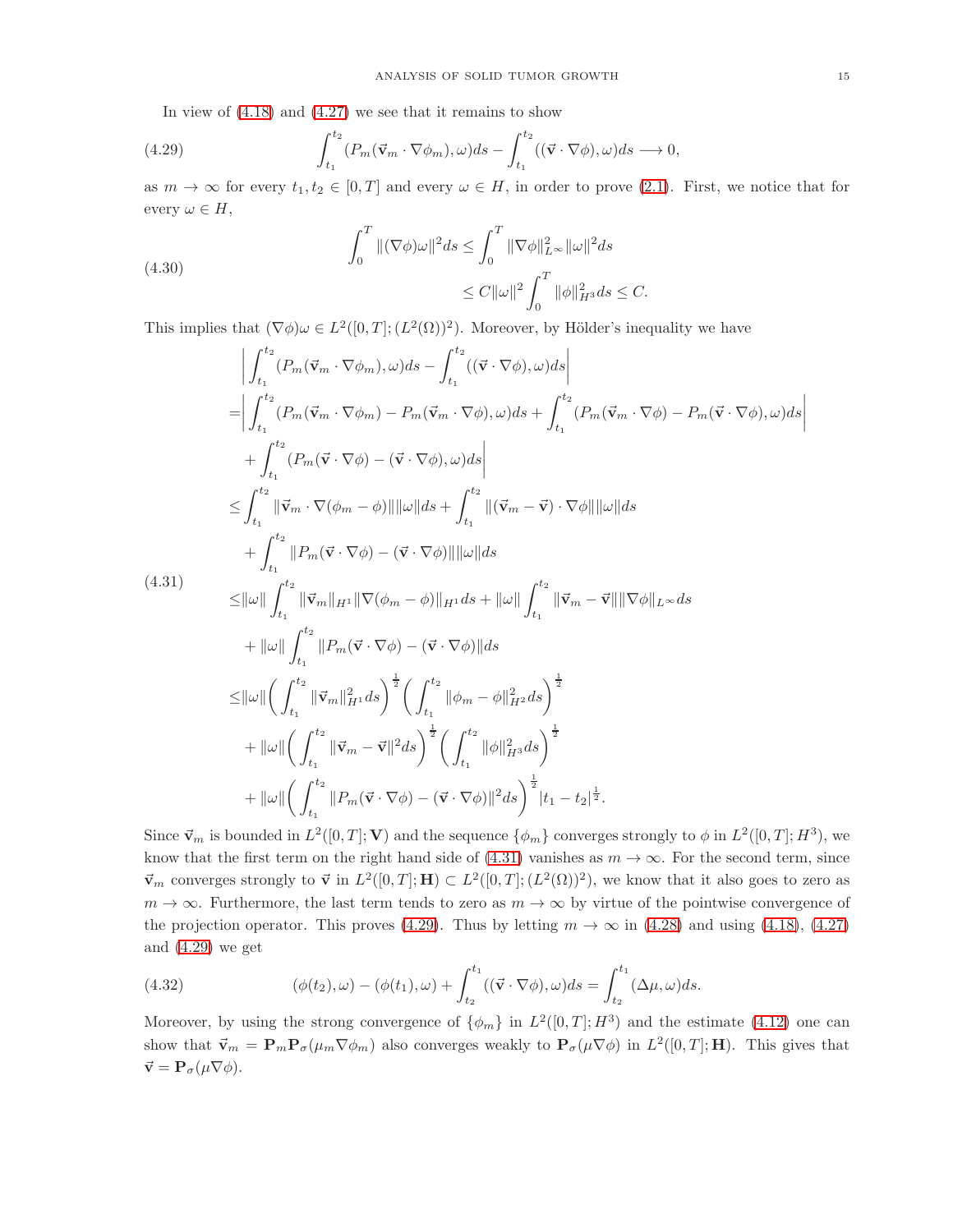In order to complete the proof, it remains to show that  $\phi \in C([0,T]; H^2)$ . For this purpose, we first re-visit the estimate [\(4.5\)](#page-11-1), which reads

(4.33) 
$$
\frac{1}{2}\frac{d}{dt}\|\Delta\phi_m\|^2 + \frac{1}{2}\|\Delta^2\phi_m\|^2 \leq C\|\nabla\Delta\phi_m\|^2\|\Delta\phi_m\|^2 + C\|\nabla\Delta\phi_m\|^2.
$$

We observe that, by virtue of the boundary condition  $\nabla \phi_m \cdot \mathbf{n}|_{\partial \Omega} = 0$ 

$$
\|\nabla \Delta \phi_m\|^2 = -(\Delta \phi_m, \Delta^2 \phi_m) \le \|\Delta \phi_m\| \|\Delta^2 \phi_m\|,
$$

which implies, by Young's inequality, that

(4.34) 
$$
\frac{1}{2}\frac{d}{dt}\|\Delta\phi_m\|^2 + \frac{1}{2}\|\Delta^2\phi_m\|^2 \leq C\|\Delta^2\phi_m\|\|\Delta\phi_m\|^3 + C\|\Delta\phi_m\|\|\Delta^2\phi_m\|
$$

$$
\leq \frac{1}{4}\|\Delta^2\phi_m\|^2 + C(\|\Delta\phi_m\|^6 + \|\Delta\phi_m\|^2).
$$

After rearranging terms we have

(4.35) 
$$
2\frac{d}{dt}\|\Delta\phi_m\|^2 + \|\Delta^2\phi_m\|^2 \le C(\|\Delta\phi_m\|^6 + \|\Delta\phi_m\|^2) \le C,
$$

where, in the last step, we used [\(4.12\)](#page-11-5). Integrating [\(4.35\)](#page-15-0) over  $[s, t] \subset [0, T]$  for  $s < t$  we have

(4.36) 
$$
\|\Delta \phi_m(t)\|^2 + \int_s^t \|\Delta^2 \phi_m(\tau)\|^2 d\tau \le \|\Delta \phi_m(s)\|^2 + C(t-s).
$$

Due to [\(4.15\)](#page-12-4) and the inequality,

<span id="page-15-2"></span><span id="page-15-1"></span><span id="page-15-0"></span>
$$
\liminf_{n \to \infty} (a_n) + \liminf_{n \to \infty} (b_n) \le \limsup_{n \to \infty} (a_n + b_n)
$$

for any sequences  $a_n, b_n \geq 0$ , we have

(4.37) 
$$
\|\Delta \phi(t)\|^2 + \int_s^t \|\Delta^2 \phi(\tau)\|^2 d\tau \le \|\Delta \phi(s)\|^2 + C(t-s),
$$

for every  $s, t \in E$ ,  $s < t$ , E is given in [\(4.15\)](#page-12-4). After rearranging terms in [\(4.37\)](#page-15-1) we have

(4.38) 
$$
\left|\|\Delta\phi(t)\|^2 - \|\Delta\phi(s)\|^2\right| \le \int_s^t \|\Delta^2\phi(\tau)\|^2 d\tau + C(t-s),
$$

which can be extended to all s and t in  $[0, T]$  by manipulating sequences in E that converge to elements in  $[0, T] \backslash E$ . Using [\(4.38\)](#page-15-2) and the fact that  $\phi \in C_W([0, T]; H^2)$  we get  $\phi \in C([0, T]; H^2)$ . Finally, we notice that  $T > 0$  is arbitrary. This gives the globally existence in 2D. This completes the proof of Theorem 1.1.

#### 5. Local existence in 3D

In this section we prove Theorem 1.2. Now we turn to [\(3.33\)](#page-9-6) in 3D. Instead of applying the Cauchy-Schwarz inequality to all the terms on the RHS of [\(3.33\)](#page-9-6), we keep the first term and apply the Cauchy-Schwarz and Young's inequalities to the other two terms to get

<span id="page-15-3"></span>
$$
\frac{1}{2}\frac{d}{dt}\|\Delta\phi_m\|^2 + \|\Delta^2\phi_m\|^2
$$
\n
$$
(5.1) \qquad = -\int_{\Omega} (\vec{v}_m \cdot \nabla\phi_m)(\Delta^2\phi_m) d\mathbf{x} + \int_{\Omega} \Delta((\phi_m + \bar{\phi})^3)(\Delta^2\phi_m) d\mathbf{x} + \int_{\Omega} \Delta(\phi_m)(\Delta^2\phi_m) d\mathbf{x}
$$
\n
$$
\leq \frac{1}{4}\|\Delta^2\phi_m\|^2 - \int_{\Omega} (\vec{v}_m \cdot \nabla\phi_m)(\Delta^2\phi_m) d\mathbf{x} + 2\|\Delta((\phi_m + \bar{\phi})^3)\|^2 + 2\|\Delta\phi_m\|^2.
$$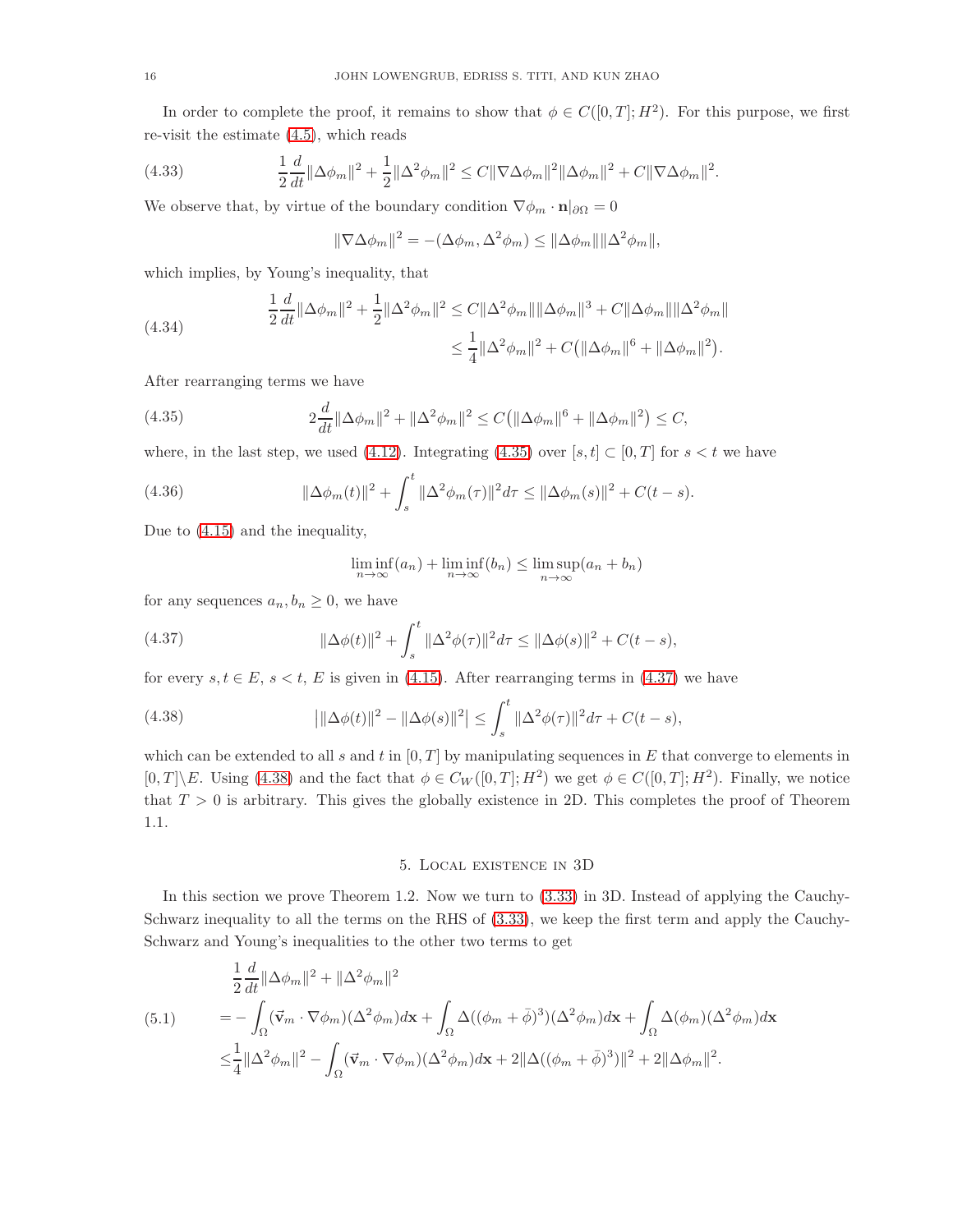By applying Lemma 2.2 (IX), we estimate the second term on the RHS of [\(5.1\)](#page-15-3) as:

<span id="page-16-0"></span>
$$
\begin{aligned}\n&\left| -\int_{\Omega} (\vec{v}_m \cdot \nabla \phi_m)(\Delta^2 \phi_m) d\mathbf{x} \right| \\
&\leq \|\left(\vec{v}_m \cdot \nabla \phi_m\right)\| \|\Delta^2 \phi_m\| \\
&\leq \|\vec{v}_m\|_{L^3} \|\nabla \phi_m\|_{L^6} \|\Delta^2 \phi_m\| \\
&\leq C \left(\|\vec{v}_m\|^{1/2} \|\nabla \vec{v}_m\|^{1/2} + \|\vec{v}_m\|\right) \|\nabla \phi_m\|_{H^1} \|\Delta^2 \phi_m\| \\
&\leq C \|\mu_m \nabla \phi_m\|^{1/2} \left(\|\nabla \mu_m \cdot \nabla \phi_m\|^{1/2} + \|\mu_m \nabla^2 \phi_m\|^{1/2} + \|\mu_m \nabla \phi_m\|^{1/2}\right) \|\Delta \phi_m\| \|\Delta^2 \phi_m\|,\n\end{aligned}
$$

where in the last inequality we used  $(3.23)_3$  $(3.23)_3$  $(3.23)_3$  and Lemma 2.2 (XII).

<span id="page-16-2"></span>For the first term on the RHS of [\(5.2\)](#page-16-0), by Lemma 2.2 (X) and (XII) and [\(3.31\)](#page-9-3) we have

$$
\|\mu_m \nabla \phi_m\|^{1/2} \le \|\mu_m\|_{L^3}^{1/2} \|\nabla \phi_m\|_{L^6}^{1/2}
$$
  
\n
$$
\le C \|\mu_m\|^{1/4} \|\nabla \mu_m\|^{1/4} \|\nabla \phi_m\|_{H^1}^{1/2}
$$
  
\n
$$
\le C \|\Delta \phi_m\|^{1/4} \|\Delta \mu_m\|^{1/4} \|\Delta \phi_m\|^{1/2}
$$
  
\n
$$
\le C \|\Delta \mu_m\|^{1/4} \|\Delta \phi_m\|^{3/4}.
$$

In order to estimate  $\|\Delta\mu_m\|^{1/4}$ , by [\(4.7\)](#page-11-6) we have

<span id="page-16-1"></span>(5.4) 
$$
\|\Delta \mu_m\|^{1/4} \le C \big( \|\Delta \phi_m\|^{1/2} + \|\Delta^2 \phi_m\|^{1/4} \big).
$$

Plugging [\(5.4\)](#page-16-1) into [\(5.3\)](#page-16-2) we have

<span id="page-16-3"></span>(5.5) 
$$
\|\mu_m \nabla \phi_m\|^{1/2} \le C \left( \|\Delta \phi_m\|^{1/2} + \|\Delta^2 \phi_m\|^{1/4} \right) \|\Delta \phi_m\|^{3/4}.
$$

Next, to estimate the three terms in the bracket on the RHS of [\(5.2\)](#page-16-0), we use similar arguments and Lemma 2.2 (XII) and (XIII) to obtain

$$
\|\nabla \mu_m \cdot \nabla \phi_m\|^{1/2} \le \|\nabla \mu_m\|_{L^3}^{1/2} \|\nabla \phi_m\|_{L^6}^{1/2}
$$
  
\n
$$
\le \|\nabla \mu_m\|_{H^1}^{1/2} \|\nabla \phi_m\|_{H^1}^{1/2}
$$
  
\n
$$
\le C \|\Delta \mu_m\|^{1/2} \|\Delta \phi_m\|^{1/2}
$$
  
\n
$$
\le C \|\Delta \phi_m\| + \|\Delta^2 \phi_m\|^{1/2} \|\Delta \phi_m\|^{1/2},
$$

$$
\|\mu_m \nabla^2 \phi_m\|^{1/2} \le \|\mu_m\|_{L^\infty}^{1/2} \|\Delta \phi_m\|^{1/2}
$$
  
\n
$$
\le C \|\mu_m\|_{H^2}^{1/2} \|\Delta \phi_m\|^{1/2}
$$
  
\n
$$
\le C \|\Delta \mu_m\|^{1/2} \|\Delta \phi_m\|^{1/2}
$$
  
\n
$$
\le C \|\Delta \mu_m\|^{1/2} \|\Delta \phi_m\|^{1/2}
$$
  
\n
$$
\le C \|\Delta \phi_m\| + \|\Delta^2 \phi_m\|^{1/2} \|\Delta \phi_m\|^{1/2},
$$

and

$$
\|\mu_m \nabla \phi_m\|^{1/2} \le \|\mu_m\|_{L^3}^{1/2} \|\nabla \phi_m\|_{L^6}^{1/2}
$$
  
\n
$$
\le \|\mu_m\|_{H^1}^{1/2} \|\nabla \phi_m\|_{H^1}^{1/2}
$$
  
\n
$$
\le C \|\Delta \mu_m\|^{1/2} \|\Delta \phi_m\|^{1/2}
$$
  
\n
$$
\le C \|\Delta \phi_m\| + \|\Delta^2 \phi_m\|^{1/2} \|\Delta \phi_m\|^{1/2}.
$$

Therefore, we have

<span id="page-16-4"></span>
$$
(5.9) \qquad \|\nabla \mu_m \cdot \nabla \phi_m\|^{1/2} + \|\mu_m \nabla^2 \phi_m\|^{1/2} + \|\mu_m \nabla \phi_m\|^{1/2} \le \left(\|\Delta \phi_m\| + \|\Delta^2 \phi_m\|^{1/2}\right) \|\Delta \phi_m\|^{1/2}.
$$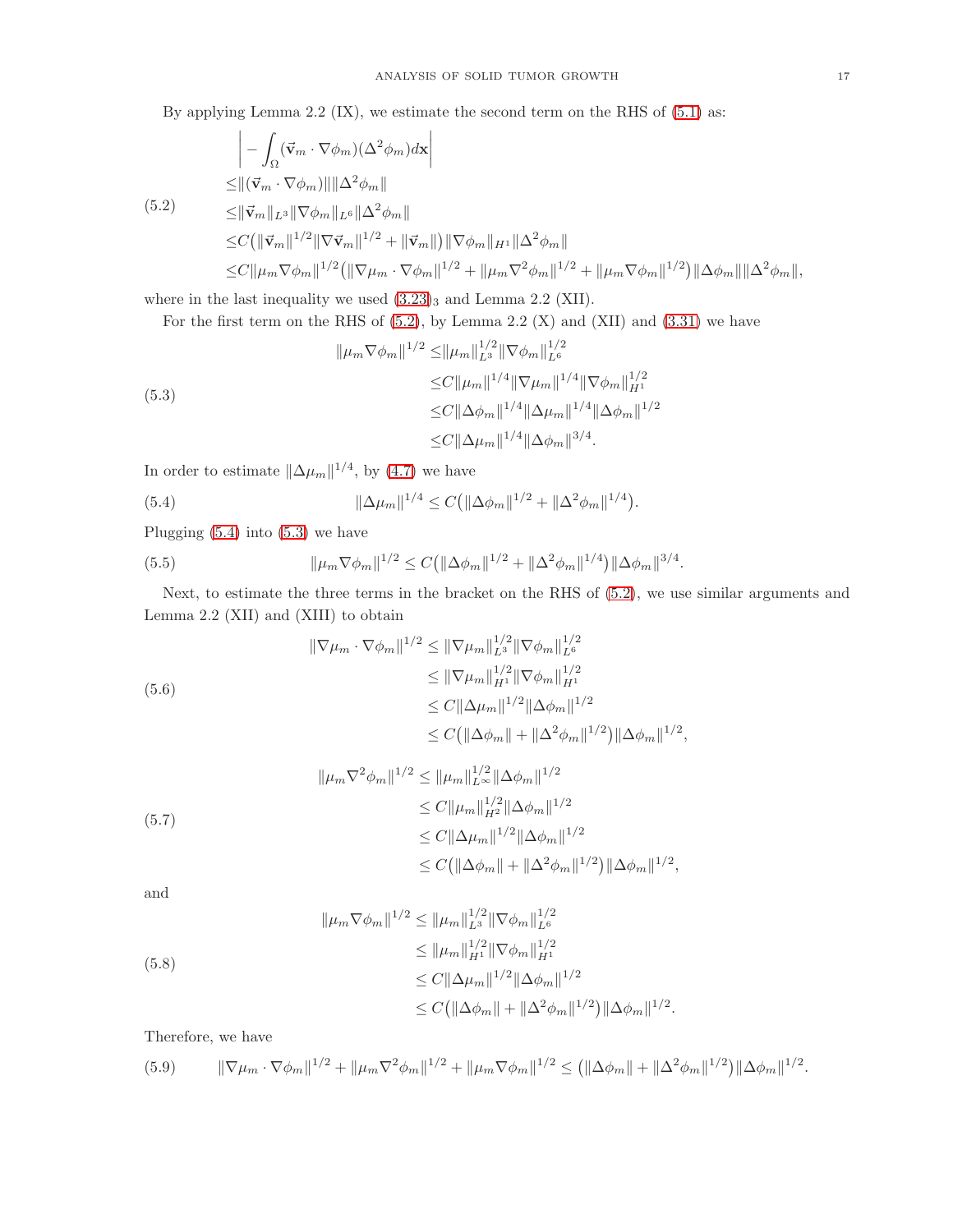Combining  $(5.5)$  and  $(5.9)$  we get

(5.10) 
$$
\|\mu_m \nabla \phi_m\|^{1/2} \left( \|\nabla \mu_m \cdot \nabla \phi_m\|^{1/2} + \|\mu_m \nabla^2 \phi_m\|^{1/2} + \|\mu_m \nabla \phi_m\|^{1/2} \right)
$$

$$
\leq C \left( \|\Delta \phi_m\|^{3/2} + \|\Delta^2 \phi_m\|^{3/4} \right) \|\Delta \phi_m\|^{5/4},
$$

which, together with [\(5.2\)](#page-16-0), implies that

$$
(5.11) \qquad \left| - \int_{\Omega} (\vec{v}_m \cdot \nabla \phi_m)(\Delta^2 \phi_m) d\mathbf{x} \right| \leq C \|\Delta \phi_m\|^{9/4} \|\Delta^2 \phi_m\|^{7/4} + C \|\Delta \phi_m\|^{15/4} \|\Delta^2 \phi_m\|.
$$

<span id="page-17-1"></span><span id="page-17-0"></span>The estimate for the second term on the RHS of [\(5.1\)](#page-15-3) follows from [\(3.38\)](#page-10-7):

(5.12) 
$$
\|\Delta((\phi_m+\bar{\phi})^3)\|^2 \le C(\|\Delta\phi_m\|^4 + \|\Delta\phi_m\|^2).
$$

Plugging the estimates [\(5.11\)](#page-17-0) and [\(5.12\)](#page-17-1) into [\(5.1\)](#page-15-3) and applying Young's inequality we get

(5.13)  
\n
$$
\frac{1}{2} \frac{d}{dt} ||\Delta \phi_m||^2 + ||\Delta^2 \phi_m||^2
$$
\n
$$
\leq \frac{1}{4} ||\Delta^2 \phi_m||^2 + C ||\Delta \phi_m||^{9/4} ||\Delta^2 \phi_m||^{7/4} + C ||\Delta \phi_m||^{15/4} ||\Delta^2 \phi_m|| + C (||\Delta \phi_m||^4 + ||\Delta \phi_m||^2)
$$
\n
$$
\leq \frac{1}{2} ||\Delta^2 \phi_m||^2 + C (||\Delta \phi_m||^{18} + ||\Delta \phi_m||^2),
$$

which implies that

<span id="page-17-2"></span>(5.14) 
$$
\frac{d}{dt} \|\Delta \phi_m\|^2 + \|\Delta^2 \phi_m\|^2 \le C \left(\|\Delta \phi_m\|^{18} + \|\Delta \phi_m\|^2\right).
$$

We remark that the constant  $C$  on the RHS of  $(5.14)$  is independent of time. Let

(5.15) 
$$
y_m(t) = ||\Delta \phi_m(t)||^2 + 1.
$$

Then from [\(5.14\)](#page-17-2) we have

(5.16) 
$$
y'_m(t) \le C(y_m(t))^9,
$$

which implies immediately that

(5.17) 
$$
y_m(t) \le \frac{y_m(0)}{(1 - 8y_m(0)^8 Ct)^{1/8}}, \quad \forall \ 0 \le t < \frac{1}{8y_m(0)^8C} \equiv T_m.
$$

Thus for any  $m$  we have

(5.18) 
$$
y_m(t) \le \frac{\|\Delta \phi^0\|^2 + 1}{(1/2)^{1/8}}, \quad \forall \ 0 \le t \le \frac{1}{16(\|\Delta \phi^0\|^2 + 1)^8 C} \equiv T^*,
$$

since  $y_m(0) \le y(0) = ||\Delta \phi^0||^2 + 1.$ 

<span id="page-17-3"></span>As consequences of above estimates we have

$$
(5.19) \quad \sup_{\tau \in [0,T^*]} \left( \|\phi_m(\tau)\|_{H^2}^2 + \|\mu_m(\tau)\|^2 \right) + \int_0^{T^*} \left( \|\vec{\mathbf{v}}_m\|_{H^1}^2 + \|\phi_m\|_{H^4}^2 + \|\mu_m\|_{H^2}^2 + \left\|\frac{d\phi_m}{dt}\right\|^2 \right) ds \leq C.
$$

These estimates, combined with the compactness arguments given in the preceding section, imply the local existence result in 3D. This completes the proof of Theorem 1.2.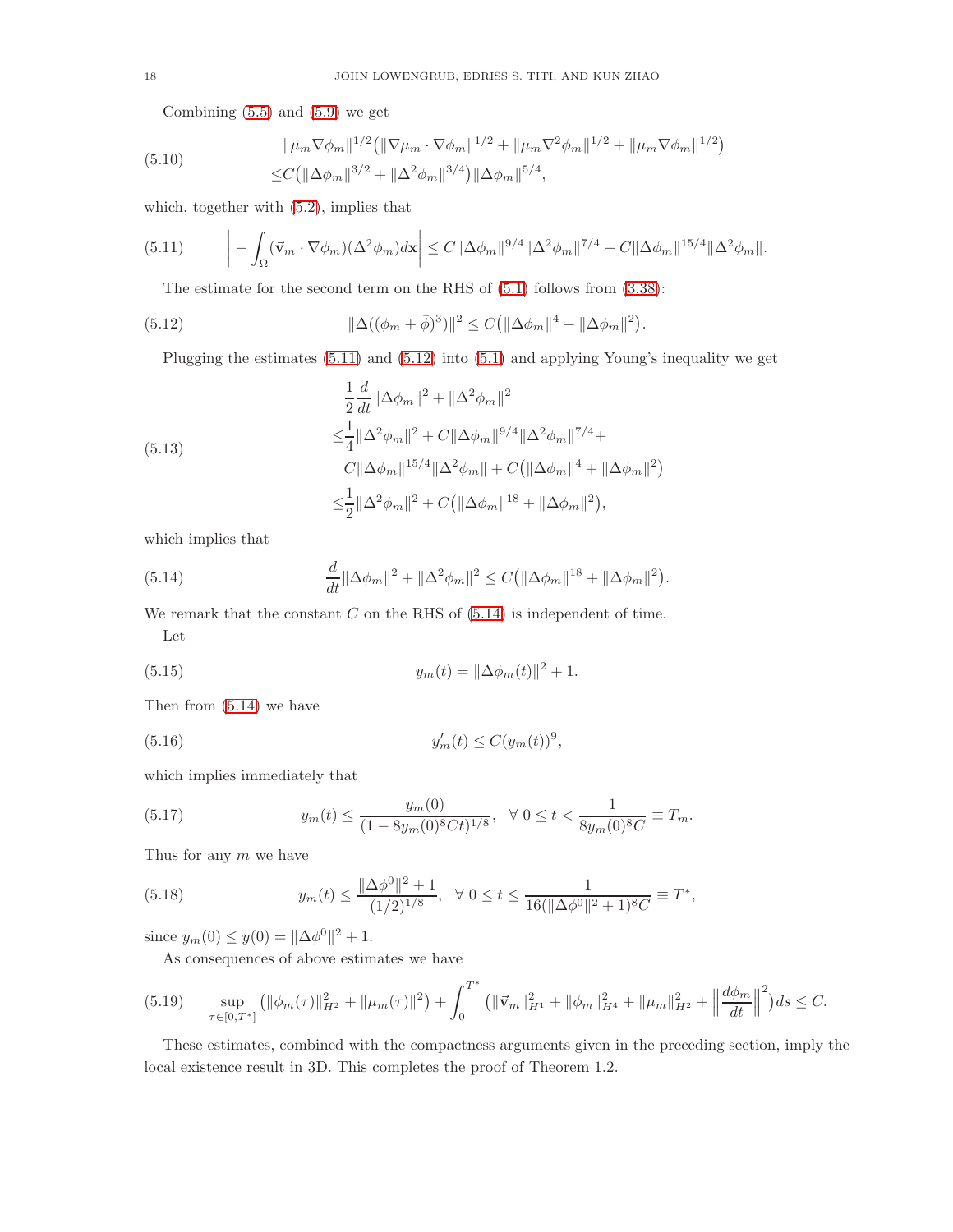### <span id="page-18-0"></span>6. Uniqueness and continuous dependence in initial data

In this section, we prove the uniqueness and continuous dependence on initial data of the solutions in both 2D and 3D. Suppose that there are two solutions, namely,  $(\phi_1, \mu_1, \vec{v}_1, P_1)$  and  $(\phi_2, \mu_2, \vec{v}_2, P_2)$  on a joint interval of existence  $[0, \overline{T}]$ . We use  $\tilde{f}$  to denote the difference of two functions. Then the differences satisfy

(6.1)  
\n
$$
\begin{cases}\n\tilde{\phi}_t + \tilde{\vec{\mathbf{v}}} \cdot \nabla \phi_1 + \vec{\mathbf{v}}_2 \cdot \nabla \tilde{\phi} = \Delta \tilde{\mu}, \\
\tilde{\mu} = \phi_1^3 - \phi_2^3 - \tilde{\phi} - \Delta \tilde{\phi}, \\
\tilde{\vec{\mathbf{v}}} = -\nabla \tilde{P} + \tilde{\mu} \nabla \phi_1 + \mu_2 \nabla \tilde{\phi}; \\
\nabla \tilde{\phi} \cdot \mathbf{n}|_{\partial \Omega} = \nabla \tilde{\mu} \cdot \mathbf{n}|_{\partial \Omega} = \tilde{\vec{\mathbf{v}}} \cdot \mathbf{n}|_{\partial \Omega} = 0, \\
\tilde{\phi}(\mathbf{x}, 0) = \phi_1^0(\mathbf{x}) - \phi_2^0(\mathbf{x}).\n\end{cases}
$$

Taking the  $L^2$  inner products of  $(6.1)_1$  with  $\tilde{\mu}$  and  $(6.1)_3$  with  $\tilde{\vec{v}}$ , respectively, and adding the results we have

<span id="page-18-2"></span>
$$
\frac{d}{dt} \left( \frac{1}{2} \| \nabla \tilde{\phi} \|^2 - \frac{1}{2} \| \tilde{\phi} \|^2 \right) + \int_{\Omega} (\phi_1^3 - \phi_2^3) \frac{d \tilde{\phi}}{dt} d\mathbf{x} + \| \tilde{\mathbf{v}} \|^2 + \| \nabla \tilde{\mu} \|^2 = \int_{\Omega} \mu_2 \nabla \tilde{\phi} \cdot \tilde{\mathbf{v}} d\mathbf{x} - \int_{\Omega} \tilde{\mu} \vec{\mathbf{v}}_2 \cdot \nabla \tilde{\phi} d\mathbf{x}
$$
  
= 
$$
\int_{\Omega} \mu_2 \nabla \tilde{\phi} \cdot \tilde{\mathbf{v}} d\mathbf{x} + \int_{\Omega} \tilde{\phi} \vec{\mathbf{v}}_2 \cdot \nabla \tilde{\mu} d\mathbf{x}
$$

Define

(6.3) 
$$
G(\tilde{\phi}) = \int_0^{\tilde{\phi}} ((\phi_2 + \xi)^3 - \phi_2^3) d\xi.
$$

Then it is easy to see that

<span id="page-18-3"></span>(6.4) 
$$
G(\tilde{\phi}) \ge 0
$$
 for  $\tilde{\phi} \in \mathbb{R}$ ,  $G(\tilde{\phi}) = 0$  iff  $\tilde{\phi} = 0$ , and  $G'(\tilde{\phi}) = (\phi_1^3 - \phi_2^3)$ .

Since, by the existence theorems,  $\frac{d\tilde{\phi}}{dt} \in L^2([0,\bar{T}];H)$ , then  $\tilde{\phi} \in C([0,\bar{T}];H)$  and is an absolutely continuous function. Moreover, since  $G(\tilde{\phi})$  is a polynomial, it is differentiable, and  $G(\tilde{\phi})$  is absolutely continuous in time with value in H and  $\frac{dG(\tilde{\phi})}{dt} = G'(\tilde{\phi})\frac{d\tilde{\phi}}{dt} \in L^2([0,\bar{T}];H)$ . Furthermore, one can also show that (c.f. [\[31\]](#page-35-7))

(6.5) 
$$
\frac{d}{dt} \int_{\Omega} G(\tilde{\phi}) d\mathbf{x} = \int_{\Omega} G'(\tilde{\phi}) \frac{d\tilde{\phi}}{dt} d\mathbf{x}.
$$

<span id="page-18-1"></span>Then plugging  $(6.5)$  into  $(6.2)$  and using  $(6.4)$  we have

<span id="page-18-4"></span>
$$
(6.6)\ \ \frac{d}{dt}\bigg(\frac{1}{2}\|\nabla\tilde{\phi}\|^2-\frac{1}{2}\|\tilde{\phi}\|^2+\int_{\Omega}G(\tilde{\phi})d\mathbf{x}\bigg)+\|\tilde{\mathbf{v}}\|^2+\|\nabla\tilde{\mu}\|^2\leq \|\mu_2\nabla\tilde{\phi}\|^2+\frac{1}{4}\|\tilde{\mathbf{v}}\|^2+\frac{1}{4}\|\nabla\tilde{\mu}\|^2+\|\tilde{\phi}\vec{\mathbf{v}}_2\|^2.
$$

We estimate the two nonlinear terms on the RHS of  $(6.6)$  as:

(6.7) 
$$
\|\mu_2 \nabla \tilde{\phi}\|^2 + \|\tilde{\phi} \vec{\mathbf{v}}_2\|^2 \le \|\mu_2\|_{L^{\infty}}^2 \|\nabla \tilde{\phi}\|^2 + \|\tilde{\phi}\|_{L^6}^2 \|\vec{\mathbf{v}}_2\|_{L^3}^2 \le C \|\mu_2\|_{H^2}^2 \|\nabla \tilde{\phi}\|^2 + C \left(\|\nabla \tilde{\phi}\|^2 + \|\tilde{\phi}\|^2\right) \|\vec{\mathbf{v}}_2\|_{H^1}^2,
$$

where we have used Poincaré's inequality since  $\phi_1$  and  $\phi_2$  have the same average over  $\Omega$ . Then we get

<span id="page-18-5"></span>
$$
(6.8)\ \ \frac{d}{dt}\bigg(\frac{1}{2}\|\nabla\tilde{\phi}\|^2-\frac{1}{2}\|\tilde{\phi}\|^2+\int_{\Omega}G(\tilde{\phi})d\mathbf{x}\bigg)+\frac{3}{4}\|\tilde{\mathbf{v}}\|^2+\frac{3}{4}\|\nabla\tilde{\mu}\|^2\leq C\big(\|\mu_2\|_{H^2}^2+\|\vec{\mathbf{v}}_2\|_{H^1}^2\big)\big(\|\nabla\tilde{\phi}\|^2+\|\tilde{\phi}\|^2\big).
$$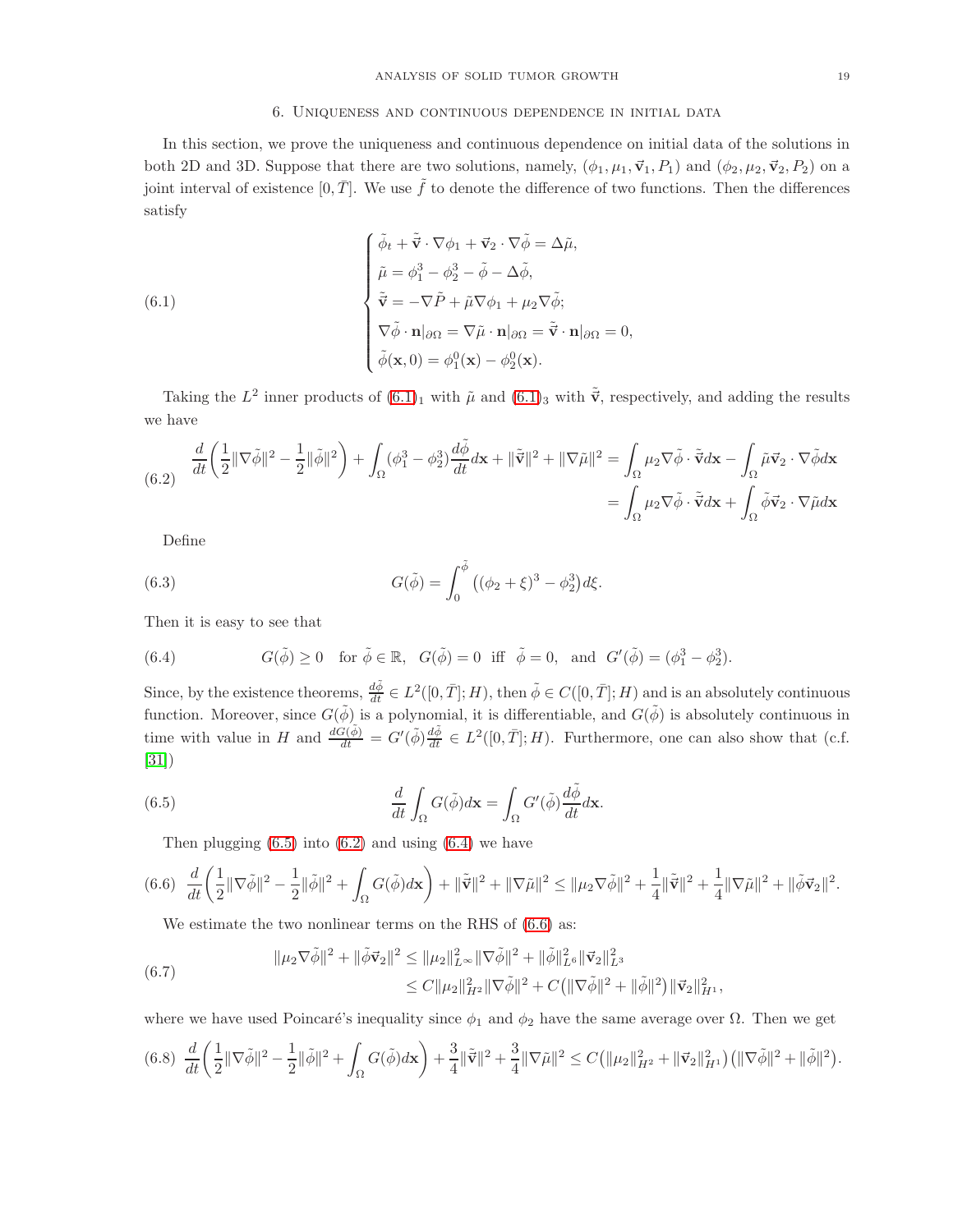Next, taking the  $L^2$  inner product of  $(6.1)_1$  with  $\tilde{\phi}$  we have

$$
\frac{1}{2}\frac{d}{dt}\|\tilde{\phi}\|^2 = -\int_{\Omega} (\tilde{U} \cdot \nabla \phi_1) \tilde{\phi} d\mathbf{x} + \int_{\Omega} \tilde{\mu} \Delta \tilde{\phi} d\mathbf{x}
$$
\n
$$
= \int_{\Omega} (\tilde{\mathbf{v}} \cdot \nabla \tilde{\phi}) \phi_1 d\mathbf{x} + \int_{\Omega} \tilde{\mu} \Delta \tilde{\phi} d\mathbf{x}
$$
\n(6.9)\n
$$
= \int_{\Omega} (\tilde{\mathbf{v}} \cdot \nabla \tilde{\phi}) \phi_1 d\mathbf{x} - \|\Delta \tilde{\phi}\|^2 + \|\nabla \tilde{\phi}\|^2 + \int_{\Omega} (\phi_1^2 + \phi_1 \phi_2 + \phi_2^2) \tilde{\phi} \Delta \tilde{\phi} d\mathbf{x}
$$
\n
$$
\leq \|\tilde{\mathbf{v}}\| \|\phi_1\|_{L^\infty} \|\nabla \tilde{\phi}\| - \|\Delta \tilde{\phi}\|^2 + \|\nabla \tilde{\phi}\|^2 + \|\phi_1^2 + \phi_1 \phi_2 + \phi_2^2\|_{L^\infty} \|\tilde{\phi}\| \|\Delta \tilde{\phi}\|
$$
\n
$$
\leq \frac{1}{8} \|\tilde{\mathbf{v}}\|^2 - \frac{1}{4} \|\Delta \tilde{\phi}\|^2 + C \left( \|\nabla \tilde{\phi}\|^2 + \|\tilde{\phi}\|^2 \right),
$$

which gives

(6.10) 
$$
\frac{d}{dt}\|\tilde{\phi}\|^2 + \frac{1}{2}\|\Delta\tilde{\phi}\|^2 \le \frac{1}{4}\|\tilde{\vec{v}}\|^2 + C(\|\nabla\tilde{\phi}\|^2 + \|\tilde{\phi}\|^2)
$$

<span id="page-19-1"></span><span id="page-19-0"></span>Combining [\(6.8\)](#page-18-5) and [\(6.10\)](#page-19-0) and since  $G(\tilde{\phi}) \ge 0$  we have

$$
(6.11)\ \ \frac{d}{dt}\bigg(\frac{1}{2}\|\nabla\tilde{\phi}\|^2+\frac{1}{2}\|\tilde{\phi}\|^2+\int_{\Omega}G(\tilde{\phi})d\mathbf{x}\bigg)+\frac{1}{2}\|\tilde{\mathbf{v}}\|^2+\frac{3}{4}\|\nabla\tilde{\mu}\|^2\leq C(t)\bigg(\|\nabla\tilde{\phi}\|^2+\|\tilde{\phi}\|^2+\int_{\Omega}G(\tilde{\phi})d\mathbf{x}\bigg),
$$
 where

.

.

.

where

(6.12) 
$$
C(t) = C(\|\mu_2\|_{H^2}^2 + \|\vec{\mathbf{v}}_2\|_{H^1}^2 + 1) \text{ satisfying } \int_0^{\bar{T}} C(\tau) ds \leq C, \ \forall \ t \in [0, \bar{T}].
$$

Applying Gronwall's inequality to [\(6.11\)](#page-19-1) we get immediately that for any  $t \in [0, \overline{T}]$ ,

(6.13) 
$$
\left(\frac{1}{2} \|\nabla \tilde{\phi}(t)\|^2 + \frac{1}{2} \|\tilde{\phi}(t)\|^2 + \int_{\Omega} G(\tilde{\phi}(t)) d\mathbf{x}\right) \le \exp\left\{\int_0^T C(\tau) ds\right\} \left(\frac{1}{2} \|\nabla \tilde{\phi}^0\|^2 + \frac{1}{2} \|\tilde{\phi}^0\|^2 + \int_{\Omega} G(\tilde{\phi}^0) d\mathbf{x}\right)
$$

Therefore, the solutions depend continuously on the initial data in the sense of [\(6.13\)](#page-19-2). In particular, if  $\tilde{\phi}^0 = 0$  we obtain the uniqueness of the solutions. This completes the proof of Theorem 1.3.

## <span id="page-19-2"></span>7. Higher order spatial regularity

In this section, we show that the unique solution obtained in previous sections enjoys higher order spatial regularity. The idea is adopted from the proof for the Navier-Stokes equations in [\[9,](#page-34-11) [31\]](#page-35-7).

Taking the  $L^2$  inner product of  $(3.1)_1$  $(3.1)_1$  $(3.1)_1$  with  $\Delta^3 \phi_m$  we have

<span id="page-19-3"></span>
$$
\frac{1}{2} \frac{d}{dt} \|\nabla \Delta \phi_m\|^2 + \|\nabla \Delta^2 \phi_m\|^2
$$
\n
$$
= \int_{\Omega} \Delta^3 \phi_m \left(P_m(\vec{v}_m \cdot \nabla \phi_m) - \Delta(\phi_m + \bar{\phi})^3 + \Delta \phi_m\right) d\mathbf{x}
$$
\n(7.1)\n
$$
= -\int_{\Omega} \nabla \Delta^2 \phi_m \cdot \nabla \left(P_m(\vec{v}_m \cdot \nabla \phi_m) - \Delta(\phi_m + \bar{\phi})^3 + \Delta \phi_m\right) d\mathbf{x}
$$
\n
$$
\leq \frac{1}{2} \|\nabla \Delta^2 \phi_m\|^2 + \frac{3}{2} \left(\|\nabla \Delta \phi_m\|^2 + \|\nabla \Delta((\phi_m + \bar{\phi})^3)\|^2 + \|\nabla(\vec{v}_m \cdot \nabla \phi_m)\|^2\right)
$$

We break the estimate of the RHS of [\(7.1\)](#page-19-3) into several steps.

<span id="page-19-4"></span>Step 1. For the third term on the RHS of  $(7.1)$ , after direct calculations we have

(7.2) 
$$
\|\nabla\Delta((\phi_m+\bar{\phi})^3)\|^2 \leq C\big(\|\nabla\phi_m\|_{L^6}^6+\|(\phi_m+\bar{\phi})\|_{L^\infty}^2\|\nabla\phi_m\|_{L^4}^2\|\nabla^2\phi_m\|_{L^4}^2+\|(\phi_m+\bar{\phi})\|_{L^\infty}^4\|\nabla\Delta\phi_m\|^2\big).
$$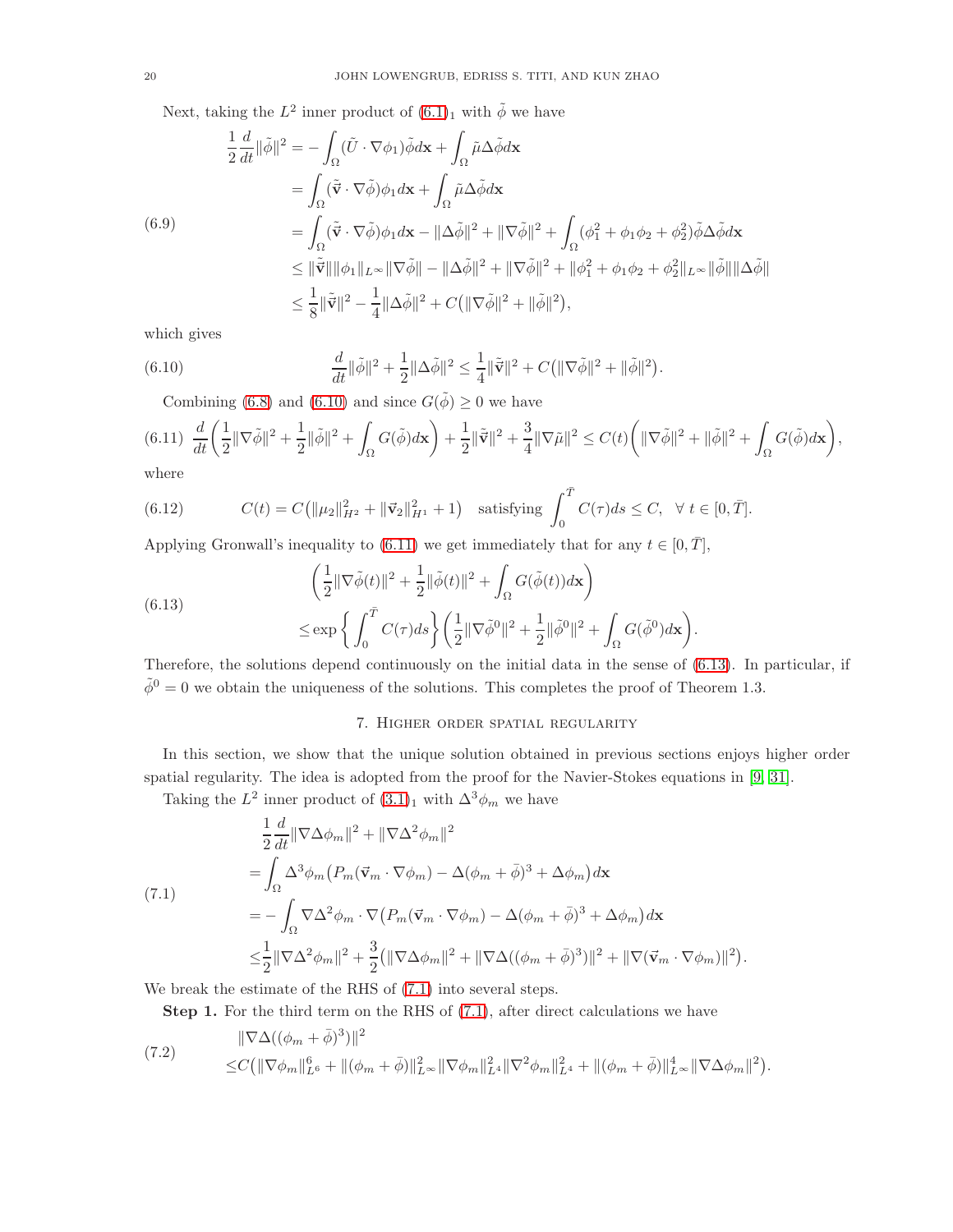Using Sobolev embedding, Lemma 2.2 (XII) and [\(3.21\)](#page-8-3) we estimate the first term on the RHS of [\(7.2\)](#page-19-4) as

<span id="page-20-0"></span>(7.3) 
$$
\|\nabla \phi_m\|_{L^6}^6 \leq C \|\nabla \phi_m\|_{H^1}^6 \leq C \|\Delta \phi_m\|^6 \leq C \|\Delta \phi_m\|^4 \|\nabla \Delta \phi_m\|^2.
$$

Similarly, for the second and third terms, using the triangle inequality, Sobolev embeddings, Lemma 2.2 (XII) and (XIII) we have

<span id="page-20-1"></span>
$$
C(||(\phi_m + \bar{\phi})||_{L^{\infty}}^2 ||\nabla \phi_m||_{L^4}^2 ||\nabla^2 \phi_m||_{L^4}^2 + ||(\phi_m + \bar{\phi})||_{L^{\infty}}^4 ||\nabla \Delta \phi_m||^2)
$$
  
\n
$$
\leq C(||\phi_m||_{H^2}^2 ||\nabla \phi_m||_{H^1}^2 ||\nabla^2 \phi_m||_{H^1}^2 + ||\nabla \phi_m||_{H^1}^2 ||\nabla^2 \phi_m||_{H^1}^2 + ||\phi_m||_{H^2}^4 ||\nabla \Delta \phi_m||^2 + ||\nabla \Delta \phi_m||^2)
$$
  
\n
$$
\leq C(||\Delta \phi_m||^2 ||\Delta \phi_m||^2 ||\nabla \Delta \phi_m||^2 + ||\Delta \phi_m||^2 ||\nabla \Delta \phi_m||^2 + ||\Delta \phi_m||^2 ||\nabla \Delta \phi_m||^2 + ||\nabla \Delta \phi_m||^2 + ||\nabla \Delta \phi_m||^2)
$$
  
\n
$$
\leq C(||\Delta \phi_m||^4 + 1) ||\nabla \Delta \phi_m||^2.
$$

Plugging  $(7.3)$  and  $(7.4)$  into  $(7.2)$  we have

(7.5) 
$$
\|\nabla\Delta((\phi_m+\bar{\phi})^3)\|^2 \le C(\|\Delta\phi_m\|^4+1)\|\nabla\Delta\phi_m\|^2.
$$

Using previous estimates [\(4.12\)](#page-11-5) and [\(5.19\)](#page-17-3) we obtain for both 2D and 3D, within the interval of existence,

(7.6) 
$$
\|\nabla\Delta(\phi_m^3)\|^2 \leq C\|\nabla\Delta\phi_m\|^2.
$$

<span id="page-20-5"></span><span id="page-20-2"></span>**Step 2.** To estimate  $\|\nabla(\vec{v}_m \cdot \nabla \phi_m)\|^2$ , first, we have

(7.7) 
$$
\|\nabla(\vec{\mathbf{v}}_m\cdot\nabla\phi_m)\|^2 \leq \|\vec{\mathbf{v}}_m\cdot\nabla^2\phi_m\|^2 + \|\nabla(\vec{\mathbf{v}}_m)\cdot\nabla\phi_m\|^2.
$$

The first term on the RHS of [\(7.7\)](#page-20-2) is estimated as

<span id="page-20-3"></span>(7.8) 
$$
\|\vec{\mathbf{v}}_m \cdot \nabla^2 \phi_m\|^2 \leq \|\vec{\mathbf{v}}_m\|_{L^3}^2 \|\nabla^2 \phi_m\|_{L^6}^2 \leq C \|\vec{\mathbf{v}}_m\|_{H^1}^2 \|\nabla^2 \phi_m\|_{H^1}^2 \leq C \|\vec{\mathbf{v}}_m\|_{H^1}^2 \|\nabla \Delta \phi_m\|^2.
$$

For the second term, using Lemma 2.2 (XII) and (XIII) and [\(3.21\)](#page-8-3) and [\(3.22\)](#page-8-7) we have

<span id="page-20-4"></span>
$$
\|\nabla(\vec{v}_m) \cdot \nabla \phi_m\|^2 \le \|\nabla(\vec{v}_m)\|^2 \|\nabla \phi_m\|_{L^\infty}^2
$$
  
\n
$$
\le C \|\nabla(\mu_m \nabla \phi_m)\|^2 \|\nabla \phi_m\|_{H^2}^2
$$
  
\n
$$
\le C \|\nabla(\mu_m \cdot \nabla \phi_m)\|^2 + \|\mu_m \nabla^2 \phi_m\|^2) \|\nabla \Delta \phi_m\|^2
$$
  
\n(7.9)  
\n
$$
\le C \|\nabla \mu_m\|_{L^4}^2 \|\nabla \phi_m\|_{L^4}^2 + \|\mu_m\|_{L^\infty}^2 \|\nabla^2 \phi_m\|^2) \|\nabla \Delta \phi_m\|^2
$$
  
\n
$$
\le C \|\nabla \mu_m\|_{H^1}^2 \|\nabla \phi_m\|_{H^1}^2 + \|\mu_m\|_{H^2}^2 \|\Delta \phi_m\|^2) \|\nabla \Delta \phi_m\|^2
$$
  
\n
$$
\le C \|\Delta \mu_m\|^2 \|\Delta \phi_m\|^2 \|\nabla \Delta \phi_m\|^2
$$
  
\n
$$
\le C \|\Delta \mu_m\|^2 \|\nabla \Delta \phi_m\|^2,
$$

where we have used the uniform estimate of  $\|\Delta\phi_m\|^2$ . Plugging [\(7.8\)](#page-20-3)–[\(7.9\)](#page-20-4) into [\(7.7\)](#page-20-2) we then have

(7.10) 
$$
\|\nabla(\vec{v}_m \cdot \nabla \phi_m)\|^2 \le C \left(\|\vec{v}_m\|_{H^1}^2 + \|\Delta \mu_m\|^2\right) \|\nabla \Delta \phi_m\|^2.
$$

<span id="page-20-8"></span><span id="page-20-6"></span>Therefore, combining  $(7.1)$ ,  $(7.6)$  and  $(7.10)$  we have

(7.11) 
$$
\frac{d}{dt} \|\nabla \Delta \phi_m\|^2 + \|\nabla \Delta^2 \phi_m\|^2 \leq C \left(1 + \|\vec{\mathbf{v}}_m\|_{H^1}^2 + \|\Delta \mu_m\|^2\right) \|\nabla \Delta \phi_m\|^2.
$$

**Step 3.** Taking the  $L^2$  inner product of  $(3.23)_1$  $(3.23)_1$  $(3.23)_1$  with  $\Delta^4\phi_m$  and using the Cauchy-Schwarz inequality we have

<span id="page-20-7"></span>
$$
(7.12) \qquad \frac{1}{2}\frac{d}{dt}\|\Delta^2\phi_m\|^2 + \frac{3}{4}\|\Delta^3\phi_m\|^2 \leq \left(\|\Delta^2\phi_m\|^2 + \|\Delta^2((\phi_m + \bar{\phi})^3)\|^2 + \|\Delta(\vec{v}_m \cdot \nabla \phi_m)\|^2\right).
$$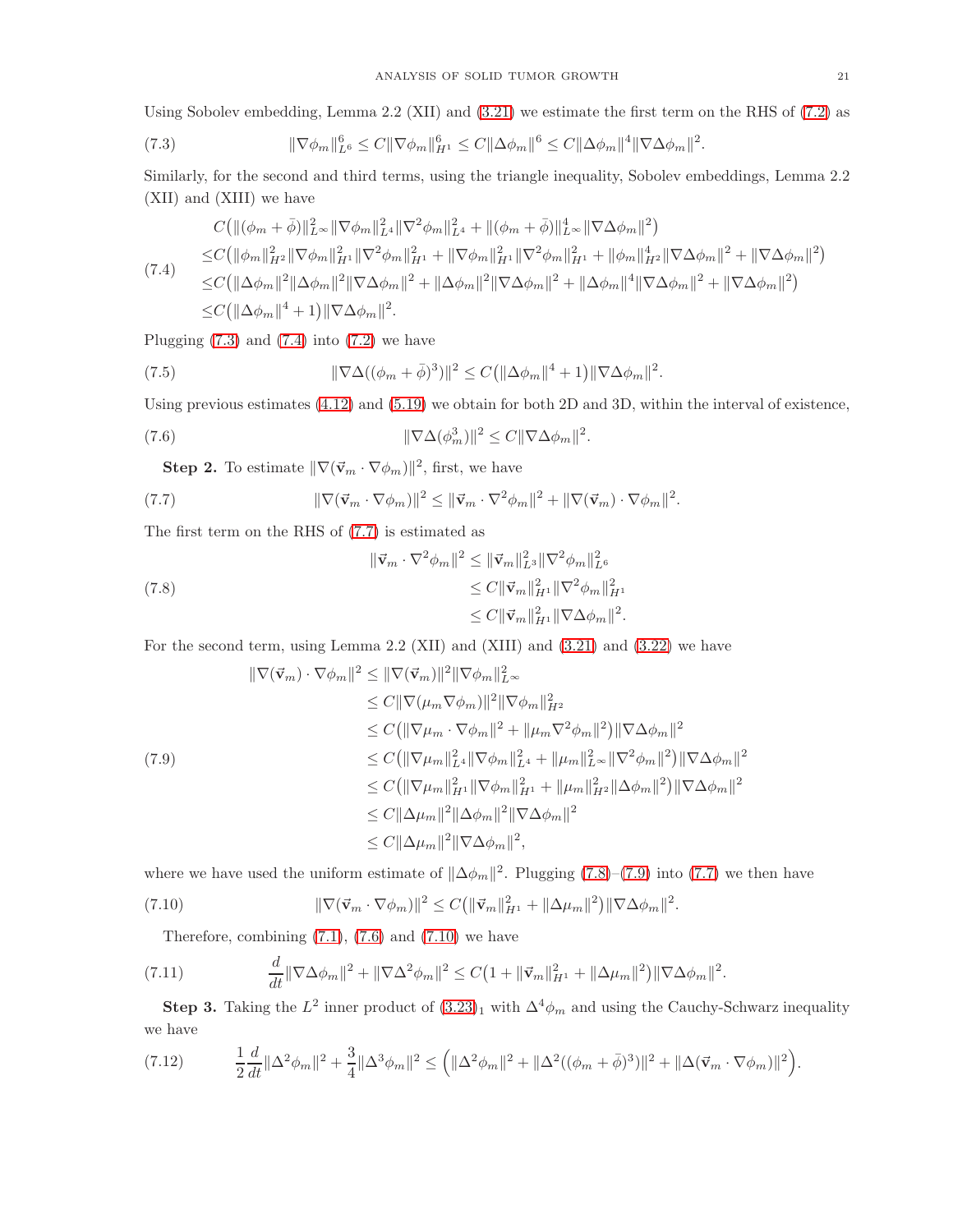By a direct calculation, Sobolev embeddings and Lemma 2.2 (XII) and (XIII) we have

$$
\|\Delta^{2}((\phi_{m}+\bar{\phi})^{3})\|^{2}
$$
\n
$$
\leq C(\|\nabla\phi_{m}\|_{L^{4}}^{4}\|\Delta\phi_{m}\|_{L^{\infty}}^{2}+\|(\phi_{m}+\bar{\phi})\|_{L^{\infty}}^{2}\|\Delta\phi_{m}\|_{L^{\infty}}^{2}\|\Delta\phi_{m}\|^{2}+\|(\phi_{m}+\bar{\phi})\|_{L^{\infty}}^{2}\|\nabla\phi_{m}\|_{L^{8}}^{2}+\|(\phi_{m}+\bar{\phi})\|_{L^{\infty}}^{4}\|\Delta^{2}\phi_{m}\|^{2})
$$
\n(7.13)\n
$$
\leq C(\|\Delta\phi_{m}\|^{4}\|\Delta^{2}\phi_{m}\|^{2}+\|\Delta\phi_{m}\|^{2}\|\Delta^{2}\phi_{m}\|^{2}\|\Delta\phi_{m}\|^{2}+\|\Delta^{2}\phi_{m}\|^{2}\|\Delta\phi_{m}\|^{2}+\|\Delta^{2}\phi_{m}\|^{2}\|\Delta\phi_{m}\|^{2}+\|\Delta\phi_{m}\|^{2}\|\Delta\phi_{m}\|^{2}+\|\Delta\phi_{m}\|^{4}\|\Delta^{2}\phi_{m}\|^{2}+\|\Delta^{2}\phi_{m}\|^{2}+\|\Delta^{2}\phi_{m}\|^{2}+\|\Delta^{2}\phi_{m}\|^{2}+\|\Delta^{2}\phi_{m}\|^{2}+\|\Delta^{2}\phi_{m}\|^{2}+\|\Delta^{2}\phi_{m}\|^{2}+\|\Delta^{2}\phi_{m}\|^{2}+\|\Delta^{2}\phi_{m}\|^{2}+2\|\Delta\phi_{m}\|^{2}+\|\Delta\phi_{m}\|^{2}+\|\Delta^{2}\phi_{m}\|^{2}+2\|\Delta\phi_{m}\|^{2}+\|\Delta\phi_{m}\|^{2}+\|\Delta\phi_{m}\|^{2}+\|\Delta\phi_{m}\|^{2}+\|\Delta\phi_{m}\|^{2}+\|\Delta\phi_{m}\|^{2}+\|\Delta\phi_{m}\|^{2}+\|\Delta\phi_{m}\|^{2}+\|\Delta\phi_{m}\|^{2}+\|\Delta\phi_{m}\|^{2}+\|\Delta\phi_{m}\|^{2}+\|\Delta\phi_{m}\|^{2}+\|\Delta\phi_{m}\|^{2}+\|\Delta\phi_{m}\|^{2}+\|\Delta\phi_{m}\|^{2}+\|\Delta\phi_{m}\|^{2}+\|\Delta\phi_{m}\|^{2}+\|\Delta\phi_{m}\|^{2}+\|\Delta\phi
$$

which implies, within the interval of existence, that

(7.14) 
$$
\|\Delta^2((\phi_m+\bar{\phi})^3)\|^2 \leq C\|\Delta^2\phi_m\|^2,
$$

where we used [\(4.12\)](#page-11-5) and [\(5.19\)](#page-17-3) for the estimate of  $\|\Delta\phi_m\|^2$ . So we update [\(7.12\)](#page-20-7) as

(7.15) 
$$
\frac{1}{2}\frac{d}{dt}\|\Delta^2\phi_m\|^2 + \frac{3}{4}\|\Delta^3\phi_m\|^2 \leq C\|\Delta^2\phi_m\|^2 + \frac{3}{2}\|\Delta(\vec{v}_m\cdot\nabla\phi_m)\|^2.
$$

<span id="page-21-7"></span><span id="page-21-0"></span>**Step 4.** Next, we estimate  $\|\Delta(\vec{v}_m \cdot \nabla \phi_m)\|^2$ . First, we have

(7.16) 
$$
\|\Delta(\vec{\mathbf{v}}_m\cdot\nabla\phi_m)\|^2 \leq 4(\|\vec{\mathbf{v}}_m\cdot\nabla\Delta\phi_m\|^2 + \|\nabla(\vec{\mathbf{v}}_m)\Delta\phi_m\|^2 + \|\Delta(\vec{\mathbf{v}}_m)\nabla\phi_m\|^2).
$$

<span id="page-21-5"></span>The first term on the RHS is estimated, using Lemma 2.2 (XII) and (XIII), as

$$
(7.17) \t\t ||\vec{v}_m \cdot \nabla \Delta \phi_m||^2 \le ||\vec{v}_m||_{L^3}^2 ||\nabla \Delta \phi_m||_{L^6}^2 \le C ||\vec{v}_m||_{H^1}^2 ||\nabla \Delta \phi_m||_{H^1}^2 \le C ||\vec{v}_m||_{H^1}^2 ||\Delta^2 \phi_m||^2.
$$

<span id="page-21-6"></span>Similarly, we have for the second term

$$
\|\nabla(\vec{v}_m)\Delta\phi_m\|^2 \le \|\nabla(\vec{v}_m)\|^2 \|\Delta\phi_m\|_{L^\infty}^2
$$
  
\n
$$
\le C(\|\nabla\mu_m \cdot \nabla\phi_m\|^2 + \|\mu_m\Delta\phi_m\|^2) \|\Delta\phi_m\|_{H^2}^2
$$
  
\n(7.18)  
\n
$$
\le C(\|\nabla\mu_m\|_{L^4}^2 \|\nabla\phi_m\|_{L^4}^2 + \|\mu_m\|_{L^\infty}^2 \|\Delta\phi_m\|^2) \|\Delta^2\phi_m\|^2
$$
  
\n
$$
\le C(\|\Delta\mu_m\|^2 \|\Delta\phi_m\|^2 + \|\Delta\mu_m\|^2 \|\Delta\phi_m\|^2) \|\Delta^2\phi_m\|^2
$$
  
\n
$$
\le C\|\Delta\mu_m\|^2 \|\Delta^2\phi_m\|^2,
$$

where we used the estimate of  $\|\Delta\phi_m\|^2$ .

The estimate of the third term on the RHS of [\(7.16\)](#page-21-0) is more delicate than previous two estimates. First, we have

$$
||\Delta(\vec{v}_m)\nabla\phi_m||^2 \le ||\Delta(\mu_m\nabla\phi_m)||^2 ||\nabla\phi_m||_{L^\infty}^2
$$
  

$$
\le 4(||\Delta\mu_m\nabla\phi_m||^2 + ||\nabla\mu_m\Delta\phi_m||^2 + ||\mu_m\nabla\Delta\phi_m||^2) ||\nabla\phi_m||_{L^\infty}^2.
$$

<span id="page-21-3"></span><span id="page-21-1"></span>We treat the RHS of [\(7.19\)](#page-21-1) term by term. First we have

(7.20) 
$$
\|\Delta \mu_m \nabla \phi_m\|^2 \|\nabla \phi_m\|_{L^\infty}^2 \leq \|\Delta \mu_m\|^2 \|\nabla \phi_m\|_{L^\infty}^4.
$$

By the Sobolev interpolation inequality  $||f||_{L^{\infty}}^2 \leq C||f||_{L^2}||f||_{H^3}$  in 3D and [\(3.21\)](#page-8-3) we have

<span id="page-21-2"></span>
$$
\|\Delta\mu_m\|^2 \|\nabla\phi_m\|_{L^\infty}^4 \le C \|\Delta\mu_m\|^2 \|\nabla\phi_m\|_{L^2}^2 \|\nabla\phi_m\|_{H^3}^2
$$
  

$$
\le C \|\Delta\mu_m\|^2 \|\nabla\phi_m\|^2 \|\Delta^2\phi_m\|^2
$$
  

$$
\le C \|\Delta\mu_m\|^2 \|\Delta^2\phi_m\|^2,
$$
  

$$
\le C \|\Delta\mu_m\|^2 \|\Delta^2\phi_m\|^2,
$$

where we have used the estimate of  $\|\nabla \phi_m\|^2$ . Therefore, by plugging [\(7.21\)](#page-21-2) into [\(7.20\)](#page-21-3) we have

<span id="page-21-4"></span>(7.22) 
$$
\|\Delta \mu_m \nabla \phi_m\|^2 \|\nabla \phi_m\|_{L^\infty}^2 \leq C \|\Delta \mu_m\|^2 \|\Delta^2 \phi_m\|^2.
$$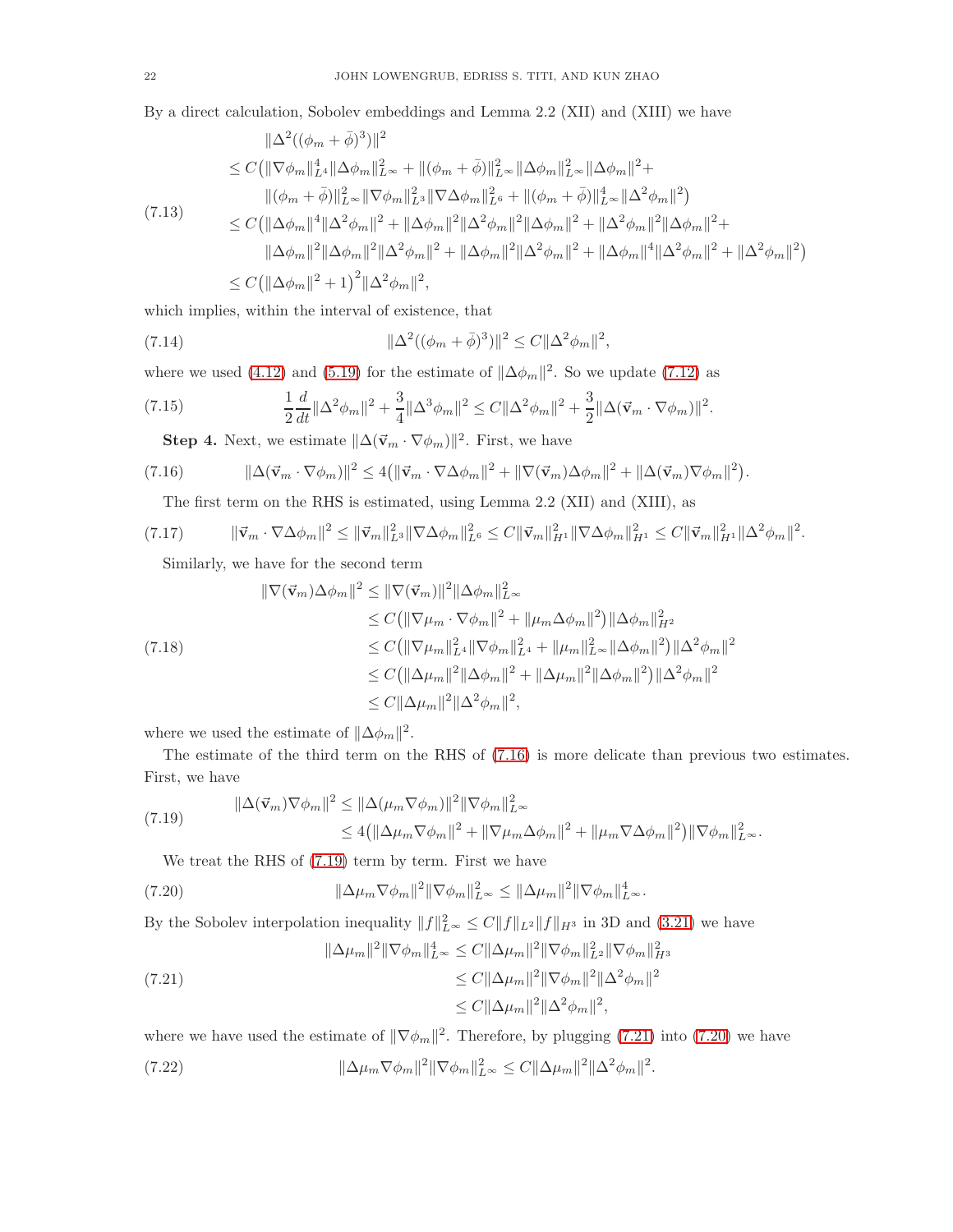For the second and third terms on the RHS of [\(7.19\)](#page-21-1), using the same interpolation inequality as above and Lemma  $2.2 \text{ (X)}$  and  $\text{(XII)}$  we have

$$
\|\nabla \mu_m \Delta \phi_m\|^2 \|\nabla \phi_m\|_{L^{\infty}}^2 \le \|\nabla \mu_m\|_{L^6}^2 \|\Delta \phi_m\|_{L^3}^2 \|\nabla \phi_m\|_{L^{\infty}}^2
$$
  
\n
$$
\le \|\nabla \mu_m\|_{H^1}^2 \|\Delta \phi_m\| \|\nabla \Delta \phi_m\| \|\nabla \phi_m\| \|\nabla \phi_m\| \|_{H^3}
$$
  
\n
$$
\le \|\Delta \mu_m\|^2 \|\nabla \Delta \phi_m\| \|\Delta^2 \phi_m\|
$$
  
\n
$$
\le \|\Delta \mu_m\|^2 \|\Delta^2 \phi_m\|^2,
$$

and

<span id="page-22-0"></span>
$$
\|\mu_m \nabla \Delta \phi_m\|^2 \|\nabla \phi_m\|_{L^\infty}^2 \le \|\mu_m\|^2 \|\nabla \Delta \phi_m\|_{L^\infty}^2 \|\nabla \phi_m\| \|\Delta^2 \phi_m\|
$$
  
\n(7.24)  
\n
$$
\le C \|\nabla \Delta \phi_m\| \|\Delta^3 \phi_m\| \|\Delta^2 \phi_m\|
$$
  
\n
$$
\le \frac{1}{96} \|\Delta^3 \phi_m\|^2 + C \|\nabla \Delta \phi_m\|^2 \|\Delta^2 \phi_m\|^2
$$

Plugging  $(7.22)$ – $(7.24)$  into  $(7.19)$  we have

(7.25) 
$$
\|\Delta(\vec{\mathbf{v}}_m)\nabla\phi_m\|^2 \leq \frac{1}{24}\|\Delta^3\phi_m\|^2 + C(\|\nabla\Delta\phi_m\|^2 + \|\Delta\mu_m\|^2)\|\Delta^2\phi_m\|^2.
$$

<span id="page-22-1"></span>Plugging [\(7.17\)](#page-21-5), [\(7.18\)](#page-21-6) and [\(7.24\)](#page-22-0) into [\(7.16\)](#page-21-0) we have

$$
(7.26) \t ||\Delta(\vec{\mathbf{v}}_m \cdot \nabla \phi_m)||^2 \leq \frac{1}{6} ||\Delta^3 \phi_m||^2 + C(||\nabla \Delta \phi_m||^2 + ||\vec{\mathbf{v}}_m||_{H^1}^2 + ||\Delta \mu_m||^2) ||\Delta^2 \phi_m||^2.
$$

<span id="page-22-2"></span>Plugging [\(7.26\)](#page-22-1) into [\(7.15\)](#page-21-7), after rearranging terms, we get

$$
(7.27) \t \frac{d}{dt} \|\Delta^2 \phi_m\|^2 + \|\Delta^3 \phi_m\|^2 \le C \big(1 + \|\nabla \Delta \phi_m\|^2 + \|\vec{v}_m\|_{H^1}^2 + \|\Delta \mu_m\|^2\big) \|\Delta^2 \phi_m\|^2.
$$

Combining  $(7.11)$  and  $(7.27)$  we get

<span id="page-22-3"></span>
$$
(7.28) \frac{d}{dt}(\|\nabla\Delta\phi_m\|^2 + \|\Delta^2\phi_m\|^2) + (\|\nabla\Delta^2\phi_m\|^2 + \|\Delta^3\phi_m\|^2) \leq C\left(1 + \|\nabla\Delta\phi_m\|^2 + \|\vec{v}_m\|_{H^1}^2 + \|\Delta\mu_m\|^2\right) \left(\|\nabla\Delta\phi_m\|^2 + \|\Delta^2\phi_m\|^2\right).
$$

**Step 5.** Let  $\widetilde{T} > 0$  be the life span of the solution. For any  $0 < s \le t \le \widetilde{T}$ , applying Gronwall's inequality to  $(7.28)$  over  $[s, t]$  and using previous estimates we have

<span id="page-22-4"></span>
$$
(\|\nabla\Delta\phi_m\|^2 + \|\Delta^2\phi_m\|^2)(t)
$$
  
(7.29) 
$$
\leq \exp\left\{\int_s^t C\left(1 + \|\nabla\Delta\phi_m\|^2 + \|\vec{v}_m\|_{H^1}^2 + \|\Delta\mu_m\|^2\right)(\tau)d\tau\right\} (\|\nabla\Delta\phi_m\|^2 + \|\Delta^2\phi_m\|^2)(s)
$$

$$
\leq C\left(\|\nabla\Delta\phi_m\|^2 + \|\Delta^2\phi_m\|^2\right)(s).
$$

Integrating  $(7.29)$  w.r.t. s over  $(0, t)$  we get

$$
(7.30) \t t(\|\nabla\Delta\phi_m\|^2 + \|\Delta^2\phi_m\|^2)(t) \le C\int_0^t \left(\|\nabla\Delta\phi_m\|^2 + \|\Delta^2\phi_m\|^2\right)(s)ds \le C(\widetilde{T}), \quad \forall \ t \in (0,\widetilde{T}),
$$

which implies that

<span id="page-22-5"></span>(7.31) 
$$
\left(\|\nabla\Delta\phi_m\|^2 + \|\Delta^2\phi_m\|^2\right)(t) \leq \frac{C(\tilde{T})}{t}, \quad \forall \ t \in (0,\tilde{T}),
$$

where  $C(\widetilde{T})$  is an increasing function of  $\widetilde{T}$ .

.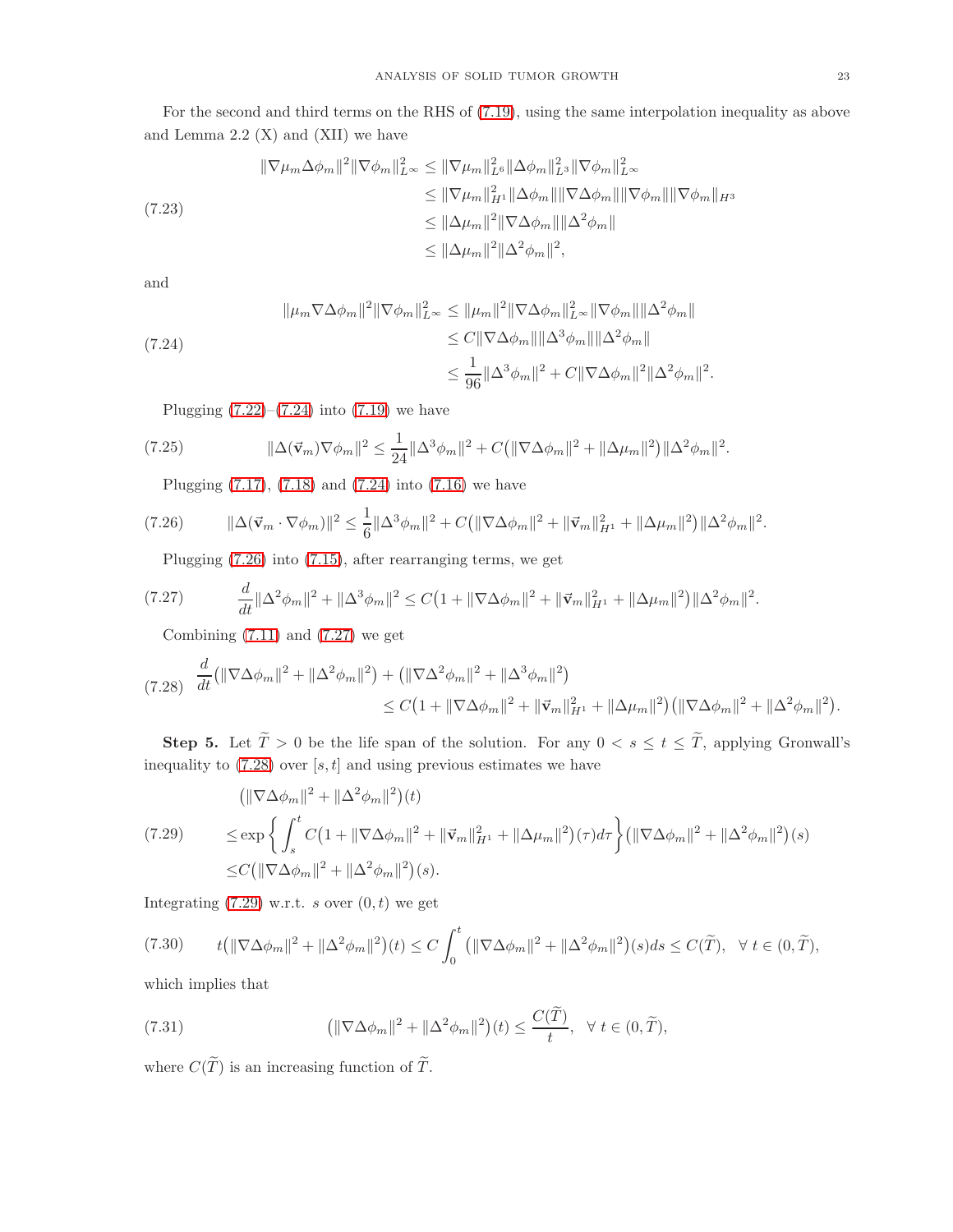**Step 6.** For any  $0 < s \le t \le \tilde{T}$ , integrating [\(7.28\)](#page-22-3) over time and using [\(7.31\)](#page-22-5) we have

$$
(\|\nabla\Delta\phi_m\|^2 + \|\Delta^2\phi_m\|^2)(t) + \int_s^t \left(\|\nabla\Delta^2\phi_m\|^2 + \|\Delta^3\phi_m\|^2\right)(\tau)d\tau
$$
  
(7.32)
$$
\leq (\|\nabla\Delta\phi_m\|^2 + \|\Delta^2\phi_m\|^2)(s) + C(\widetilde{T})\int_s^t \frac{(1 + \|\nabla\Delta\phi_m\|^2 + \|\vec{v}_m\|_{H^1}^2 + \|\Delta\mu_m\|^2)(\tau)}{\tau}d\tau
$$

$$
\leq \frac{C(\widetilde{T})}{s} + \frac{C(\widetilde{T})}{s}\int_s^t (1 + \|\nabla\Delta\phi_m\|^2 + \|\vec{v}_m\|_{H^1}^2 + \|\Delta\mu_m\|^2)(\tau)d\tau \leq \frac{C(\widetilde{T})}{s}.
$$

In particular, we have

(7.33) 
$$
\int_{s}^{t} \left( \|\nabla \Delta^{2} \phi_{m}\|^{2} + \|\Delta^{3} \phi_{m}\|^{2} \right) (\tau) ds \leq \frac{C(\widetilde{T})}{s}
$$

<span id="page-23-2"></span><span id="page-23-0"></span>For any  $\alpha > 0$ , multiplying [\(7.33\)](#page-23-0) by  $s^{\alpha}$  then integrating the result w.r.t. s from 0 to t we have

.

(7.34) 
$$
\int_0^t s^{\alpha} \int_s^t \left( \|\nabla \Delta^2 \phi_m\|^2 + \|\Delta^3 \phi_m\|^2 \right) (\tau) d\tau ds \leq C(\widetilde{T}) \int_0^t s^{\alpha - 1} ds = C(\widetilde{T}) \frac{t^{\alpha}}{\alpha}.
$$

Changing the order of integration we then have

<span id="page-23-1"></span>
$$
(7.35) \quad \int_0^t s^\alpha \int_s^t \left( \|\nabla \Delta^2 \phi_m\|^2 + \|\Delta^3 \phi_m\|^2 \right) (\tau) d\tau ds = \int_0^t \left( \int_0^\tau s^\alpha ds \right) \left( \|\nabla \Delta^2 \phi_m\|^2 + \|\Delta^3 \phi_m\|^2 \right) (\tau) d\tau = \int_0^t \frac{\tau^{\alpha+1}}{\alpha+1} \left( \|\nabla \Delta^2 \phi_m\|^2 + \|\Delta^3 \phi_m\|^2 \right) (\tau) d\tau.
$$

Plugging [\(7.35\)](#page-23-1) into [\(7.34\)](#page-23-2) we have

(7.36) 
$$
\int_0^t \tau^{\alpha+1} \left( \|\nabla \Delta^2 \phi_m\|^2 + \|\Delta^3 \phi_m\|^2 \right) (\tau) d\tau \leq C(\widetilde{T}) \frac{t^{\alpha}}{\alpha},
$$

for any  $\alpha > 0$  and  $0 < t < \tilde{T}$ . This completes the proof of Theorem 1.4.

## 8. Gevrey regularity in 2D & 3D

In this section, we study the Gevrey (spatial) regularity of the solution, and show that the strong solutions obtained in Theorem 1.1–Theorem 1.2 belong to a Gevrey class of regularity defined below. Since the elements in the Gevrey class have high-mode coefficients that decay exponentially in wave number to zero, as a result of Gevrey regularity, one can show that the standard Galerkin method based on the basis  $(2.1)$ – $(2.3)$  converges exponentially fast, see e.g. [\[11,](#page-34-14) [12,](#page-34-15) [20,](#page-34-16) [22,](#page-34-17) [27\]](#page-35-8). Throughout this section we will assume that  $\phi^0(\mathbf{x}) \in H^4(\Omega)$ . It should be pointed out that in [\[15\]](#page-34-12) the authors studied Gevrey regularity for general nonlinear parabolic equations with analytic nonlinearity using the fact that  $H^s$  is a Banach algebra for  $s > \frac{n}{2}$ . But, Foias and Temam [\[16\]](#page-34-13) get a better result for the Navier-Stokes equations when  $u_0 \in H^1$ , which is not an algebra in either 2D nor 3D, by taking advantage of the quadratic nonlinearity of the NSE. Here, one probably can follow those arguments and reduce the condition on the initial condition. However, this might be very involved since our nonlinearity contains  $\phi^3$ . So, we follow [\[15\]](#page-34-12) instead to simplify the presentation and we do not claim that we have the optimal result regarding the assumption on the initial data. It is also important to note that the eigenfunctions  $(2.1)$ – $(2.3)$  span a subspace of the periodic functions on  $[0, 2L] \times [0, 2l] \times [0, 2h]$  which is invariant under the flow generated by [\(1.1\)](#page-0-0). Due to this symmetry, the boundary conditions do not explicitly enter the analysis and we can proceed as if [\(1.1\)](#page-0-0) were endowed with periodic boundary conditions.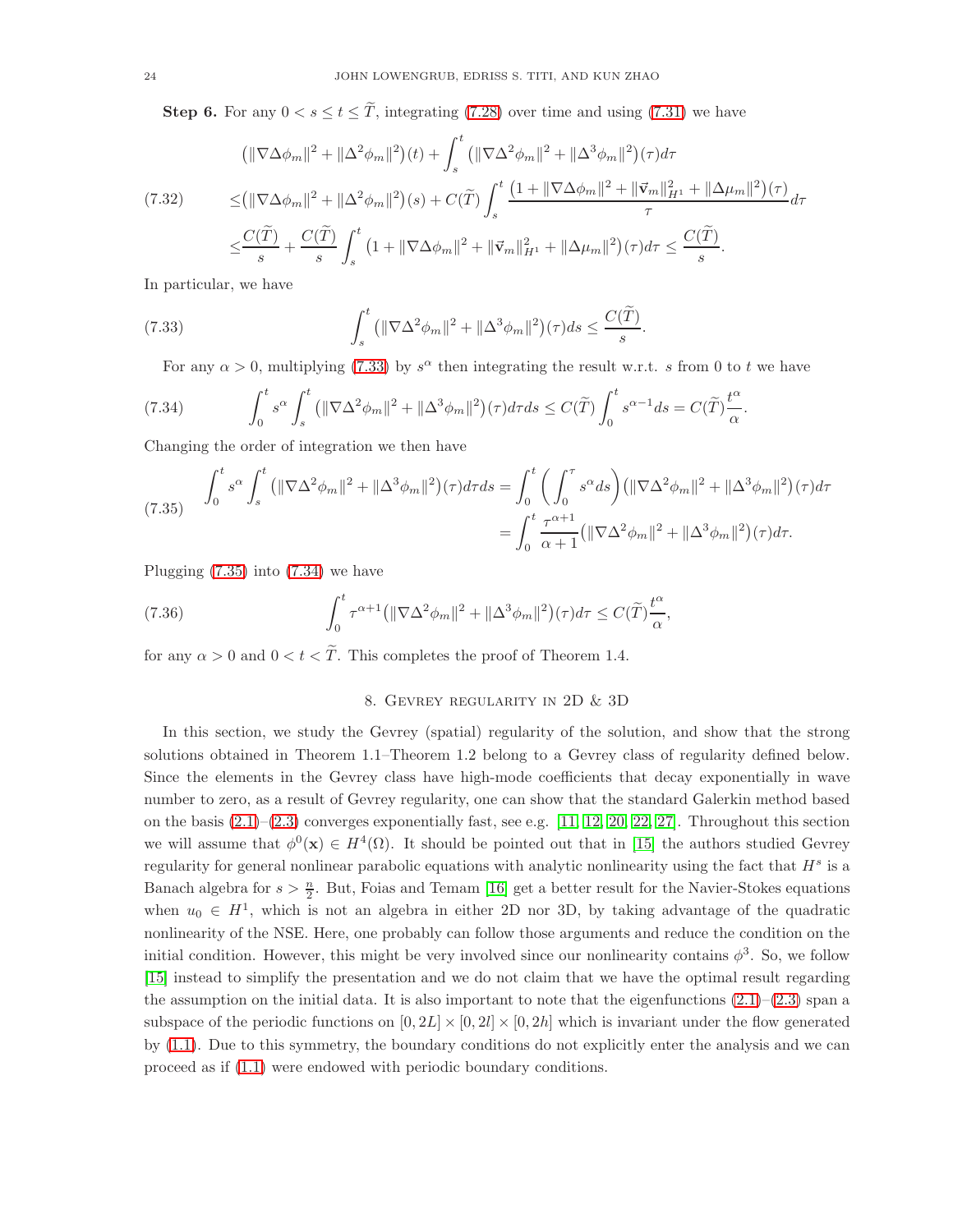For the domain  $\Omega$  under consideration and  $t \geq 0$ , we define the Gevrey classes  $G_t^{p/2}(\Omega) = D(A^{p/2}e^{tA^{1/2}})$ , where  $A = (I - \Delta)$ . These spaces are Hilbert spaces with respect to the inner products

(8.1) 
$$
(v, w)_{G_t^{p/2}(\Omega)} = \sum_{j \in \mathbf{Z}^n} v_j \cdot \bar{w}_j (1 + |j|^2)^p e^{2t(1 + |j|^2)^{1/2}}
$$

with the corresponding norms

(8.2) 
$$
||v||_{G_t^{p/2}(\Omega)} = \left(\sum_{j \in \mathbf{Z}^n} |v_j|^2 (1+|j|^2)^p e^{2t(1+|j|^2)^{1/2}}\right)^{1/2},
$$

where the  $v_j$  and  $w_j$  are the Fourier coefficients of v and w, respectively, with respect to the basis in  $(2.1)$ – $(2.3)$  where the functions cos k $\theta$  and sin k $\theta$  are represented in terms of the exponential function  $e^{ik\theta}$ and its conjugate  $e^{-ik\theta}$ , c.f. [\[15\]](#page-34-12).

We have the following lemma (c.f. [\[15\]](#page-34-12)).

**Lemma 8.1.** For  $p \ge 2$  and  $t \ge 0$ ,  $G_t^{p/2}(\Omega)$  is a Banach algebra. That is

$$
||uv||_{G_t^{p/2}(\Omega)} \le ||u||_{G_t^{p/2}(\Omega)} ||v||_{G_t^{p/2}(\Omega)},
$$

for any  $u, v \in G_t^{p/2}(\Omega)$ .

Concerning Gevrey class regularity, we refer the readers to [\[16\]](#page-34-13) for the solutions of the Navier-Stokes equations and to  $[15]$  for solutions of general nonlinear parabolic equations and to  $[27, 29]$  $[27, 29]$  for the Bénard convection in a porous medium.

<span id="page-24-0"></span>Now we turn to the proof of Theorem 1.5. We first rewrite the equations  $(3.23)$  in terms of A as

(8.3)  

$$
\begin{cases}\n\frac{d\phi_m}{dt} + P_m(\vec{v}_m \cdot \nabla \phi_m) = -A\mu_m + \mu_m, \\
\mu_m = P_m[(\phi_m + \bar{\phi})^3 - (\phi_m + \bar{\phi})^3] - 2\phi_m + A\phi_m, \\
\vec{v}_m = \mathbf{P}_m \mathbf{P}_\sigma(\mu_m \nabla \phi_m).\n\end{cases}
$$

Applying  $A^2 e^{tA^{1/2}}$  to  $(8.3)_1$  $(8.3)_1$  $(8.3)_1$  and taking the  $L^2$  inner product of the resulting equation with  $A^2 e^{tA^{1/2}} \phi_m$ we have

(8.4) 
$$
\left(A^2 e^{tA^{1/2}} \frac{d\phi_m}{dt}, A^2 e^{tA^{1/2}} \phi_m\right) + \left(A^2 e^{tA^{1/2}} (\vec{v}_m \cdot \nabla \phi_m), A^2 e^{tA^{1/2}} \phi_m\right) = -\left(A^2 e^{tA^{1/2}} A \mu_m, A^2 e^{tA^{1/2}} \phi_m\right) + \left(A^2 e^{tA^{1/2}} \mu_m, A^2 e^{tA^{1/2}} \phi_m\right).
$$

After integration by parts and using  $(8.3)_2$  $(8.3)_2$  $(8.3)_2$  we have

$$
\frac{1}{2}\frac{d}{dt}\|A^2 e^{tA^{1/2}}\phi_m\|^2 - \left(A^{5/2} e^{tA^{1/2}}\phi_m, A^2 e^{tA^{1/2}}\phi_m\right) + \left(Ae^{tA^{1/2}}(\vec{v}_m\cdot\nabla\phi_m), A^3 e^{tA^{1/2}}\phi_m\right)
$$
\n
$$
= -\left(A^2 e^{tA^{1/2}}((\phi_m + \bar{\phi})^3 - 3\phi_m), A^3 e^{tA^{1/2}}\phi_m\right) - \|A^3 e^{tA^{1/2}}\phi_m\|^2
$$
\n
$$
+ \left(A^2 e^{tA^{1/2}}((\phi_m + \bar{\phi})^3), A^2 e^{tA^{1/2}}\phi_m\right) - 2\|A^2 e^{tA^{1/2}}\phi_m\|^2,
$$

which implies that

$$
(8.6) \qquad \frac{1}{2}\frac{d}{dt}\|A^2e^{tA^{1/2}}\phi_m\|^2 + \|A^3e^{tA^{1/2}}\phi_m\|^2 + 2\|A^2e^{tA^{1/2}}\phi_m\|^2
$$
  

$$
\leq \varepsilon \|A^3e^{tA^{1/2}}\phi_m\|^2 + C_{\varepsilon}(\|Ae^{tA^{1/2}}(\vec{v}_m \cdot \nabla \phi_m)\|^2 + \|A^2e^{tA^{1/2}}((\phi_m + \bar{\phi})^3\|^2 + \|A^2e^{tA^{1/2}}\phi_m\|^2),
$$

where we have used Poincaré's inequality to  $A^{5/2}e^{tA^{1/2}}\phi_m$ . Choosing  $\varepsilon = 1/2$  we have

<span id="page-24-1"></span>
$$
(8.7) \qquad \frac{d}{dt} \|\phi_m\|_{G_t^2}^2 + \|\phi_m\|_{G_t^3}^2 + 4\|\phi_m\|_{G_t^2}^2 \leq C \left(\|\vec{\mathbf{v}}_m \cdot \nabla \phi_m\|_{G_t^1}^2 + \|(\phi_m + \bar{\phi})^3\|_{G_t^2}^2 + \|\phi_m\|_{G_t^2}^2\right).
$$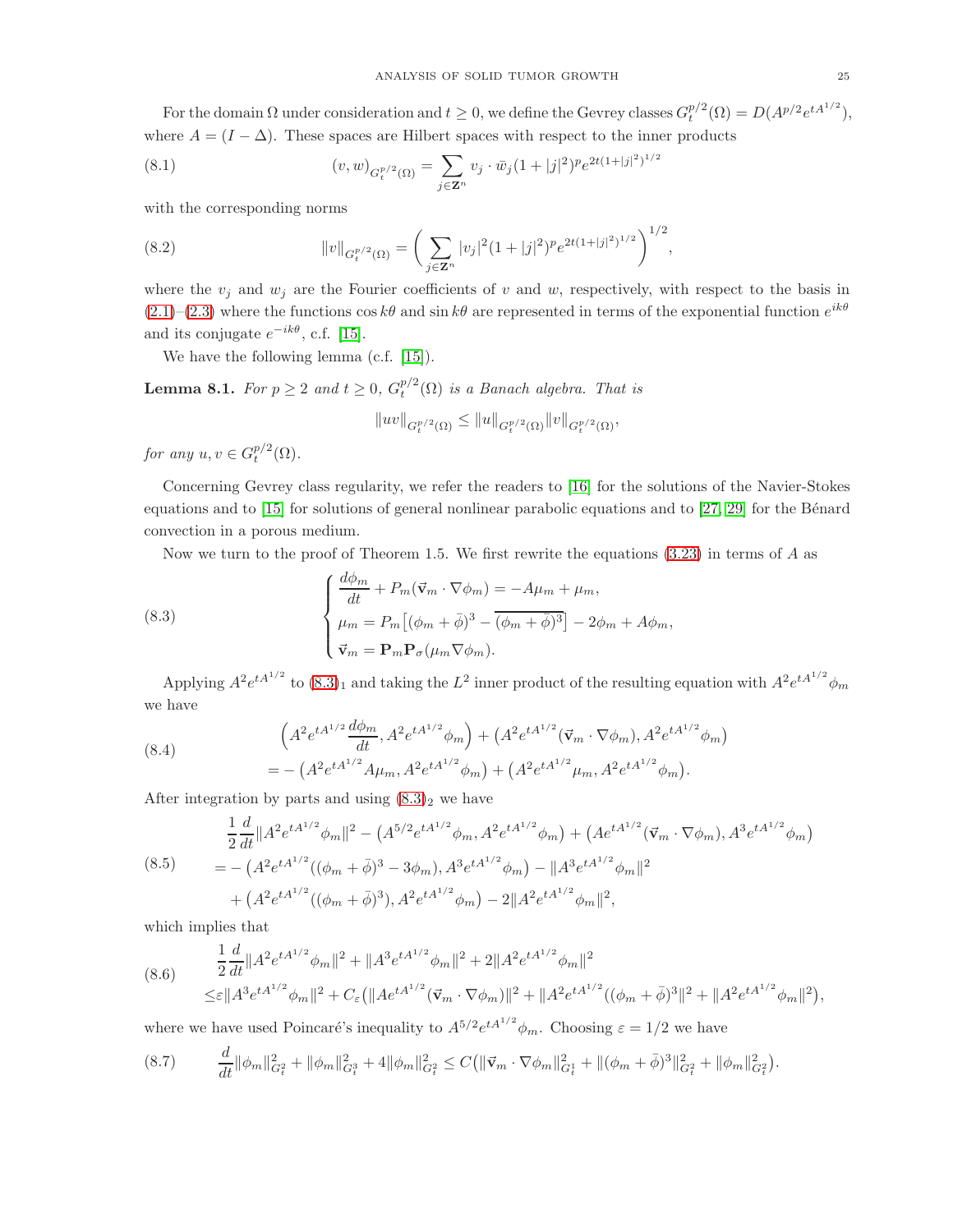<span id="page-25-0"></span>For the second term on the RHS of  $(8.7)$ , since  $G_t^2$  is a Banach algebra, we have

(8.8) 
$$
\|(\phi_m + \bar{\phi})^3\|_{G_t^2}^2 \le C \|(\phi_m + \bar{\phi})\|_{G_t^2}^6 \le C (|\phi_m\|_{G_t^2}^6 + |\bar{\phi}|^6 e^{6t}).
$$

Now we deal with the first term on the RHS of  $(8.7)$ . Since  $G_t^1$  is a Banach algebra, we have

<span id="page-25-1"></span>
$$
\begin{split} \|\vec{\mathbf{v}}_{m} \cdot A^{1/2} \phi_{m}\|_{G_{t}^{1}}^{2} &\leq \|\vec{\mathbf{v}}_{m}\|_{G_{t}^{1}}^{2} \|\phi_{m}\|_{G_{t}^{3/2}}^{2} \\ &\leq C \|\mu_{m} A^{1/2} \phi_{m}\|_{G_{t}^{1}}^{2} \|\phi_{m}\|_{G_{t}^{2}}^{2} \\ &\leq C \|\mu_{m}\|_{G_{t}^{1}}^{2} \|\phi_{m}\|_{G_{t}^{2}}^{2} \\ &\leq C \|\mu_{m}\|_{G_{t}^{1}}^{2} \|\phi_{m}\|_{G_{t}^{2}}^{2} \\ &\leq C \big( \|(\phi_{m} + \bar{\phi})^{3}\|_{G_{t}^{1}}^{2} + \|\phi_{m}\|_{G_{t}^{1}}^{2} + \|\phi_{m}\|_{G_{t}^{2}}^{2} \big) \|\phi_{m}\|_{G_{t}^{2}}^{4} \\ &\leq C \big( \|\phi_{m}\|_{G_{t}^{1}}^{6} + |\bar{\phi}|^{6} e^{6t} + \|\phi_{m}\|_{G_{t}^{1}}^{2} + \|\phi_{m}\|_{G_{t}^{2}}^{2} \big) \|\phi_{m}\|_{G_{t}^{2}}^{4} \\ &\leq C \big( \|\phi_{m}\|_{G_{t}^{2}}^{6} + |\bar{\phi}|^{6} e^{6t} + \|\phi_{m}\|_{G_{t}^{2}}^{2} \big) \|\phi_{m}\|_{G_{t}^{2}}^{4}, \end{split}
$$

where we have used Poincaré's inequality in various places.

Plugging  $(8.8)$  and  $(8.9)$  into  $(8.7)$  we have

$$
(8.10) \t \frac{d}{dt} \|\phi_m\|_{G_t^2}^2 + \|\phi_m\|_{G_t^3}^2 \leq C \big( \|\phi_m\|_{G_t^2}^6 + |\bar{\phi}|^6 e^{6t} + \|\phi_m\|_{G_t^2}^2 \big) \big( \|\phi_m\|_{G_t^2}^4 + 1 \big) \equiv P \big( \|\phi_m\|_{G_t^2}^2; t \big),
$$

which implies that

<span id="page-25-2"></span>(8.11) kφm(·, t)k 2 G<sup>2</sup> t + Z <sup>t</sup> 0 kφm(·, s)k 2 G<sup>3</sup> s ds ≤ Z <sup>t</sup> 0 P kφm(·, s)k 2 G<sup>2</sup> s ; s ds + kφ 0 mk 2 G<sup>2</sup> 0 .

Let us consider the first term on the LHS of [\(8.11\)](#page-25-2). Since  $\|\phi_m^0\|_{G_0^2}^2 = \|A^2 \phi_m^0\|_{L^2}^2 \leq C_0 \|\phi^0\|_{H^4}^2$ , by a continuity argument we know that there exists a time  $T_m^{**} > 0$  such that

<span id="page-25-3"></span>
$$
(8.12) \t\t ||\phi_m(\cdot,t)||_{G_t^2}^2 \le 2||\phi_m^0||_{G_0^2}^2 + 1 \le 2C_0 ||\phi^0||_{H^4}^2 + 1, \quad \forall \ t \in [0,T_m^{**}].
$$

Since  $P(\rho; s)$  is an increasing function for  $\rho \geq 0$  and in s, from [\(8.11\)](#page-25-2) and [\(8.12\)](#page-25-3) we have

$$
(8.13) \t\t ||\phi_m(\cdot,t)||^2_{G_t^2} \le tP\big(2C_0 \|\phi^0\|^2_{H^4} + 1;t\big) + C_0 \|\phi^0\|^2_{H^4}, \quad \forall \ t \in [0,T_m^{**}].
$$

Let  $T^{**}$  be some small value of  $t$  such that

(8.14) 
$$
T^{**}P\left(2C_0\|\phi^0\|_{H^4}^2 + 1;T^{**}\right) \leq C_0\|\phi^0\|_{H^4}^2 + 1.
$$

Then it holds that

<span id="page-25-4"></span>
$$
(8.15) \t\t\t ||\phi_m(\cdot,t)||^2_{G_t^2} \leq 2C_0 ||\phi^0||^2_{H^4} + 1, \quad \forall \ t \in [0,T^{**}], \quad \forall \ m \geq 0.
$$

Upon passing to the limit with  $m \to \infty$  we conclude that [\(8.15\)](#page-25-4) holds for the limit function. Moreover, from [\(7.28\)](#page-22-3) we know that  $\phi(t, \mathbf{x}) \in H^4(\Omega)$  globally in 2D and locally in 3D if the initial data belong to  $H^4(\Omega)$ . Therefore, by repeating the process we know that the solution possesses global Gevrey regularity in 2D and local Gevrey regularity in 3D. This completes the proof of Theorem 1.5.

#### 9. Long-time dynamics

In this section, we investigate the long-time behavior of the solution to the original problem. First, we show that  $\phi$  converges exponentially fast to  $\bar{\phi}$  in the  $H^1$  norm as time goes to infinity, provided that  $\bar{\phi}$  lies outside the spinodal region where  $F''(\phi) = 3\phi^2 - 1 \ge 0$  (recall  $F(\phi) = \frac{1}{4}(\phi^2 - 1)^2$ ) and the initial perturbation  $\|\phi^0 - \bar{\phi}\|^2_{H^2}$  is sufficiently small. The proof is in the spirit of [\[4\]](#page-34-5). It should be pointed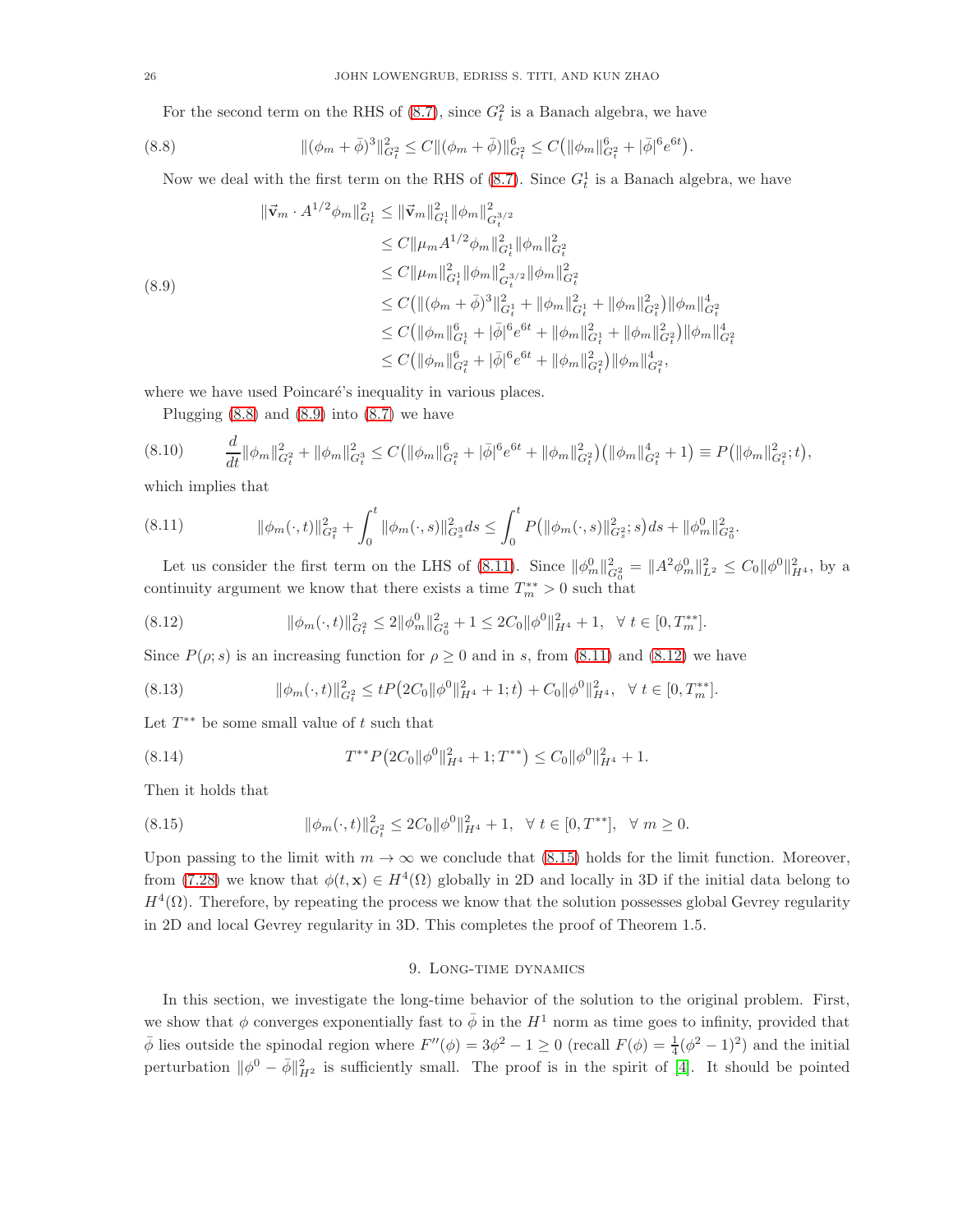out that the idea for proof has been used in [\[4\]](#page-34-5) to study the long-time behavior of strong solutions to a coupled Cahn-Hilliard-Navier-Stokes system:

$$
\begin{cases}\n\phi_t + \vec{\mathbf{v}} \cdot \nabla \phi = \Delta \mu, \\
\mu = F'(\phi) - \Delta \phi, \\
\vec{\mathbf{v}}_t + (\vec{\mathbf{v}} \cdot \nabla)\vec{\mathbf{v}} + \nabla P = \nu \Delta \vec{\mathbf{v}} + \mu \nabla \phi, \\
\nabla \cdot \vec{\mathbf{v}} = 0,\n\end{cases}
$$

on bounded domains in 2D and 3D. Similar results are obtained therein, i.e.,  $\phi$  converges exponentially fast to  $\bar{\phi}$  in the  $H^1$  norm provided that  $\bar{\phi}$  lies outside the spinodal region where  $F''(\cdot) \ge 0$  and  $\|\phi^0 - \bar{\phi}\|_{H^2}^2$ is sufficiently small. We briefly explain the idea as follows. Since  $\bar{\phi}$  is assumed to be strictly greater than  $\sqrt{3}/3$ , we note that  $F''(\phi) = 3\phi^2 - 1 \ge 0$  on a small neighborhood  $I_{\bar{\phi}} = [\bar{\phi} - \delta, \bar{\phi} + \delta]$ , where  $\delta > 0$ is sufficiently small. The idea is to solve a modified problem with  $F$  replaced by an auxiliary function  $F_{\phi}$  whose second order derivative is non-negative on R and coincides with  $F''(\cdot)$  on  $I_{\bar{\phi}}$ . Then, under the smallness assumption on the initial perturbations, it can be shown that the solution to the modified problem is indeed the solution to the original problem and converges exponentially to the constant state as time goes to infinity. The result holds true for both the 2D and 3D cases.

On the other hand, we show that, in 2D, without the smallness assumption on the initial perturbation,  $\phi$  still converges exponentially fast to  $\bar{\phi}$  in the  $H^2$  norm as time goes to infinity, provided that L, the length of the longest edge of the rectangle or the box, is strictly less than  $\pi$ . This condition will trigger a chain reaction leading the energy estimate performed in Section 4 to a whole new scenario. The result is in strong contrast with the one above. Physically, the result indicates that making the thickness of the diffuse interface relatively large (compared to the dimensions of the domain) leads to constant phase states.

In both situations, the key ingredient of the proofs is the estimate [\(3.24\)](#page-8-2) derived in Section 3.

**Remark 9.1.** In this section, C and  $C_i$  will denote generic constants which are independent of the unknown functions and time.

Step 1. We begin with some preparations. First, let us recall

(9.1) 
$$
F(\phi) = \frac{1}{4}(\phi^2 - 1)^2.
$$

Then it is obvious that

(9.2) 
$$
F'(\phi) = \phi^3 - \phi
$$
,  $F''(\phi) = 3\phi^2 - 1$  and observe that  $\mu = F'(\phi) - \Delta\phi$ .

Second, we let

(9.3) 
$$
\nu = \bar{\phi} = \frac{1}{|\Omega|} \int_{\Omega} \phi_0(\mathbf{x}) d\mathbf{x},
$$

and assume that

$$
|\nu| > \frac{\sqrt{3}}{3}.
$$

<span id="page-26-0"></span>Third, for fixed

(9.5) 
$$
\delta \in \left(0, |\nu| - \frac{\sqrt{3}}{3}\right],
$$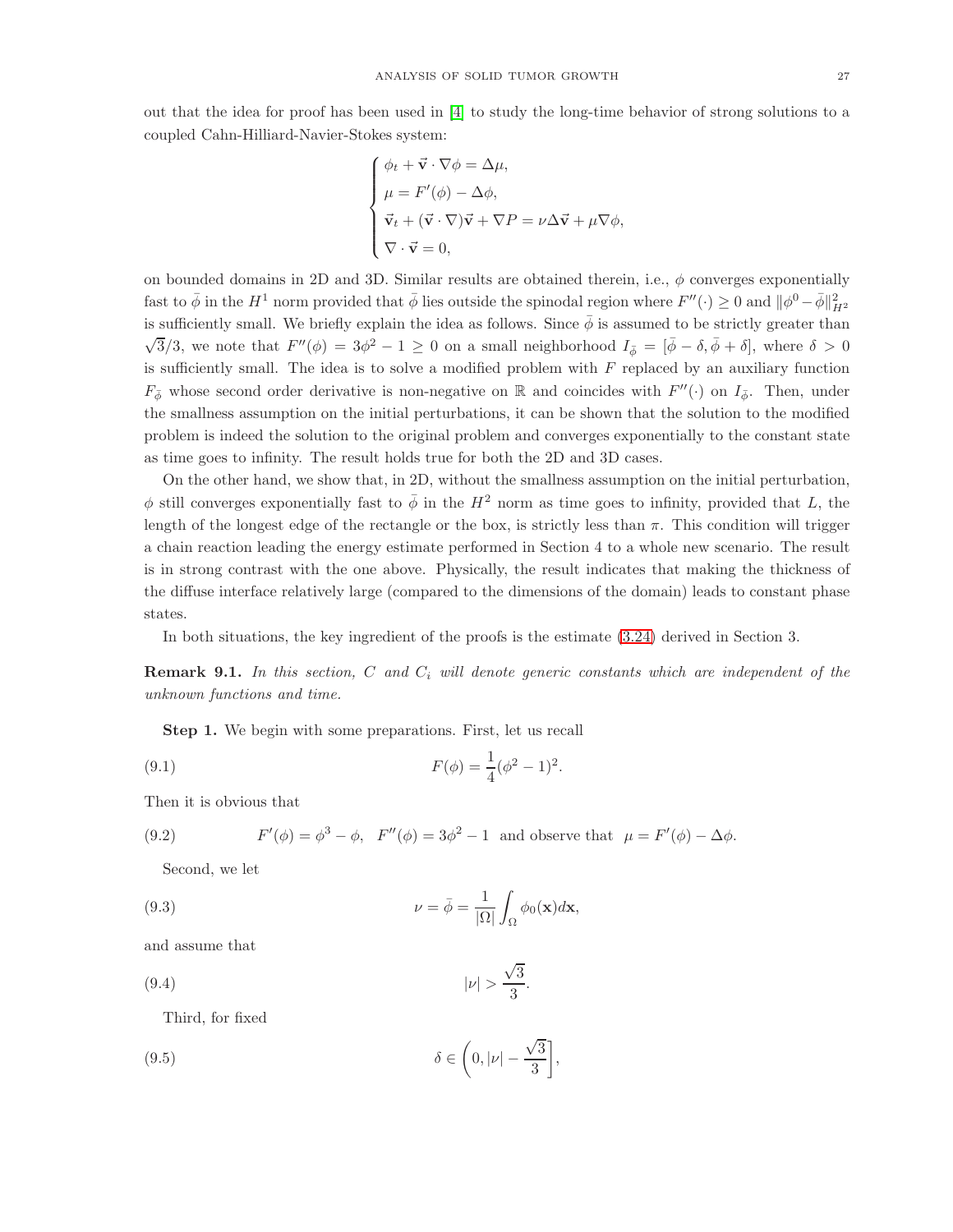we set

$$
(9.6) \t I\delta = [\nu - \delta, \nu + \delta].
$$

Then it is easy to see that

(9.7) 
$$
F''(\phi) = 3\phi^2 - 1 \ge 0 \text{ on } I_{\delta}.
$$

<span id="page-27-0"></span>Fourth, one can easily construct a function  $F_{\nu}$  of  $C^3$  class such that

(9.8) 
$$
F_{\nu}(\nu) = 0, \ \ F'_{\nu}(\nu) = 0, \ \ F''_{\nu}(z) = F''(z) \ \text{on } I_{\delta}, \ \ F''_{\nu}(z) \ge 0 \ \text{if } z \notin I_{\delta},
$$

and such that  $F^{\prime\prime\prime}_{\nu}$  is bounded on  $\mathbb R$ . By construction, it is easy to see that

$$
(9.9) \t\t\t F_{\nu} \ge 0.
$$

By the convexity of  $F_{\nu}$  we see that

(9.10) 
$$
F_{\nu}(\nu) - F_{\nu}(z) \geq F'_{\nu}(z)(\nu - z),
$$

which, together with [\(9.8\)](#page-27-0), implies that

<span id="page-27-2"></span>(9.11) 
$$
F_{\nu}(z) \leq F_{\nu}'(z)(z-\nu), \quad \forall \ z \in \mathbb{R}.
$$

Moreover, there exist positive constants  $F_1$  and  $F_2$  such that

<span id="page-27-3"></span>
$$
(9.12) \t\t |F'_{\nu}(z)| \le F_1 + F_2|z|^3, \t |F''_{\nu}(z)| \le F_1 + F_2|z|^2, \quad \forall \ z \in \mathbb{R}.
$$

**Step 2.** Next, we solve the original problem with F replaced by  $F_{\nu}$  in  $(1.1)_2$  and with the same initial data, and denote the solution by  $\phi_{\nu}, \mu_{\nu}$  and  $\vec{v}_{\nu}$ . In this situation, the estimate [\(3.11\)](#page-7-6) is

<span id="page-27-1"></span>(9.13) 
$$
\frac{d}{dt}\bigg(\int_{\Omega} F_{\nu}(\phi_{\nu})d\mathbf{x} + \frac{1}{2} \|\nabla \phi_{\nu}\|^2\bigg) + \|\nabla \mu_{\nu}\|^2 + \|\vec{\mathbf{v}}_{\nu}\|^2 = 0.
$$

Integrating [\(9.13\)](#page-27-1) in time we have

<span id="page-27-5"></span>
$$
(9.14)\quad \int_{\Omega} F_{\nu}(\phi_{\nu}(t)) d\mathbf{x} + \frac{1}{2} \|\nabla \phi_{\nu}(t)\|^2 + \int_0^t \left( \|\nabla \mu_{\nu}(s)\|^2 + \|\vec{\mathbf{v}}_{\nu}(s)\|^2 \right) ds \le \int_{\Omega} F_{\nu}(\phi^0) d\mathbf{x} + \frac{1}{2} \|\nabla \phi^0\|^2.
$$

Using  $(9.11)$  and  $(9.12)$  we have

<span id="page-27-4"></span>
$$
\int_{\Omega} F_{\nu}(\phi^0) d\mathbf{x} \le \int_{\Omega} F'_{\nu}(\phi^0(\mathbf{x})) (\phi^0(\mathbf{x}) - \nu) d\mathbf{x} \n\le \|F'_{\nu}(\phi^0)\| \|\phi^0 - \nu\| \n\le \|F_1 + F_2 |\phi^0|^3 \| \|\phi^0 - \nu\| \n\le C(1 + \|\phi^0\|_{L^6}^3) \|\phi^0 - \nu\| \n\le C(1 + \|\phi^0\|_{H^1}^3) \|\phi^0 - \nu\|.
$$

Plugging [\(9.15\)](#page-27-4) into [\(9.14\)](#page-27-5) we then have

<span id="page-27-6"></span>(9.16) 
$$
\int_{\Omega} F_{\nu}(\phi_{\nu}(t)) d\mathbf{x} + \frac{1}{2} ||\nabla \phi_{\nu}(t)||^2 + \int_0^t (||\nabla \mu_{\nu}(s)||^2 + ||\vec{\mathbf{v}}_{\nu}(s)||^2) ds
$$

$$
\leq C(1 + ||\phi^0||_{H^1}^3) ||\phi^0 - \nu|| + \frac{1}{2} ||\nabla \phi^0||^2.
$$

Step 3. In this step, we exploit the estimate [\(9.16\)](#page-27-6) to get more information about the solution. Here we present two different versions of the proof.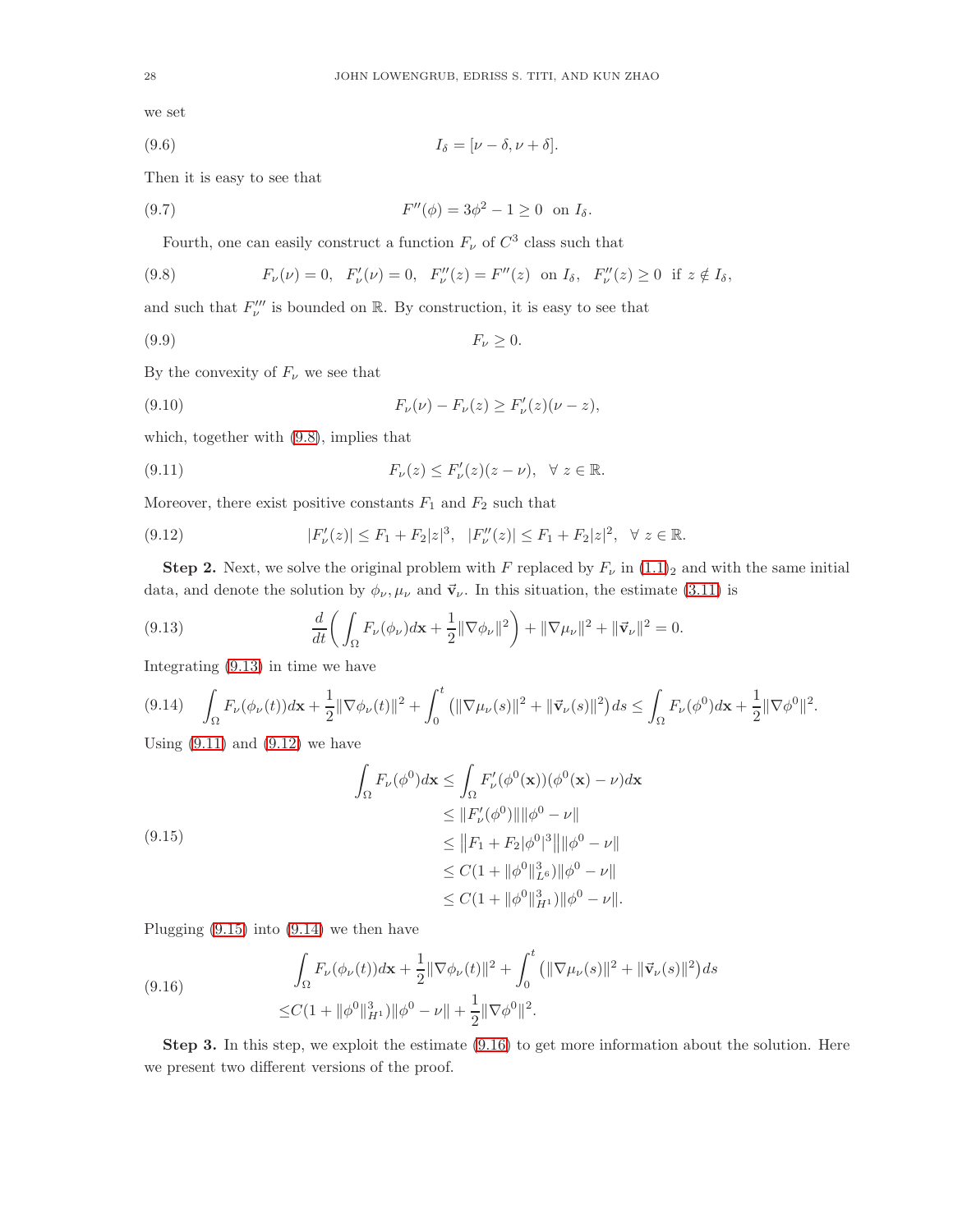*Proof 1.* Taking the  $L^2$  inner product of  $\mu_\nu$  with  $\phi_\nu - \nu$  and noting that  $(\bar{\mu}_\nu, \phi_\nu - \nu) = 0$ , where  $\bar{\mu}_{\nu} = \frac{1}{|\Omega|} \int_{\Omega} \mu_{\nu}(\mathbf{x}, t) d\mathbf{x}$ , we have

<span id="page-28-0"></span>
$$
(9.17) \qquad (\mu_\nu - \bar{\mu}_\nu, \phi_\nu - \nu) = \|\nabla \phi_\nu\|^2 + \int_{\Omega} F'_\nu(\phi_\nu)(\phi_\nu - \nu) d\mathbf{x} \ge \|\nabla \phi_\nu\|^2 + \int_{\Omega} F_\nu(\phi_\nu) d\mathbf{x},
$$

where we have used  $(9.11)$ .

Using Poincaré's inequality we have

$$
(9.18) \qquad (\mu_{\nu} - \bar{\mu}_{\nu}, \phi_{\nu} - \nu) \leq \|\mu_{\nu} - \bar{\mu}_{\nu}\| \|\phi_{\nu} - \nu\| \leq C \|\nabla \mu_{\nu}\| \|\nabla \phi_{\nu}\| \leq C \|\nabla \mu_{\nu}\|^2 + \frac{1}{2} \|\nabla \phi_{\nu}\|^2,
$$

which, together with [\(9.17\)](#page-28-0), yields

<span id="page-28-3"></span>(9.19) 
$$
\|\nabla \mu_{\nu}\|^2 \ge C \|\nabla \phi_{\nu}\|^2 + C \int_{\Omega} F_{\nu}(\phi_{\nu}) d\mathbf{x}.
$$

Taking the  $L^2$  inner product of  $\mu_\nu$  with  $-\Delta\phi_\nu$ , integrating by parts and using the relevant boundary condition we have

<span id="page-28-1"></span>(9.20) 
$$
(\mu_{\nu}, -\Delta\phi_{\nu}) = \|\Delta\phi_{\nu}\|^2 + \int_{\Omega} F_{\nu}''(\phi_{\nu})|\nabla\phi_{\nu}|^2 d\mathbf{x} \ge \|\Delta\phi_{\nu}\|^2,
$$

where we have used  $(9.8)$ . By Poincaré's inequality we have

<span id="page-28-2"></span>(9.21) 
$$
(\mu_{\nu}, -\Delta \phi_{\nu}) = (\nabla \mu_{\nu}, \nabla \phi_{\nu}) \leq \|\nabla \mu_{\nu}\| \|\nabla \phi_{\nu}\| \leq C \|\nabla \mu_{\nu}\|^2 + \frac{1}{2} \|\Delta \phi_{\nu}\|^2.
$$

Combining  $(9.20)$  with  $(9.21)$  we get

(9.22) 
$$
\|\nabla \mu_{\nu}\|^2 \ge C \|\Delta \phi_{\nu}\|^2.
$$

<span id="page-28-4"></span>Therefore, plugging [\(9.19\)](#page-28-3) and [\(9.22\)](#page-28-4) into [\(9.16\)](#page-27-6) we have

<span id="page-28-6"></span>
$$
\int_{\Omega} F_{\nu}(\phi_{\nu}(t)) d\mathbf{x} + \frac{1}{2} \|\nabla \phi_{\nu}(t)\|^{2} +
$$
\n
$$
(9.23) \qquad \int_{0}^{t} \left( C(\|\nabla \mu_{\nu}(s)\|^{2} + \|\Delta \phi_{\nu}(s)\|^{2} + \|\nabla \phi_{\nu}(s)\|^{2} + \int_{\Omega} F_{\nu}(\phi_{\nu}(s)) d\mathbf{x}\right) + \|\vec{\mathbf{v}}_{\nu}(s)\|^{2} \right) ds
$$
\n
$$
\leq C(1 + \|\phi^{0}\|_{H^{1}}^{3}) \|\phi^{0} - \nu\| + \frac{1}{2} \|\nabla \phi^{0}\|^{2}, \quad \forall \ t \geq 0.
$$

<span id="page-28-8"></span>Proof 2. Recalling the estimate [\(3.24\)](#page-8-2) we have

(9.24) 
$$
\frac{1}{2}\frac{d}{dt}\|\phi_{\nu}-\nu\|^2+\|\Delta\phi_{\nu}\|^2=-\int_{\Omega}F''(\phi_{\nu})|\nabla\phi_{\nu}|^2d\mathbf{x}.
$$

Since  $F_{\nu}^{\prime\prime} \geq 0$  on  $\mathbb{R}$ , we have

(9.25) 
$$
\frac{1}{2}\frac{d}{dt}\|\phi_{\nu}-\nu\|^2+\|\Delta\phi_{\nu}\|^2\leq 0,
$$

which gives

<span id="page-28-5"></span>(9.26) 
$$
\frac{1}{2} ||\phi_{\nu}(t) - \nu||^2 + \int_0^t ||\Delta \phi_{\nu}(s)||^2 ds \leq \frac{1}{2} ||\phi^0 - \nu||^2.
$$

Combining  $(9.16)$  and  $(9.26)$  we have

<span id="page-28-7"></span>
$$
(9.27) \int_{\Omega} F_{\nu}(\phi_{\nu}(t))d\mathbf{x} + \frac{1}{2} \|\nabla \phi_{\nu}(t)\|^{2} + \frac{1}{2} \|\phi_{\nu}(t) - \nu\|^{2} + \int_{0}^{t} \left( \|\nabla \mu_{\nu}(s)\|^{2} + \|\vec{\mathbf{v}}_{\nu}(s)\|^{2} + \|\Delta \phi_{\nu}(s)\|^{2} \right) ds
$$
  
 
$$
\leq C(1 + \|\phi^{0}\|_{H^{1}}^{3}) \|\phi^{0} - \nu\| + \frac{1}{2} \|\nabla \phi^{0}\|^{2} + \frac{1}{2} \|\phi^{0} - \nu\|^{2}, \quad \forall t \geq 0.
$$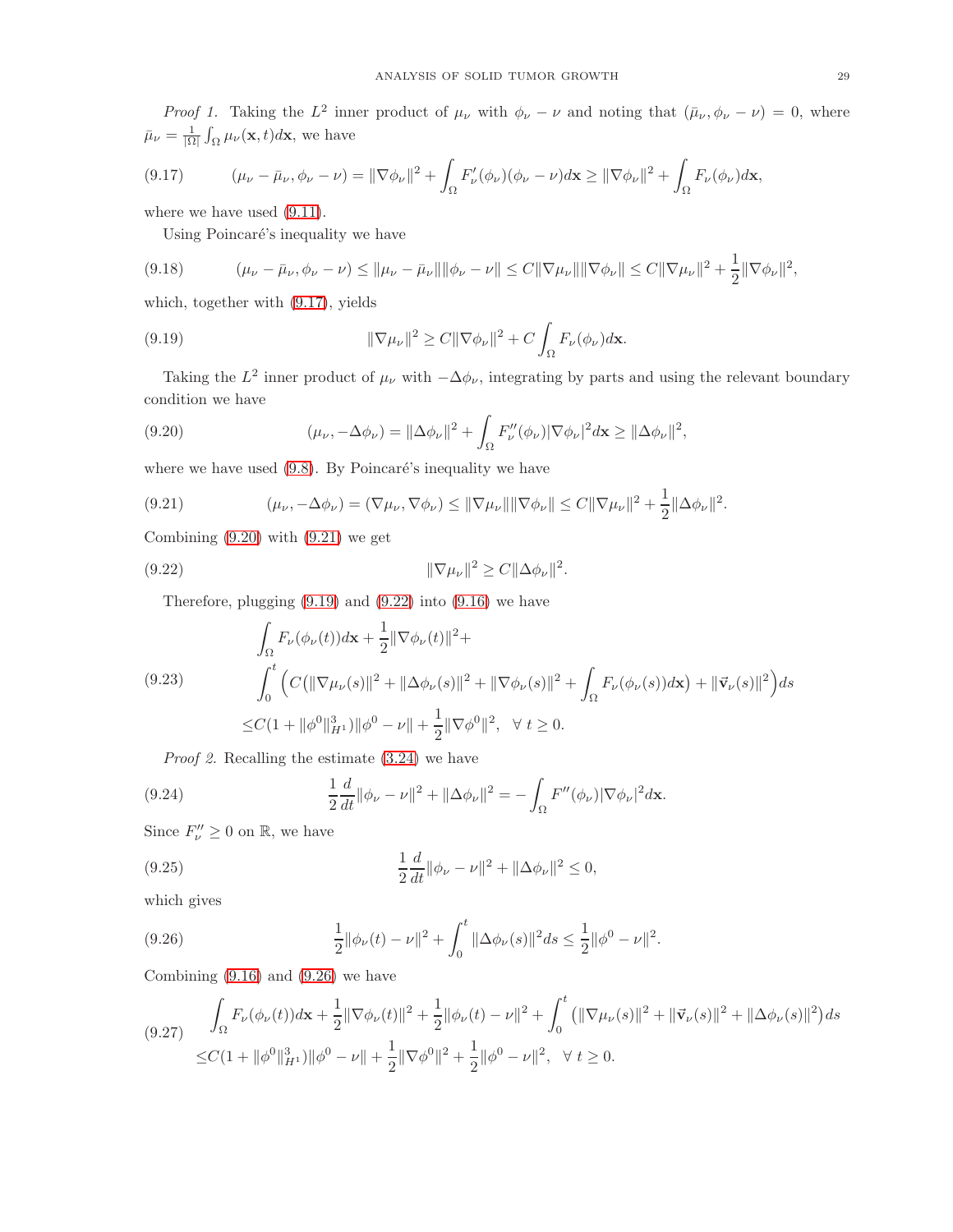9.1. Long-time behavior in 2D for small initial perturbations. We first show the long time dynamics in 2D. Since the solution exists for all time in 2D, when  $\|\phi^0 - \nu\|_{H^2}^2$  is sufficiently small, thanks to [\(9.23\)](#page-28-6) or [\(9.27\)](#page-28-7) we have

<span id="page-29-0"></span>(9.28) 
$$
\int_0^t \left( \|\nabla \mu_\nu(s)\|^2 + \|\Delta \phi_\nu(s)\|^2 \right) ds \leq \varepsilon_1, \quad \forall \ t \geq 0.
$$

By  $(3.29)$  we have

(9.29) 
$$
\|\nabla \Delta \phi_{\nu}\|^2 \le C \left(\|\nabla \mu_{\nu}\|^2 + \|\Delta \phi_{\nu}\|^2\right),
$$

which, together with [\(9.28\)](#page-29-0), implies that

(9.30) 
$$
\int_0^t \|\nabla \Delta \phi_\nu(s)\|^2 ds \leq \varepsilon_2, \quad \forall \ t \geq 0.
$$

<span id="page-29-2"></span><span id="page-29-1"></span>By  $(4.5)$  we have

(9.31) 
$$
\frac{1}{2}\frac{d}{dt}\|\Delta\phi_{\nu}\|^2 + \frac{1}{2}\|\Delta^2\phi_{\nu}\|^2 \leq C\|\nabla\Delta\phi_{\nu}\|^2\|\Delta\phi_{\nu}\|^2 + C\|\nabla\Delta\phi_{\nu}\|^2,
$$

where the constant  $C$  is independent of time. Applying Gronwall's inequality to  $(9.31)$  we have

$$
(9.32) \qquad \|\Delta\phi_{\nu}(t)\|^2 \le \exp\bigg\{C\int_0^t \|\nabla\Delta\phi_{\nu}(s)\|^2 ds\bigg\} \bigg(\|\Delta\phi^0\|^2 + C\int_0^t \|\nabla\Delta\phi_{\nu}\|^2 ds\bigg) \le \varepsilon_3, \quad \forall \ t \ge 0,
$$

where we have used [\(9.30\)](#page-29-2) and the smallness of  $\|\phi^0 - \nu\|_{H^2}^2$ . Therefore, by [\(3.21\)](#page-8-3) we know that

<span id="page-29-3"></span>(9.33) 
$$
\|\phi_{\nu}(t)-\nu\|_{H^2}^2 \leq \varepsilon_4, \quad \forall \ t \geq 0,
$$

which, together with the Sobolev embedding  $H^2 \hookrightarrow C^0$ , implies that

(9.34) 
$$
\|\phi_{\nu}(t)-\nu\|_{C^0}^2 \leq \varepsilon_5, \quad \forall \ t \geq 0.
$$

We remark that the constants  $\varepsilon_i$   $(i = 1, \dots, 5)$  are independent of time and go to zero as  $\|\phi^0 - \nu\|_{H^2}^2$ tends to zero.

We observe that, when  $\|\phi^0 - \nu\|_{H^2}^2$  is sufficiently small, we can guarantee by [\(9.5\)](#page-26-0) that  $\phi_\nu \in I_\delta$  for any  $t \geq 0$  when we choose  $\varepsilon_5 < \delta$ . Thus,

(9.35) 
$$
F''_{\nu}(\phi_{\nu}) = F''(\phi_{\nu}),
$$

which, together with [\(9.8\)](#page-27-0), implies that

(9.36) 
$$
F_{\nu}(\phi_{\nu}) = F(\phi_{\nu}) - F(\nu) - (\phi_{\nu} - \nu)F'(\nu), \ \ \forall \ \phi_{\nu} \in I_{\delta}.
$$

From the definition of the solution we see that adding the above affine function to  $F$  does not change the equations. Therefore, we conclude that  $\phi_{\nu}$  is a solution of the original problem. By uniqueness we know that  $\phi_{\nu} = \phi$  for any  $t \ge 0$  when  $\|\phi^0 - \nu\|_{H^2}^2$  is sufficiently small. As a by-product, we know that  $\phi \in I_{\delta}$ for any  $t \geq 0$ .

<span id="page-29-4"></span>We note that  $\phi$  satisfies the same estimate [\(9.24\)](#page-28-8) as  $\phi_{\nu}$  does:

(9.37) 
$$
\frac{1}{2}\frac{d}{dt}\|\phi - \nu\|^2 + \|\Delta\phi\|^2 = -\int_{\Omega} F''(\phi) |\nabla\phi|^2 d\mathbf{x}.
$$

Since  $F'' \ge 0$  on  $I_{\delta}$  and  $\phi \in I_{\delta}$  for any  $t \ge 0$ , we have

(9.38) 
$$
\frac{1}{2}\frac{d}{dt}\|\phi - \nu\|^2 + \|\Delta\phi\|^2 \le 0, \quad \forall \ t \ge 0.
$$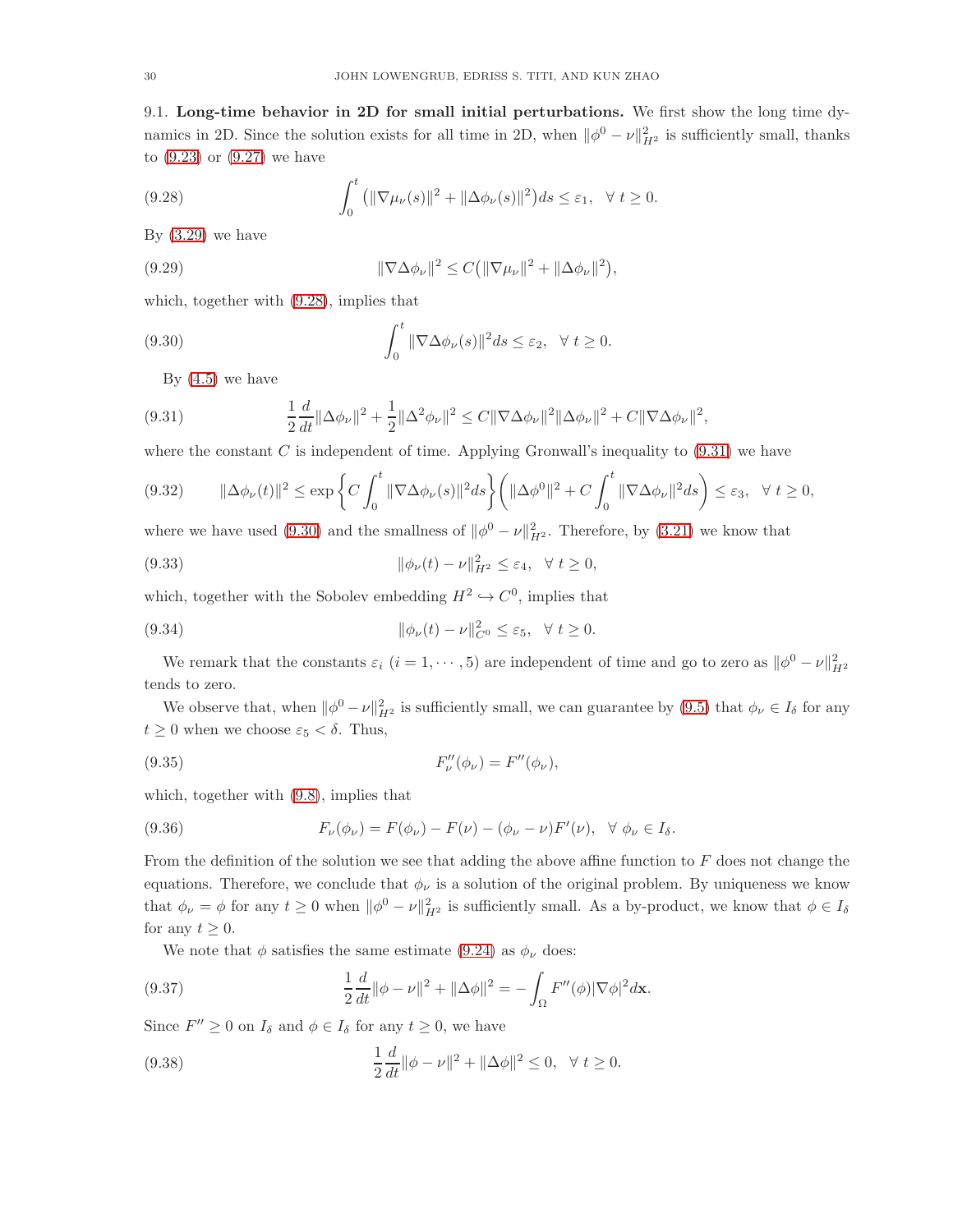Poincaré's inequality (c.f.  $(3.21)$ ) then gives

(9.39) 
$$
\frac{1}{2}\frac{d}{dt}\|\phi - \nu\|^2 + C\|\phi - \nu\|^2 \le 0, \quad \forall \ t \ge 0,
$$

from which we derive

(9.40) 
$$
\|\phi - \nu\|^2(t) \le \|\phi^0 - \nu\|^2 e^{-Ct}, \quad \forall \ t \ge 0.
$$

Since  $\|\phi - \nu\|_{H^2}^2$  is uniformly bounded by virtue of [\(9.33\)](#page-29-3), by the interpolation inequality  $||Df||^2 \le$  $C||D^2f|| ||f||$  for  $\nabla f \cdot \mathbf{n}|_{\partial\Omega} = 0$  we have

(9.41) 
$$
\|\phi - \nu\|_{H^1}^2(t) \le Ce^{-Ct}.
$$

9.2. Global existence and long-time behavior in 3D for small initial perturbations. Now we turn to the long-time behavior of the solution in 3D. First, we need to show that the solution exists for all time when the initial perturbation is sufficiently small. We still work on the auxiliary problem with F replaced by  $F_{\nu}$ .

<span id="page-30-0"></span>For this purpose, we re-visit the estimate [\(5.14\)](#page-17-2), which reads

(9.42) 
$$
\frac{d}{dt} \|\Delta \phi_{\nu}\|^2 + \|\Delta^2 \phi_{\nu}\|^2 \leq C_1 \|\Delta \phi_{\nu}\|^{18} + C_2 \|\Delta \phi_{\nu}\|^2,
$$

for some constants  $C_1, C_2 > 0$  independent of time. We also have the following estimate from [\(9.23\)](#page-28-6) or [\(9.27\)](#page-28-7):

(9.43) 
$$
\int_0^t \|\Delta \phi_\nu(s)\|^2 ds \leq C_3 \|\phi^0 - \nu\|_{H^2}, \quad \forall \ t \geq 0,
$$

for some constant  $C_3$  which is independent of time. Let

<span id="page-30-2"></span>(9.44) 
$$
\|\phi^0 - \nu\|_{H^2} \le \varepsilon, \text{ where } \varepsilon \le \min\left\{\frac{1}{4}, \frac{3}{16(C_1(\frac{1}{2})^8 + C_2)C_3}\right\},\
$$

and

(9.45) 
$$
T = \sup \{ \tau \ge 0 : \sup_{0 \le t < \tau} ||\Delta \phi_{\nu}(t)||^2 < 1/2 \}.
$$

Then it is clear by the continuity argument that  $T > 0$ . If  $T = +\infty$ , then we have a global solution in 3D. Suppose that  $T < +\infty$ . Let us focus our discussion over the interval [0, T]. From [\(9.42\)](#page-30-0) we have

<span id="page-30-1"></span>(9.46) 
$$
\frac{d}{dt} ||\Delta \phi_{\nu}||^{2} + ||\Delta^{2} \phi_{\nu}||^{2} \leq (C_{1} ||\Delta \phi_{\nu}||^{16} + C_{2}) ||\Delta \phi_{\nu}||^{2} \leq (C_{1} \left(\frac{1}{2}\right)^{8} + C_{2}) ||\Delta \phi_{\nu}||^{2}.
$$

Integrating  $(9.46)$  w.r.t. t we have

$$
\|\Delta\phi_{\nu}(t)\|^2 \leq \left(C_1\left(\frac{1}{2}\right)^8 + C_2\right) \int_0^t \|\Delta\phi_{\nu}(s)\|^2 ds + \|\Delta\phi^0\|^2
$$
  

$$
\leq \left(C_1\left(\frac{1}{2}\right)^8 + C_2\right) C_3 \|\phi^0 - \nu\|_{H^2} + \|\phi^0 - \nu\|_{H^2}^2
$$
  

$$
\leq \frac{3}{16} + \frac{1}{16} = \frac{1}{4}, \quad \forall \ t \in [0, T).
$$

This implies that

(9.48) 
$$
\sup_{0 \le t < T} \|\Delta \phi_{\nu}(t)\|^2 \le \frac{1}{4},
$$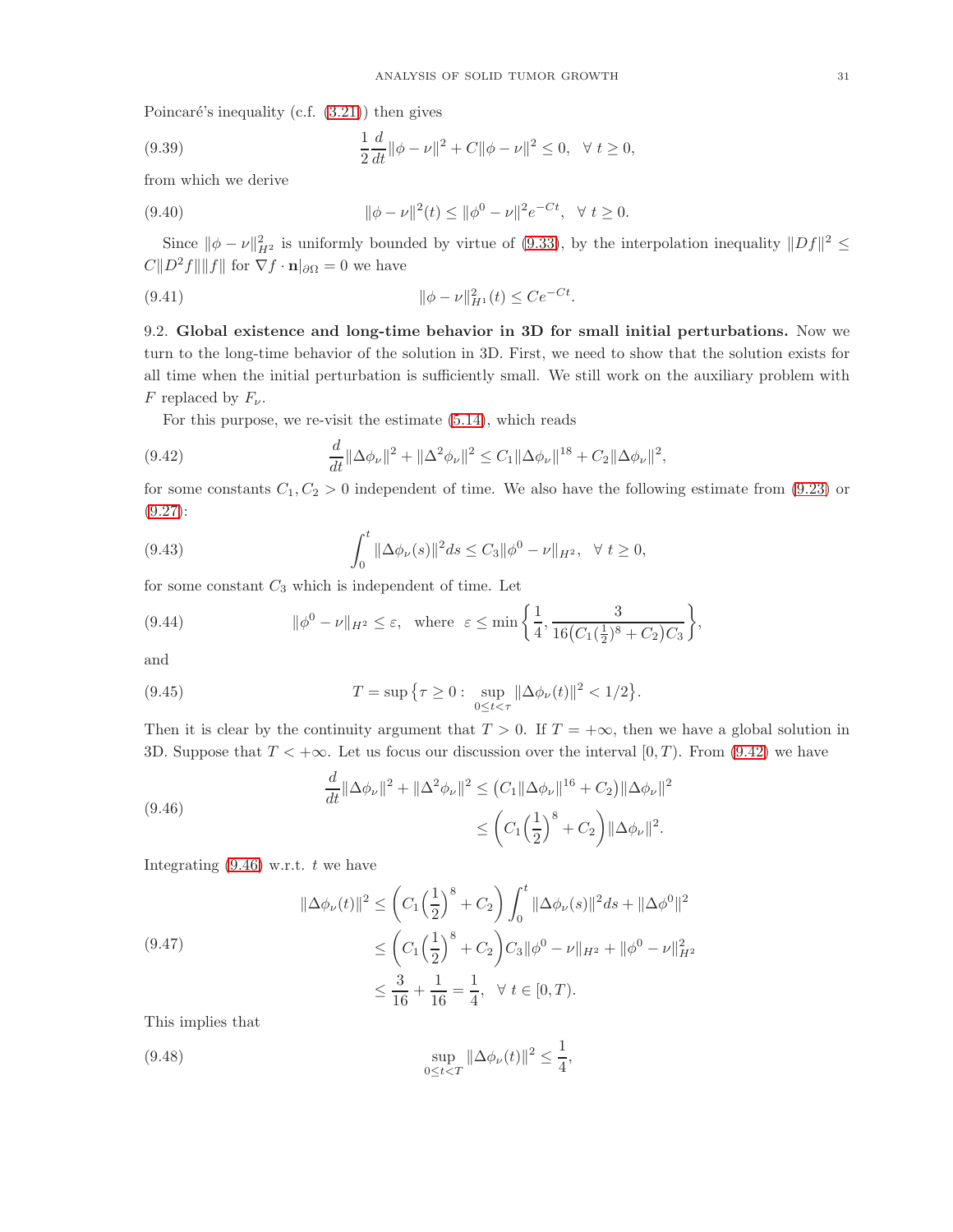which is a contradiction to the definition of T. Therefore, it must holds that  $T = +\infty$ . We conclude that if the initial data  $\phi^0$  satisfies [\(9.44\)](#page-30-2), then  $\|\Delta\phi_{\nu}(t)\|^2 < 1/2$  for all  $t \ge 0$ . In particular, the solution exists globally in time in the 3D case. Moreover, we have from the above

<span id="page-31-0"></span>(9.49) 
$$
\|\Delta \phi_{\nu}(t)\|^2 \leq \left(C_1 \left(\frac{1}{2}\right)^8 + C_2\right) C_3 \varepsilon + \varepsilon = C_4 \varepsilon, \quad \forall \ t \geq 0.
$$

From [\(9.49\)](#page-31-0) and Sobolev embedding we know that when  $\varepsilon$  is sufficiently small,  $\|\phi_\nu-\nu\|_{L^\infty}^2$  is sufficiently small for all time. Therefore,  $\phi_{\nu}$  will be confined in the interval  $I_{\delta}$  for all time. Since [\(9.37\)](#page-29-4) is valid for 3D also, following the arguments in preceding section we know that the decay estimate still holds in 3D. In other words, we have

(9.50) 
$$
\|\phi(t) - \nu\|_{H^1}^2 \le Ce^{-Ct}, \ \ \forall \ t \ge 0.
$$

9.3. Long-time behavior in 2D for large initial perturbations. In this subsection, we study a different aspect of the long-time dynamics of the solution in 2D. As pointed out in the beginning of this section, we show that, in 2D, without the smallness assumption on the initial perturbation, the solution  $\phi$  still converges exponentially fast to  $\bar{\phi}$ , as time goes to infinity, provided that, as explained in the Introduction, the longest edge of the domain is shorter than  $\pi$ . Moreover, the decay estimate will be extended to the  $H^2$  norm of the solution. We begin with the estimate [\(9.37\)](#page-29-4):

(9.51)  
\n
$$
\frac{1}{2}\frac{d}{dt}\|\phi - \nu\|^2 + \|\Delta\phi\|^2 = -\int_{\Omega} F''(\phi)|\nabla\phi|^2 d\mathbf{x}
$$
\n
$$
= -\int_{\Omega} (3\phi^2 - 1)|\nabla\phi|^2 d\mathbf{x}
$$
\n
$$
\leq \|\nabla\phi\|^2 \leq \frac{L^2}{\pi^2}\|\Delta\phi\|^2,
$$

which gives

<span id="page-31-1"></span>(9.52) 
$$
\frac{1}{2}\frac{d}{dt}\|\phi - \nu\|^2 + \left(1 - \frac{L^2}{\pi^2}\right)\|\Delta\phi\|^2 \le 0.
$$

Since  $L < \pi$ , integrating [\(9.52\)](#page-31-1) over time we have

(9.53) 
$$
\int_0^t \|\Delta \phi(s)\|^2 ds \leq C, \quad \forall \ t \geq 0.
$$

<span id="page-31-3"></span><span id="page-31-2"></span>Since (c.f. [\(3.13\)](#page-7-2))

(9.54) 
$$
\int_0^t \|\nabla \mu(s)\|^2 ds \leq C, \quad \forall \ t \geq 0,
$$

together with  $(3.29)$ ,  $(9.53)$  and  $(9.54)$  we have

(9.55) 
$$
\int_0^t \|\nabla \Delta \phi(s)\|^2 ds \leq C, \quad \forall \ t \geq 0.
$$

<span id="page-31-5"></span><span id="page-31-4"></span>Recalling [\(4.5\)](#page-11-1) we have

(9.56) 
$$
\frac{1}{2}\frac{d}{dt}\|\Delta\phi\|^2 + \frac{1}{2}\|\Delta^2\phi\|^2 \leq C\|\nabla\Delta\phi\|^2\|\Delta\phi\|^2 + C\|\nabla\Delta\phi\|^2.
$$

Gronwall's inequality together with [\(9.53\)](#page-31-2) and [\(9.55\)](#page-31-4) then implies that

(9.57) 
$$
\|\Delta \phi(t)\|^2 + \int_0^t \|\Delta^2 \phi(s)\|^2 ds \le C, \quad \forall \ t \ge 0.
$$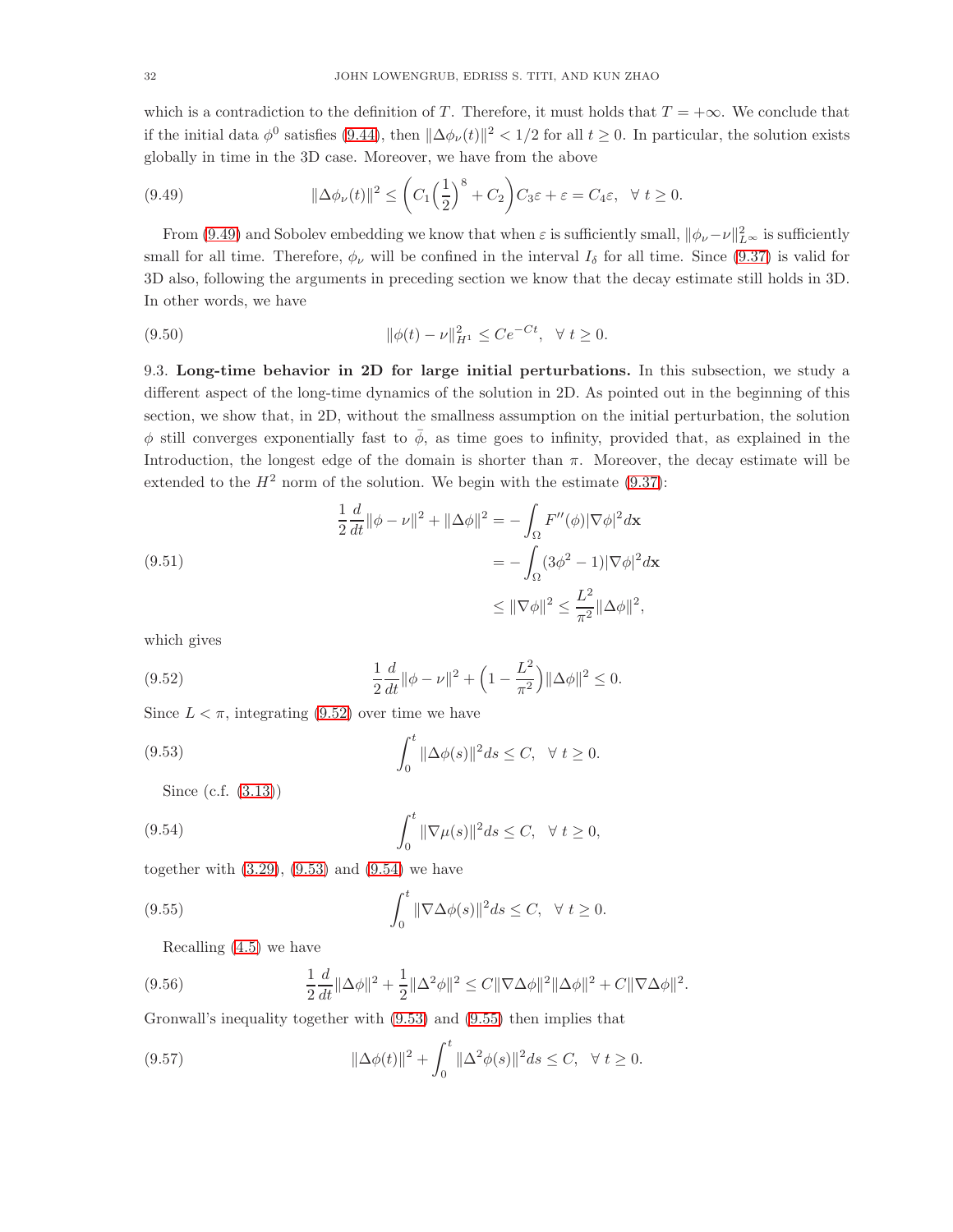<span id="page-32-4"></span>Plugging the uniform estimate of  $\|\Delta\phi\|^2$  into [\(9.56\)](#page-31-5) we have

(9.58) 
$$
\frac{1}{2}\frac{d}{dt}\|\Delta\phi\|^2 + \frac{1}{2}\|\Delta^2\phi\|^2 \leq C\|\nabla\Delta\phi\|^2 \leq C_5\big(\|\nabla\mu\|^2 + \|\Delta\phi\|^2\big),
$$

where we have used [\(3.29\)](#page-9-1).

<span id="page-32-1"></span>Next, we shall re-visit the estimate [\(3.11\)](#page-7-6) which reads

(9.59) 
$$
\frac{d}{dt} \left( \int_{\Omega} F(\phi) d\mathbf{x} + \frac{1}{2} ||\nabla \phi||^2 \right) + ||\nabla \mu||^2 + ||\vec{\mathbf{v}}||^2 = 0.
$$

We note that since

<span id="page-32-3"></span>
$$
(9.60) \qquad F(\phi) = F(\nu) + F'(\nu)(\phi - \nu) + \frac{1}{2}g(\phi)(\phi - \nu)^2, \quad \text{where} \quad g(\phi) = \frac{1}{2}(2\nu^2 + (\phi + \nu)^2 - 2) \ge -1
$$

and

(9.61) 
$$
\int_{\Omega} (\phi - \nu) d\mathbf{x} = 0,
$$

it holds that

<span id="page-32-0"></span>(9.62) 
$$
\frac{d}{dt} \int_{\Omega} F(\phi) d\mathbf{x} = \frac{1}{2} \frac{d}{dt} \int_{\Omega} g(\phi) (\phi - \nu)^2 d\mathbf{x}.
$$

Plugging [\(9.62\)](#page-32-0) into [\(9.59\)](#page-32-1) we have

(9.63) 
$$
\frac{d}{dt} \left( \frac{1}{2} \int_{\Omega} g(\phi) (\phi - \nu)^2 d\mathbf{x} + \frac{1}{2} ||\nabla \phi||^2 \right) + ||\nabla \mu||^2 + ||\vec{\mathbf{v}}||^2 = 0.
$$

<span id="page-32-5"></span><span id="page-32-2"></span>Combining [\(9.52\)](#page-31-1) and [\(9.63\)](#page-32-2) and dropping the non-negative term  $\|\vec{v}\|^2$  we have

$$
(9.64) \qquad \frac{d}{dt}\left(\frac{1}{2}\int_{\Omega}g(\phi)(\phi-\nu)^2d\mathbf{x}+\frac{1}{2}\|\nabla\phi\|^2+\frac{1}{2}\|\phi-\nu\|^2\right)+\|\nabla\mu\|^2+(1-L^2/\pi^2)\|\Delta\phi\|^2\leq 0.
$$

Let

$$
(9.65)\ \ E(t) \equiv \frac{1}{2} \int_{\Omega} g(\phi) (\phi - \nu)^2 d\mathbf{x} + \frac{1}{2} \|\nabla \phi\|^2 + \frac{1}{2} \|\phi - \nu\|^2 \geq -\frac{1}{2} \int_{\Omega} (\phi - \nu)^2 d\mathbf{x} + \frac{1}{2} \|\nabla \phi\|^2 + \frac{1}{2} \|\phi - \nu\|^2,
$$

where we used  $(9.60)$ . According to Poincaré's inequality we have

(9.66) 
$$
E(t) \geq \frac{1}{2} \left( 1 - \frac{L^2}{\pi^2} \right) ||\nabla \phi||^2 + \frac{1}{2} ||\phi - \nu||^2.
$$

<span id="page-32-8"></span><span id="page-32-7"></span>By absorbing the RHS of [\(9.58\)](#page-32-4) into the LHS of [\(9.64\)](#page-32-5) we have

$$
(9.67) \qquad \frac{d}{dt}\left(\frac{2C_5}{1-L^2/\pi^2}E(t)+\frac{1}{2}\|\Delta\phi\|^2\right)+C_5\left(\|\nabla\mu\|^2+\|\Delta\phi\|^2\right)+\frac{1}{2}\|\Delta^2\phi\|^2\leq 0.
$$

After integrating in time we have

$$
(9.68) \qquad \left(\frac{2C_5}{1 - L^2/\pi^2}E(t) + \frac{1}{2}\|\Delta\phi(t)\|^2\right) + \int_0^t \left(C_5\left(\|\nabla\mu(s)\|^2 + \|\Delta\phi(s)\|^2\right) + \frac{1}{2}\|\Delta^2\phi(s)\|^2\right)ds
$$
\n
$$
\leq \left(\frac{2C_5}{1 - L^2/\pi^2}E(0) + \frac{1}{2}\|\Delta\phi_0\|^2\right).
$$

In particular, we have

$$
(9.69) \t\t\t\t ||\Delta\phi(t)||^2 \le C, \quad \forall \ t \ge 0,
$$

which implies that

<span id="page-32-6"></span>(9.70) 
$$
\|\phi(t) - \nu\|_{H^2}^2 \le C, \text{ and } \|\phi(t) - \nu\|_{L^\infty} \le C, \forall t \ge 0.
$$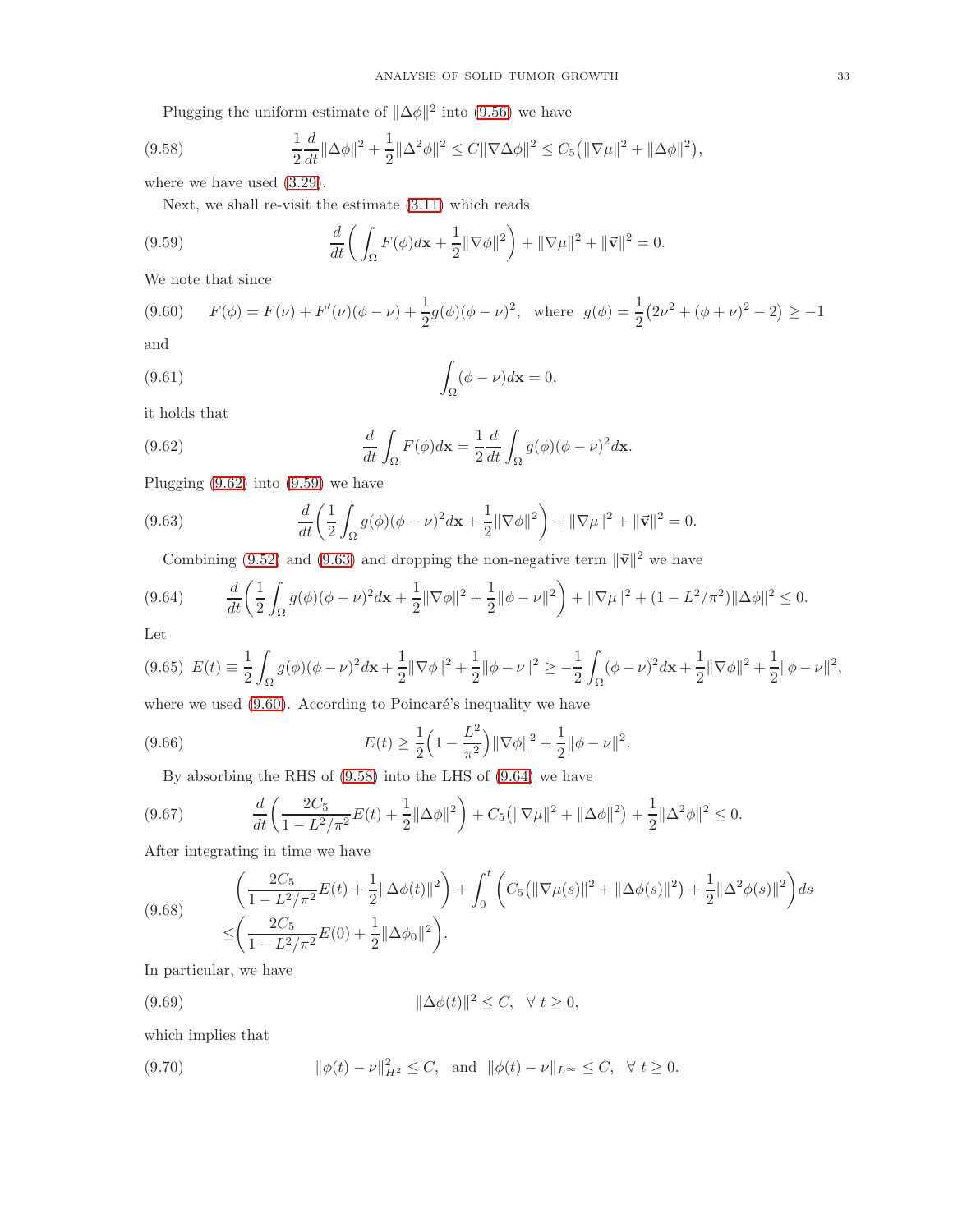<span id="page-33-0"></span>Thanks to [\(9.60\)](#page-32-3) and the definition of the function  $g(\phi)$  we have

(9.71) 
$$
\frac{1}{2} \int_{\Omega} g(\phi) (\phi - \nu)^2 d\mathbf{x} \le \left\| \nu^2 + \frac{(\phi + \nu)^2}{2} - 1 \right\|_{L^{\infty}} \|\phi - \nu\|^2 \le C \|\phi - \nu\|^2,
$$

where we used  $(9.70)$  in the last inequality. Therefore, by virtue of  $(9.71)$  and  $(9.66)$  we see that

(9.72) 
$$
E(t) \cong ||\phi - \nu||^2 + ||\nabla \phi||^2,
$$

where ≅ stands for the equivalence of quantities up to a multiplication by a constant. Let

<span id="page-33-1"></span>
$$
(9.73) \t K(t) = \frac{2C_5}{1 - L^2/\pi^2} E(t) + \frac{1}{2} ||\Delta\phi||^2, \quad Q(t) = C_5 (||\nabla\mu||^2 + ||\Delta\phi||^2) + \frac{1}{2} ||\Delta^2\phi||^2.
$$

Then from [\(3.21\)](#page-8-3) we know that there exists a constant  $C_6 > 0$  such that

$$
(9.74) \tC_6K(t) \le Q(t),
$$

which, together with [\(9.67\)](#page-32-8), yields

(9.75) 
$$
\frac{d}{dt}K(t) + C_6K(t) \le 0.
$$

Thus,  $K(t)$  decays exponentially to zero as time tends to infinity. By [\(9.73\)](#page-33-1) we then have

(9.76) kφ − νk 2 <sup>H</sup><sup>2</sup> (t) <sup>≤</sup> Ce<sup>−</sup>Ct .

Remark 9.2. The decay estimate obtained in this section can be extended to higher order norms of the solution in 2D, which can not be achieved by the method used in preceding sections. The penalty here is that the size of the domain can not be arbitrary.

## 10. CONCLUSION

In this paper, we studied the question of well-posedness and long-time qualitative behavior of a mixture model for solid tumor growth. Specifically, we have shown that: 1) when the initial data belong to  $H^2(\Omega)$ , strong solutions (see Definition 2.1) to the IBVP are globally (locally resp.) well-posed in 2D (3D resp.); 2) the spatial regularity of the solutions automatically increases by degree 2 within the lifespan of the solutions; 3) when the initial data belong to  $H^4(\Omega)$ , the solutions are globally (locally resp.) spatially analytic in 2D (3D resp.); 4) in both 2D and 3D, the scalar volume fraction converges exponentially rapidly to its spatial average over the domain, as time goes to infinity, provided that the solution lies outside the spinodal region and the initial perturbation is sufficiently small; and 5) in 2D, if the length of the longest edge of the domain is strictly less than a constant multiple of the interface thickness, then the volume fraction still converges to its spatial average over the domain exponentially rapidly, as time goes to infinity, even if the amplitude of initial perturbation is large. The long-time behavior of the solutions suggest that the distinction between the tumor and the surrounding tissue in the microenvironment will blur and homogenize as time proceeds. On the other hand, it is unknown what happens if the solutions are in the spinodal region. This launches a new interesting problem for future pursue. In addition, we expect to extend the results to the case with non-divergence free velocity fields by adopting similar ideas to the ones presented in this paper.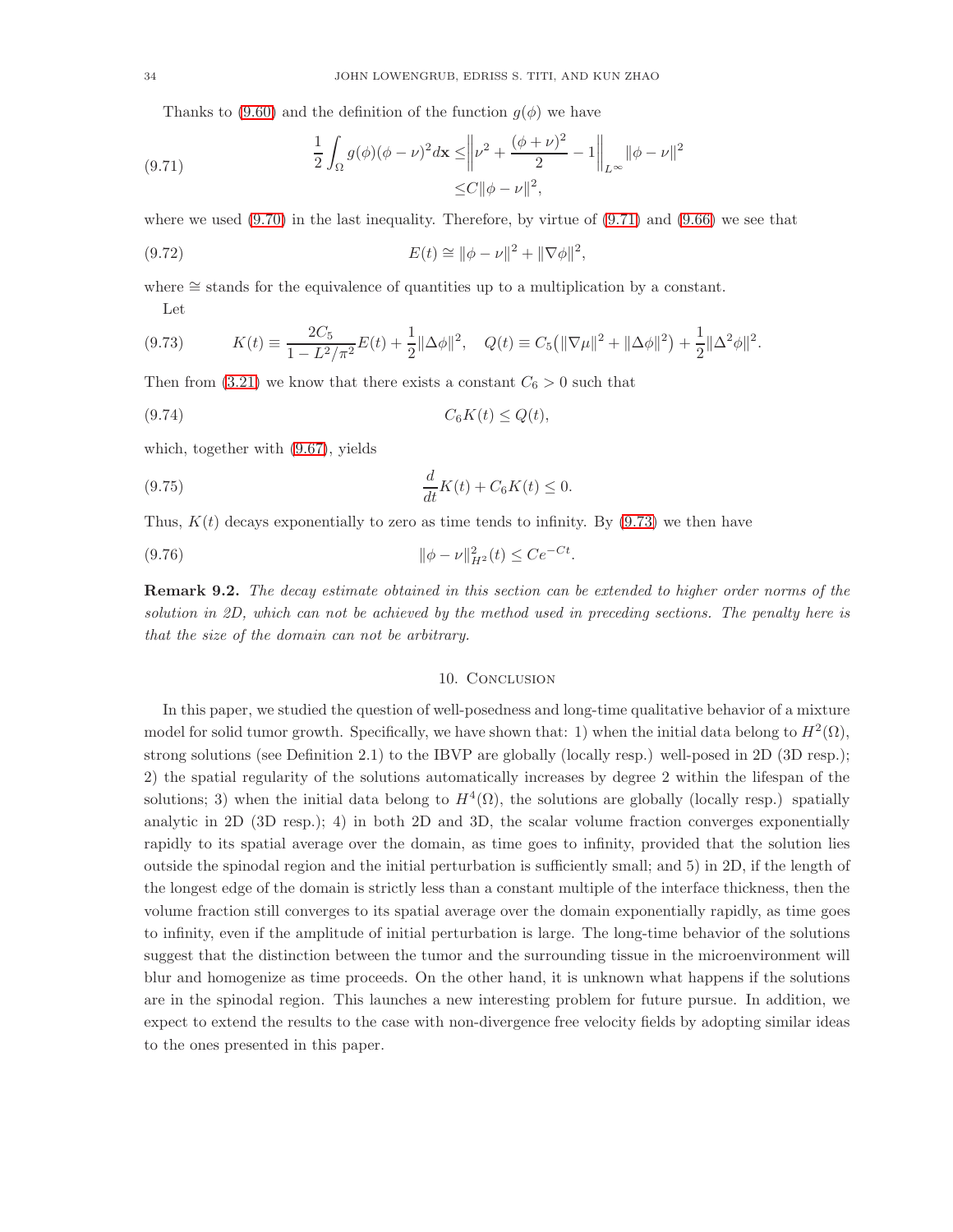Acknowledgement. The work of E.S. Titi was supported in part by the NSF grants DMS-1009950, DMS-1109640 and DMS-1109645. E.S. Titi also acknowledges the kind hospitality of the Freie Universität - Berlin, where part of this work was completed; and the support of the Alexander von Humboldt Stiftung/Foundation and the Minerva Stiftung/Foundation. The research of K. Zhao was partially supported by the NSF under agreement No. 0635561. J. Lowengrub gratefully acknowledges partial support from NSF, Div. Math. Sci..

#### **REFERENCES**

- <span id="page-34-19"></span><span id="page-34-3"></span>[1] Adams, R. (1975). Sobolev Spaces. New York: Academic Press.
- <span id="page-34-4"></span>[2] Alikakos, N., Bates, P., Fusco, G. (1991). Slow motion for the Cahn-Hilliard equation in one space dimension. J. Differential Equations 90: 81–135.
- <span id="page-34-5"></span>[3] Bates, P., Fife, P. (1993). The dynamics of nucleation for the Cahn-Hilliard equation. SIAM J. Appl. Math. 53 no. 4: 990–1008.
- <span id="page-34-6"></span>[4] Boyer, F. (1999). Mathematical study of multi-phase flow under shear through order parameter formulation. Asymptotic Analysis 20: 175–212.
- <span id="page-34-7"></span>[5] Boyer, F. (2001). Nonhomogeneous Cahn-Hilliard fluid. Ann. Inst. Henri Poincaré, Anal. non-linéaire 18 no. 2: 225– 259.
- [6] Boyer, F. (2002). A theoretical and numerical model for the study of incompressible mixture flows. Computers and Fluids 31 no. 1: 41–68.
- [7] Cahn, J. (1961). On spinodal decomposition. Acta Metall. 9: 795–801.
- <span id="page-34-11"></span>[8] Cahn, J., Hilliard, J. (1958). Free energy of a nonuniform system. I. interfacial free energy. J. Chem. Phys. 28: 258–267.
- <span id="page-34-8"></span>[9] Constantin, P., Foias, C. (1988). The Navier-Stokes equations. The University of Chicago Press.
- <span id="page-34-14"></span>[10] Debussche, A., Dettori, L. (1995). On the Cahn-Hilliard equation with a logarithmic free energy. Nonlinear Analysis 24 no. 10: 1491–1514.
- <span id="page-34-15"></span>[11] Doelman, A., Titi, E.S. (1993). Regularity of solutions and the convergence of the Galerkin method in the Ginzburg– Landau equation. Numerical Functional Analysis and Optimization 14: 299–321.
- [12] Doelman, A., Titi, E.S. (1993). On the exponential rate of convergence of the Galerkin approximation in Ginzburg– Landau equation. Proceedings of the NATO Advanced Research Workshop: Asymptotic and Numerical Methods for Partial Differential Equations with Critical Parameters. Garbey, M. and Kaper, H.G., eds., Kluwer Academic Publishers, Dordrecht, pp. 241–252.
- <span id="page-34-18"></span><span id="page-34-9"></span>[13] Elliott, C., Garcke, H. (1996). On the Cahn-Hilliard equation with degenerate mobility. SIAM J. Math. Anal. 27 no. 2: 404–423.
- [14] Fabrie, P. (1989). Solutions fortes et majorizations asymtotiques pour le modèle de Darcy Forchheimer en convection naturelle (French) [Strong solutions and asymptotic upper bounds for the Darcy-Forchheimer model in natural convection]. Ann. Fac. Sci. Toulouse Math. 10 no. 5: 7–26.
- <span id="page-34-13"></span><span id="page-34-12"></span>[15] Ferrari, A., Titi, E. (1998). Gevrey regularity for nonlinear analytic parabolic equations. Comm. PDE 23 no 1-2: 1–16.
- <span id="page-34-0"></span>[16] Foias, C., Temam, R. (1989). Gevrey class regularity for the solutions of the Navier-Stokes equations. J. Funct. Anal. 87: 359–369.
- <span id="page-34-1"></span>[17] Frieboes, H.B., Jin, F., Chuang, YL., Wise, S.M., Lowengrub, J.S., Cristini, V. (2010). Three-dimensional multispecies nonlinear tumor growth–II: Tumor invasion and angiogenesis. J. Theoretical Biology 264: 1254–1278.
- <span id="page-34-2"></span>[18] Goodman, J., Lee, H., Lowengrub, J. (2002). Modeling pinchoff and reconnection in a Hele-Shaw cell. I. Analysis and simulation in the nonlinear regime. Physics of Fluids 14: 514–545.
- <span id="page-34-16"></span>[19] Goodman, J., Lee, H., Lowengrub, J. (2002). Modeling pinchoff and reconnection in a Hele-Shaw cell. I. The models and their calibration. Physics of Fluids 14: 492–513.
- <span id="page-34-10"></span>[20] Graham, M., Steen, P., Titi, E.S. (1993). Computational efficiency and approximate inertial manifolds for a Bénard convection system. J. Nonlinear Science 3: 153–167.
- <span id="page-34-17"></span>[21] Gurtin, M., Polignone, D., Vinals, J. (1996). Two-phase binary fluids and immiscible fluids described by an order parameter. Math. Models and Methods in Appl. Sciences 6: 815–831.
- [22] Jones, D., Margolin, L., Titi, E.S. )1995). On the effectiveness of the approximate inertial manifolds computational study. Theoretical and Computational Fluid Dynamics 7: 243–260.